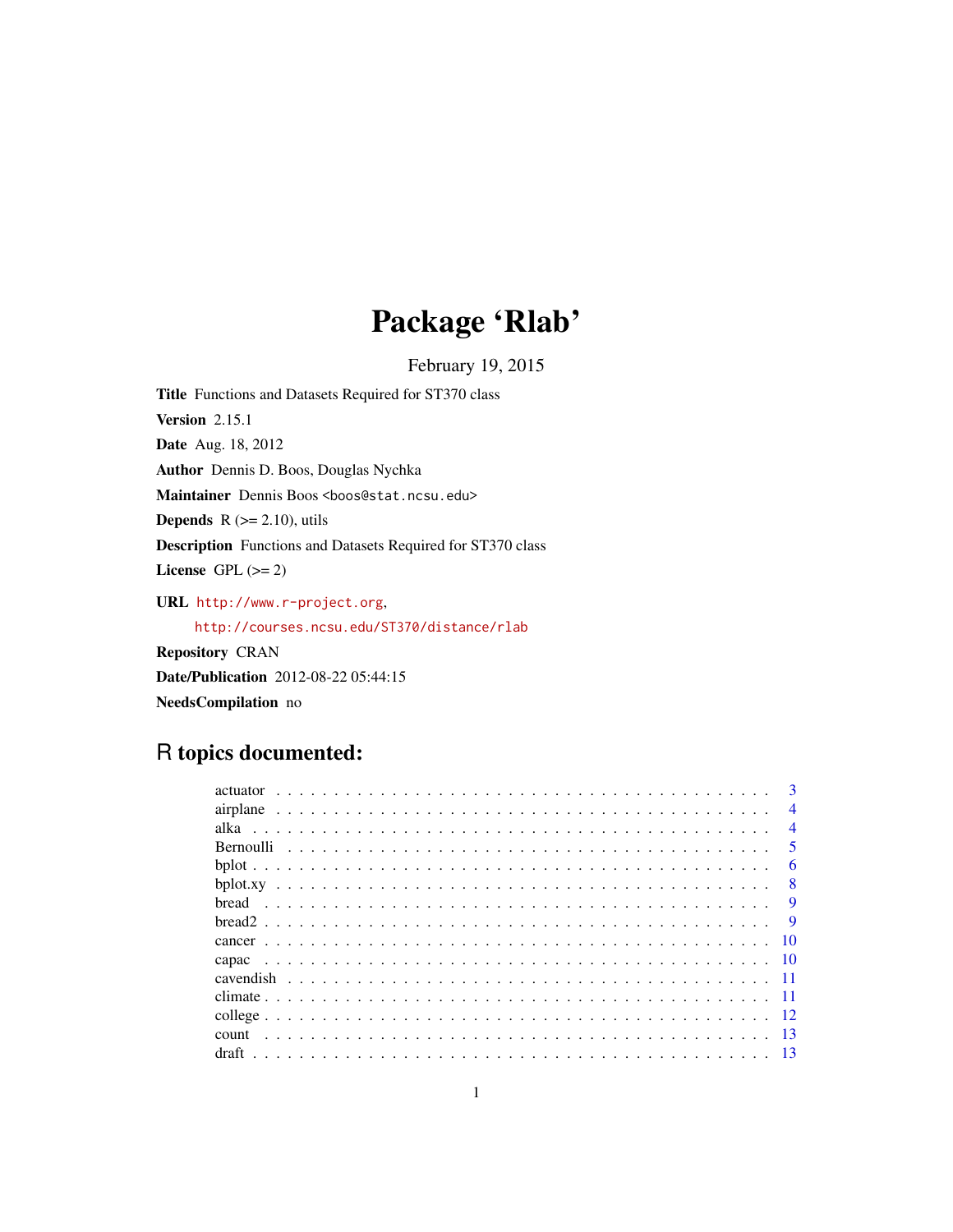| drill | 14 |
|-------|----|
|       | 15 |
|       | 15 |
|       | 16 |
|       | 17 |
|       | 18 |
|       | 18 |
|       | 18 |
|       | 20 |
|       | 21 |
|       | 22 |
|       | 23 |
|       |    |
|       | 23 |
|       | 24 |
|       | 25 |
|       | 26 |
|       | 26 |
|       | 27 |
|       | 28 |
| mfit  | 28 |
|       | 29 |
|       | 30 |
| mplot | 30 |
|       | 31 |
| oil   | 31 |
|       | 32 |
|       | 32 |
|       | 33 |
|       | 34 |
|       | 34 |
|       | 35 |
|       |    |
|       | 35 |
|       | 35 |
|       | 36 |
|       | 36 |
|       | 39 |
|       | 40 |
|       | 40 |
|       | 41 |
|       | 42 |
|       | 43 |
|       | 44 |
|       | 44 |
|       | 44 |
|       | 45 |
|       | 45 |
|       |    |
|       | 46 |
|       | 46 |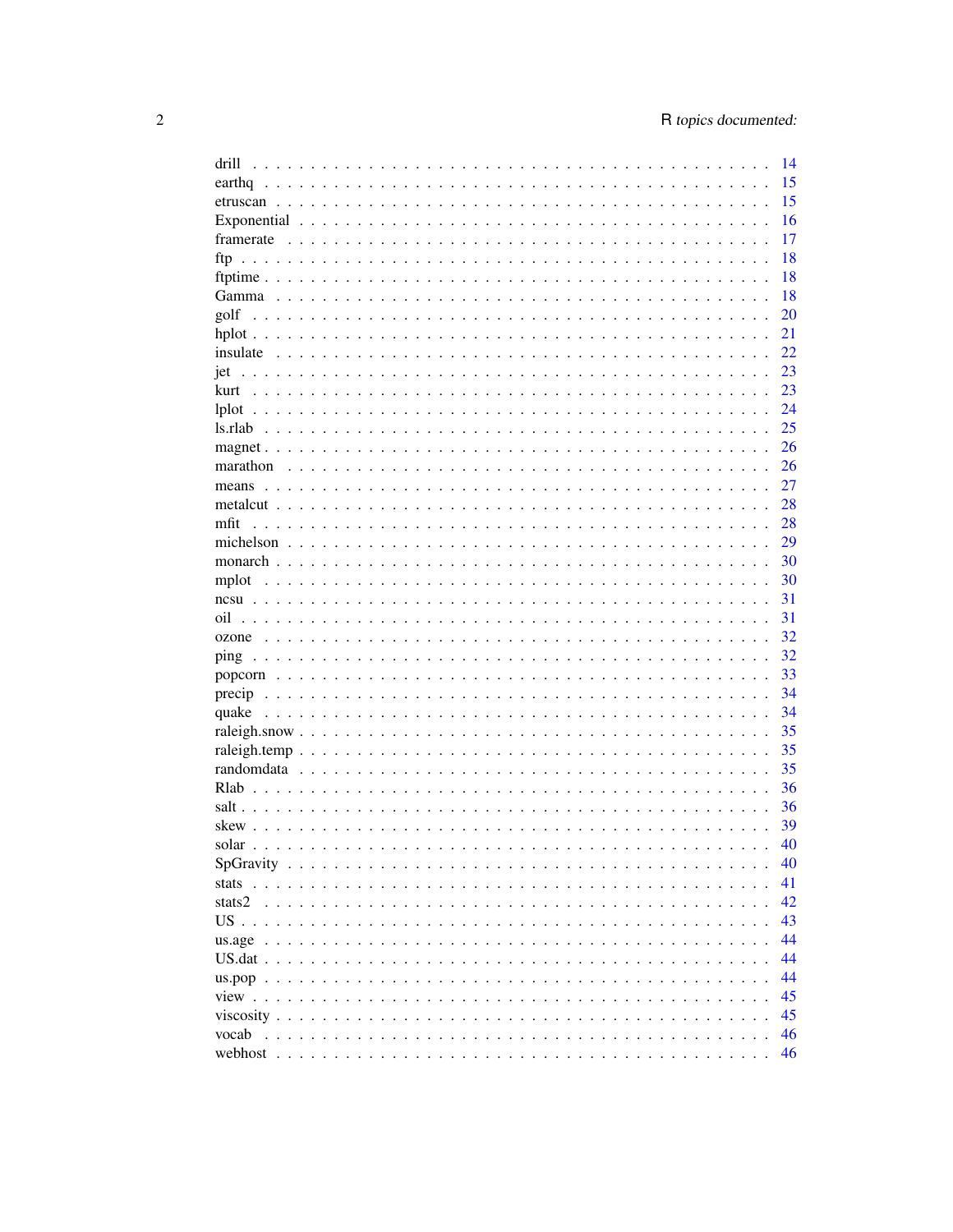#### <span id="page-2-0"></span>actuator 3

| Index |  |  |  |  |  |  |  |  |  |  |  |  |  |  |  |  |  |  |  |  |  |
|-------|--|--|--|--|--|--|--|--|--|--|--|--|--|--|--|--|--|--|--|--|--|
|       |  |  |  |  |  |  |  |  |  |  |  |  |  |  |  |  |  |  |  |  |  |

actuator *Actuator force experiment*

# Description

Small propulsion units, called actuators, are used to maneuver space craft once they are in space. In order to control these motions accurately, the actuator needs to produce a precise amount of force. This data set represents an experiment to understand what factors effect the variability of the force produced by an actuator. The actuator is fired using compressed air, and the factors studied are the actuator used (act), the amount of pressure used (press), the length of the air supply line (line) and the nozzle type (nozzle).

#### Format

A data frame with 16 observations on the following 6 variables.

act actuator used (A1 or A2)

press amount of pressure used (30psi or 100psi)

line length of the air supply line (20ft or 40ft)

nozzle nozzle type (rightang or straight)

force force produced

order experimental order

```
bplot(actuator$force,by=actuator$act)
lplot(actuator$act,actuator$force,actuator$press)
anova( lm(force ~ (act+press+nozzle+line)^2, data=actuator) )
```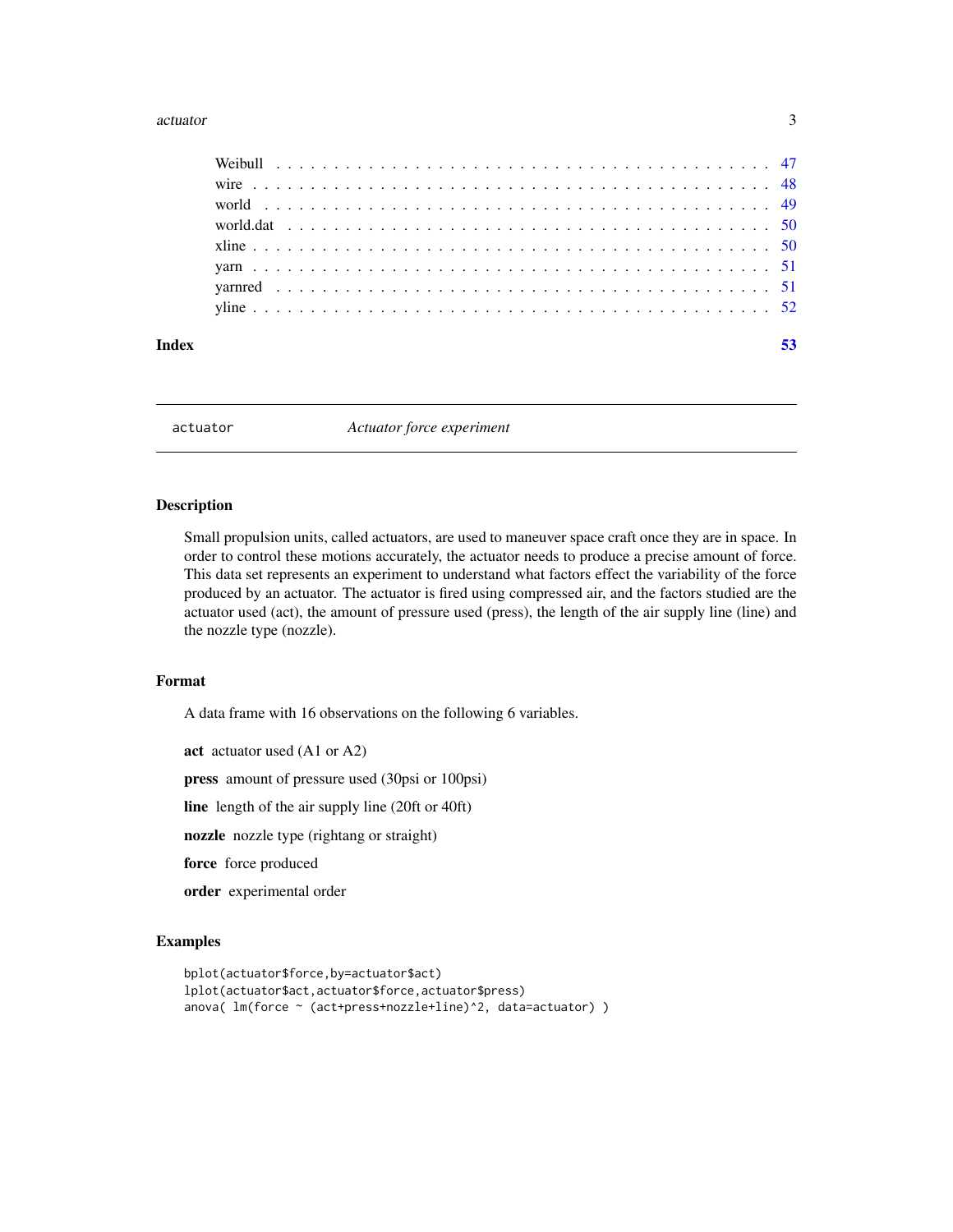<span id="page-3-0"></span>

The airplane data frame has 6 rows and 4 columns. Each data point is the distance flown by one of the of 24 airplanes randomly assigned to the four treatments described below.

## Format

A data frame with 24 observations on the following 2 variables.

distance: distance flown

treatment : one of four treatment values (treat1: no weighting of airplane nose, treat2: one paper clip on the nose, treat3: two paper clips on the nose or treat4: three paper clips on the nose)

# Source

Motivated by a class experiment (but artificial).

#### Examples

# Make side by side boxplots of the four treatments:

bplot(airplane\$distance,airplane\$treatment)

#### alka *Alka-Seltzer dissoloving times*

#### Description

This data set contains the times in seconds that it takes Alka-Seltzer tablets to dissolve in water and 7UP at two different temperatures.

#### Format

A data frame with 8 observations on the following 4 variables.

liquid : liquid (7UP or water)

temp : temperature (cool or warm)

time : time to dissolve (in seconds)

block : bloaking level for 2x2 factorial design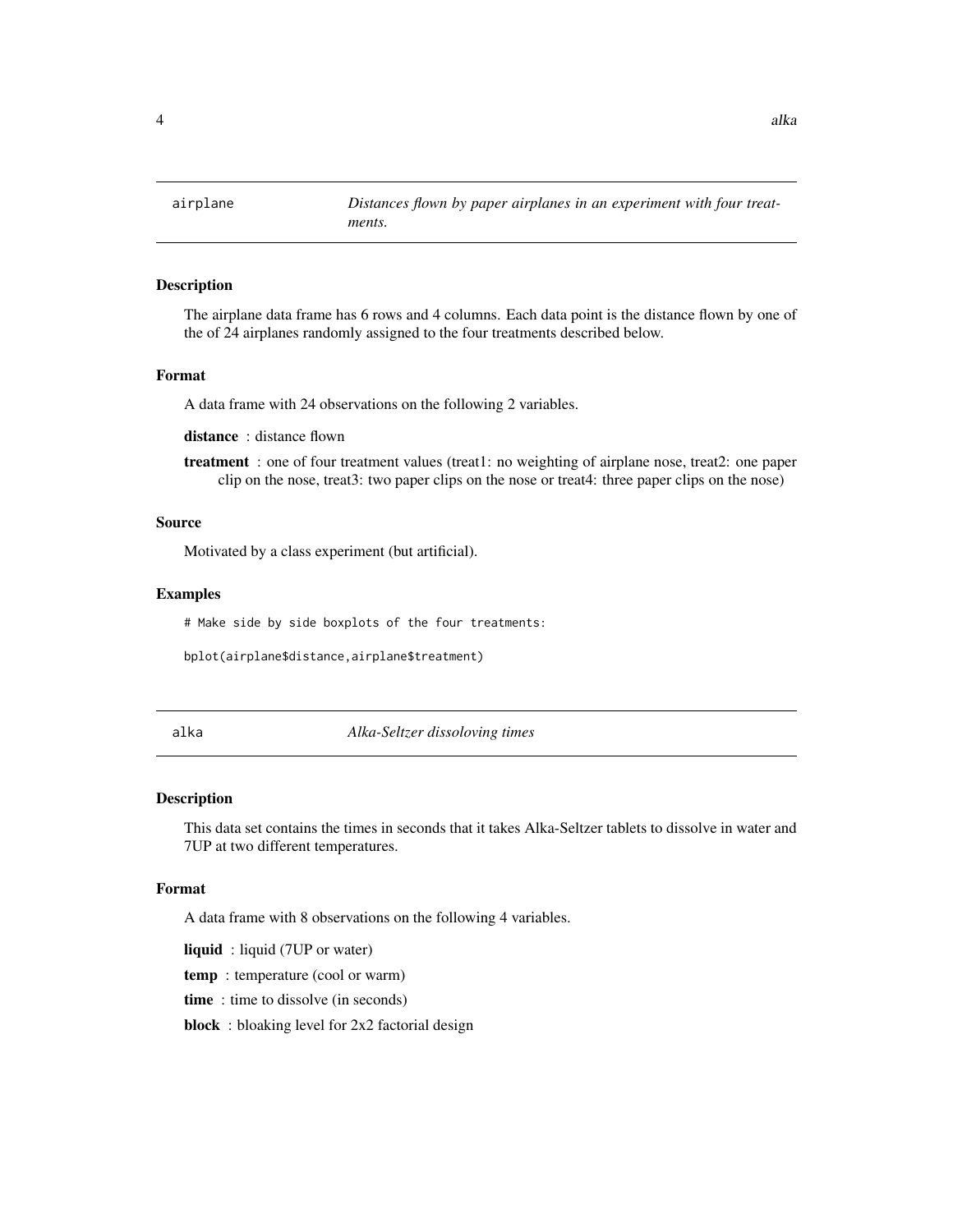<span id="page-4-0"></span>

Density, distribution function, quantile function and random generation for the Bernoulli distribution with parameter prob.

### Usage

```
dbern(x, prob, log = FALSE)pbern(q, prob, lower.tail = TRUE, log.p = FALSE)qbern(p, prob, lower.tail = TRUE, log.p = FALSE)rbern(n, prob)
```
# Arguments

| x, q       | vector of quantiles.                                                                           |
|------------|------------------------------------------------------------------------------------------------|
| р          | vector of probabilities.                                                                       |
| n          | number of observations. If length(n) $> 1$ , the length is taken to be the number<br>required. |
| prob       | probability of success on each trial.                                                          |
| log, log.p | logical; if TRUE, probabilities $p$ are given as $log(p)$ .                                    |
| lower.tail | logical; if TRUE (default), probabilities are $P[X \le x]$ , otherwise, $P[X > x]$ .           |

#### Details

The Bernoulli distribution with  $prob = p$  has density

$$
p(x) = p^x (1 - p)^{1 - x}
$$

for  $x = 0$ or 1.

If an element of x is not  $\emptyset$  or 1, the result of dbern is zero, without a warning.  $p(x)$  is computed using Loader's algorithm, see the reference below.

The quantile is defined as the smallest value x such that  $F(x) \geq p$ , where F is the distribution function.

#### Value

dbern gives the density, pbern gives the distribution function, qbern gives the quantile function and rbern generates random deviates.

#### References

Catherine Loader (2000). *Fast and Accurate Computation of Binomial Probabilities*; manuscript available from http://cm.bell-labs.com/cm/ms/departments/sia/catherine/dbinom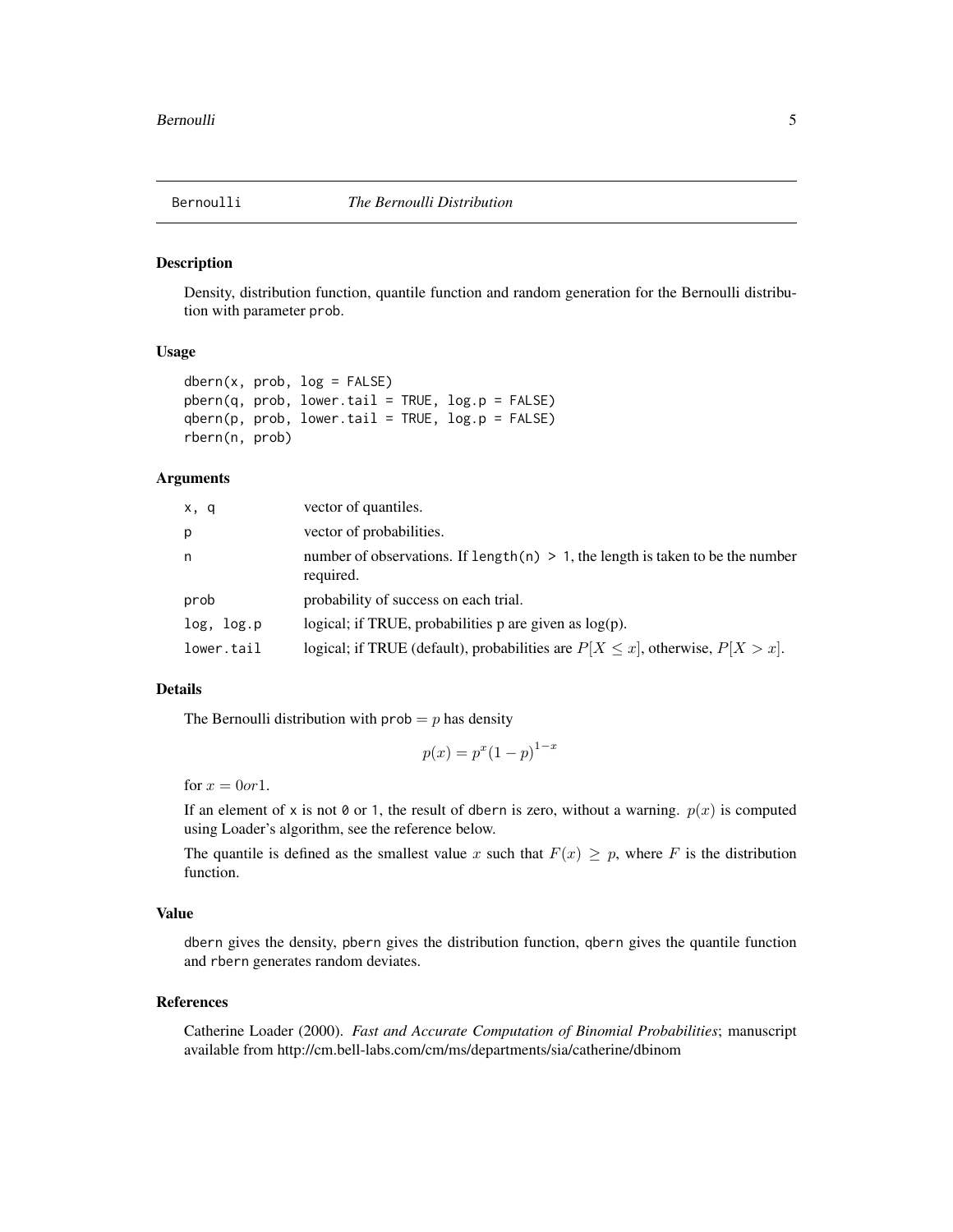# <span id="page-5-0"></span>See Also

[dbinom](#page-0-0) for the binomial (Bernoulli is a special case of the binomial), and [dpois](#page-0-0) for the Poisson distribution.

# Examples

# Compute P(X=1) for X Bernoulli(0.7) dbern(1, 0.7)

bplot *boxplot*

# Description

Plots boxplots of several groups of data and allows for placement at different horizontal or vertical positions. It is also flexible in the input object accepting either a list or matrix.

# Usage

 $bplot(x, by, style = "tukey", outlier = TRUE, plot = TRUE, ...)$ 

# Arguments

| х       | Vector, matrix, list or data frame. A vector may be divided according to the<br>by argument. Matrices and data frames are separated by columns and lists by<br>components.                                                   |
|---------|------------------------------------------------------------------------------------------------------------------------------------------------------------------------------------------------------------------------------|
| by      | If x is a vector, an optional vector (either character or numerical) specifying the<br>categories to divide x into separate data sets.                                                                                       |
| style   | Type of boxplot default is "tukey". The other choice is "quantile" where the<br>whiskers are drawn to the 5 and 95 percentiles instead being based on the inner<br>fences.                                                   |
| outlier | If true outliers (points beyond outer fences) will be added to the plots.                                                                                                                                                    |
| plot    | If false just returns a list with the statistics used for plotting the box plots.                                                                                                                                            |
| .       | Other arguments controlling the boxplots (passed to bplot.obj) these are listed<br>below. Other graphical plotting arguments not matched (e.g. yaxt) are used in<br>the call to plot to set up the initial plot if add=TRUE. |
|         | <b>pos</b> The boxplots will be plotted vertically and pos gives the x or y locations for<br>their centers. If omitted the boxes are equally spaced at integer values.                                                       |
|         | width Width of boxplots (in user coordinates) if omitted then the width is a<br>reasonable fraction of the distance between boxes and is set by the space<br>argument.                                                       |
|         | labels Labels under each boxplot. If missing the columns names or components<br>of x are used.                                                                                                                               |
|         | srt Rotate the labels (srt=90 makes them vertical). Default is to put them hori-<br>zontal. Sometimes long labels run into each if they are horizontal.                                                                      |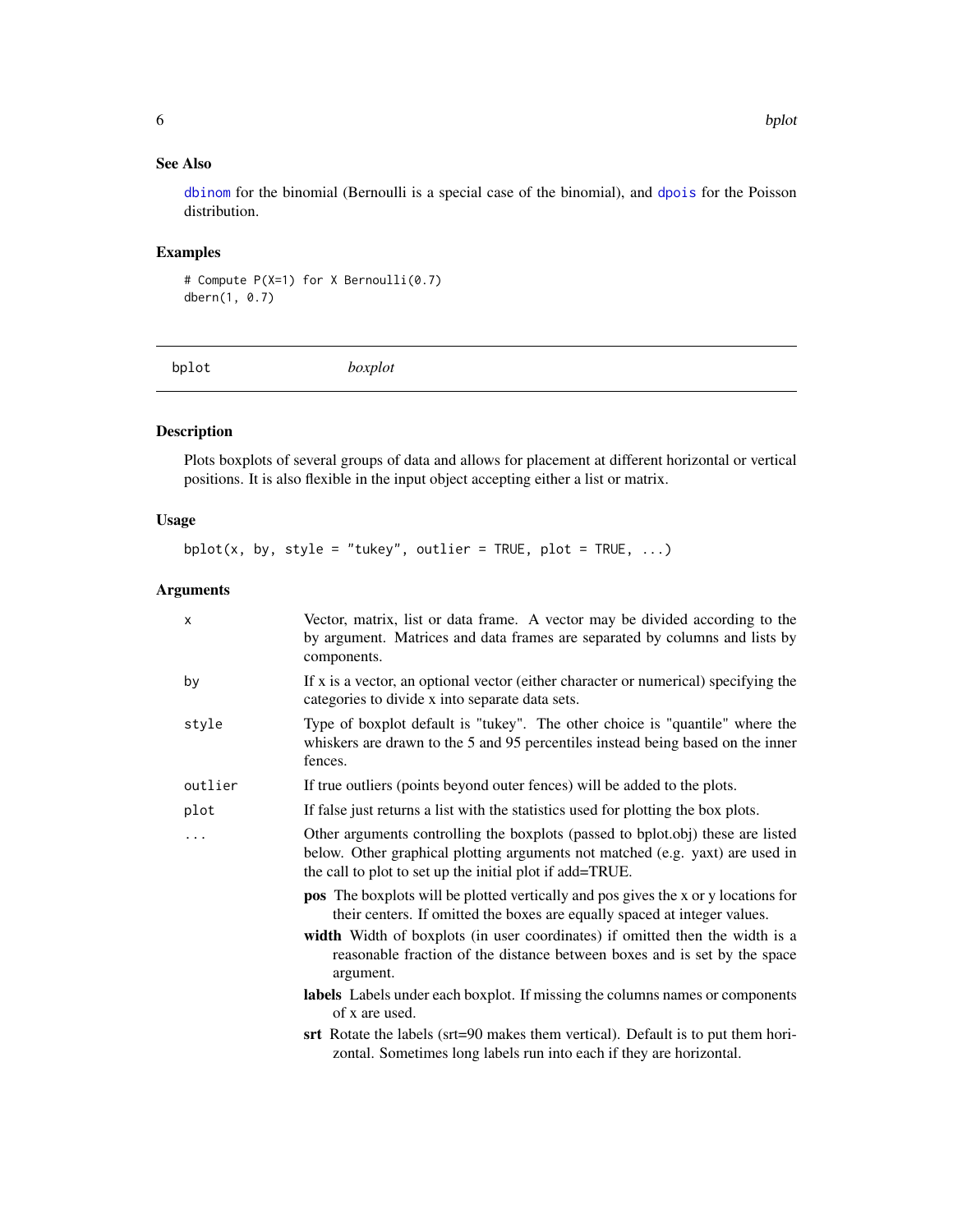- add If true, do not create a new plots just add the boxplots to a current plot. Note that the pos argument may be useful in this case and should be in the user coordinates of the parent plot.
- space Space between boxplots.
- sort.names If true plot the boxplot data set names are sorted in alphabetic order by their labels.
- xlab Label for the x-axis
- ylab Label for the y-axis
- label.cex Boxplot label size where 1.0 is normal size characters. If zero labels will not be added.
- xaxt Plotting parameter for x-axis generation. Default is not to produce an xaxis.
- horizontal If true draw boxplots horizontally the default is false, produce vertical box plots.

# Details

This function was created as a complement to the usual S function for boxplots. The current function makes it possible to put the boxplots at unequal x or y positions. This is useful for visually grouping a large set of boxplots into several groups. Also placement of the boxplots with respect to the axis can add information to the plot. Another aspect is the emphasis on data structures for groups of data. One useful feature is the by option to break up the x vector into distinct groups. If 5 or less observations are in a group the points themselves are plotted instead of a box.

The function is broken into two steps: a call to stats.bplot to find the statistics and a call to bplot.obj to plot the resulting object. The user is referred to describe.bplot to modify the statistics used and to draw.bplot.obj to modify how the bplot is drawn.

Finally to bin data into groups based on a continuous variable and to make bplots of each group see bplot.xy.

### See Also

boxplot, bplot.xy, lplot, mplot, plot

```
#
set.seed(123)
temp<- matrix( rnorm(12*8), ncol=12)
pos<- c(1:6,9:14)
bplot(temp)
#
bplot( temp, pos=pos, labels=paste( "D",1:12), horizontal=TRUE)
#
bplot( temp, pos=pos, label.cex=0, horizontal=TRUE)
# add an axis
axis( 2)
```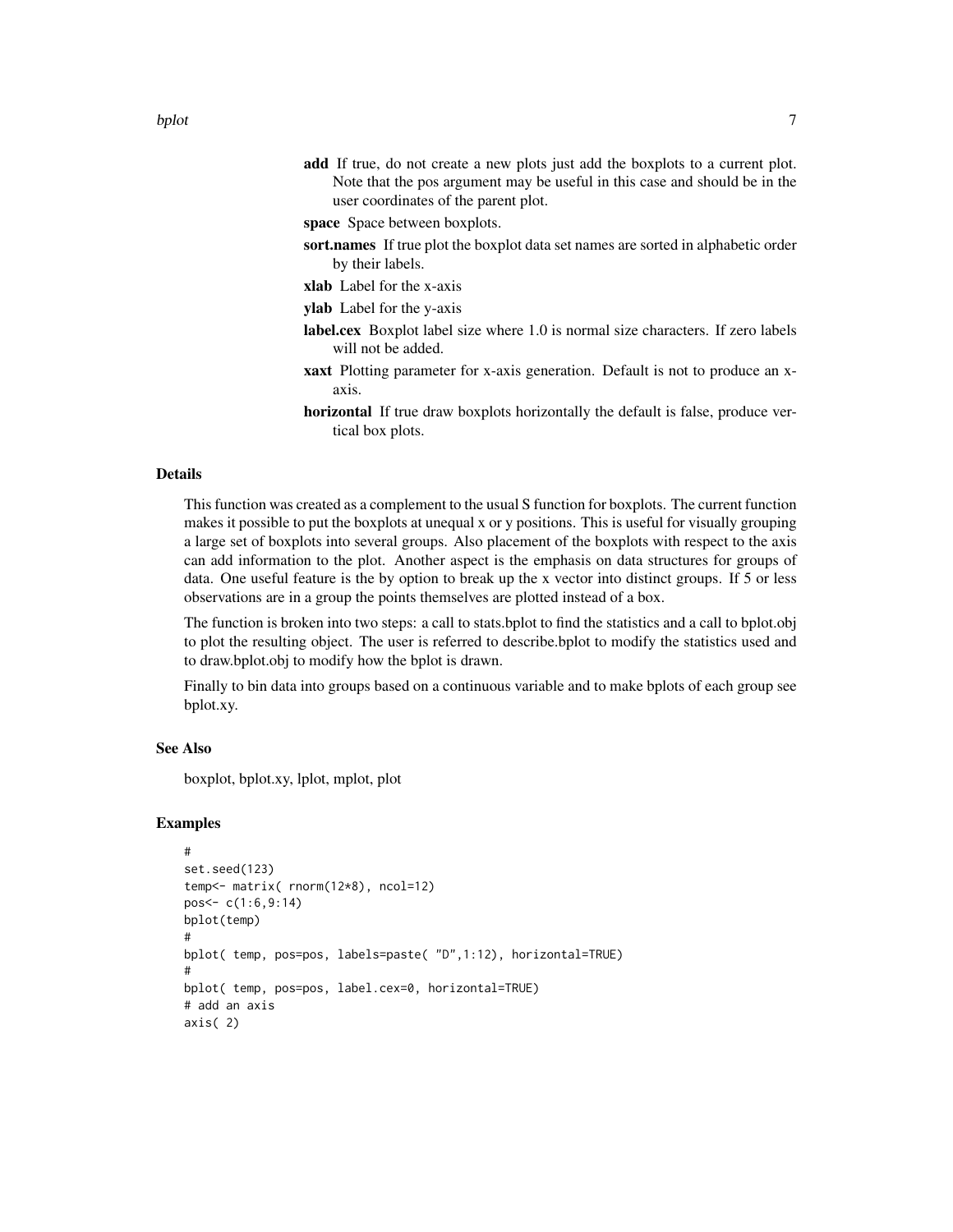<span id="page-7-0"></span>

Draws boxplots for y by binning on x. This gives a coarse, but quick, representation of the conditional distrubtion of [Y|X] in terms of boxplots.

# Usage

```
bplot.xy(x, y, N = 10, breaks = pretty(x, N, eps.correct = 1),
   style = "tukey", outlier = TRUE, plot = TRUE, xaxt = "s", ...)
```
# Arguments

| $\mathsf{x}$ | Vector to use for bin membership                                                                                                                                           |
|--------------|----------------------------------------------------------------------------------------------------------------------------------------------------------------------------|
| y            | Vector to use for constructing boxplot statistics.                                                                                                                         |
| N            | Number of bins on x. Default is 10.                                                                                                                                        |
| breaks       | Break points defining bin boundaries. These can be unequally spaced.                                                                                                       |
| style        | Type of boxplot default is "tukey". The other choice is "quantile" where the<br>whiskers are drawn to the 5 and 95 percentiles instead being based on the inner<br>fences. |
| xaxt         | Plotting parameter for x-axis generation. Default is to produce an x-axis.                                                                                                 |
| outlier      | If true outliers (points beyond outer fences) will be added to the plots.                                                                                                  |
| plot         | If false just returns a list with the statistics used for plotting the box plots.                                                                                          |
| $\ddotsc$    | Any other optional arguments passed to the bplot.obj function see the help file<br>for bplot for details.                                                                  |

# See Also

bplot, boxplot

```
# bivariate normal corr= .6
set.seed( 123)
x<-rnorm( 1000)
y<- .6*x + sqrt( 1- .6**2)*rnorm( 1000)
#
#
bplot.xy( x,y, breaks=seq( -3, 3,,15) ,xlim =c(-4,4), ylim =c(-4,4))
points( x,y, pch=".", col=3)
```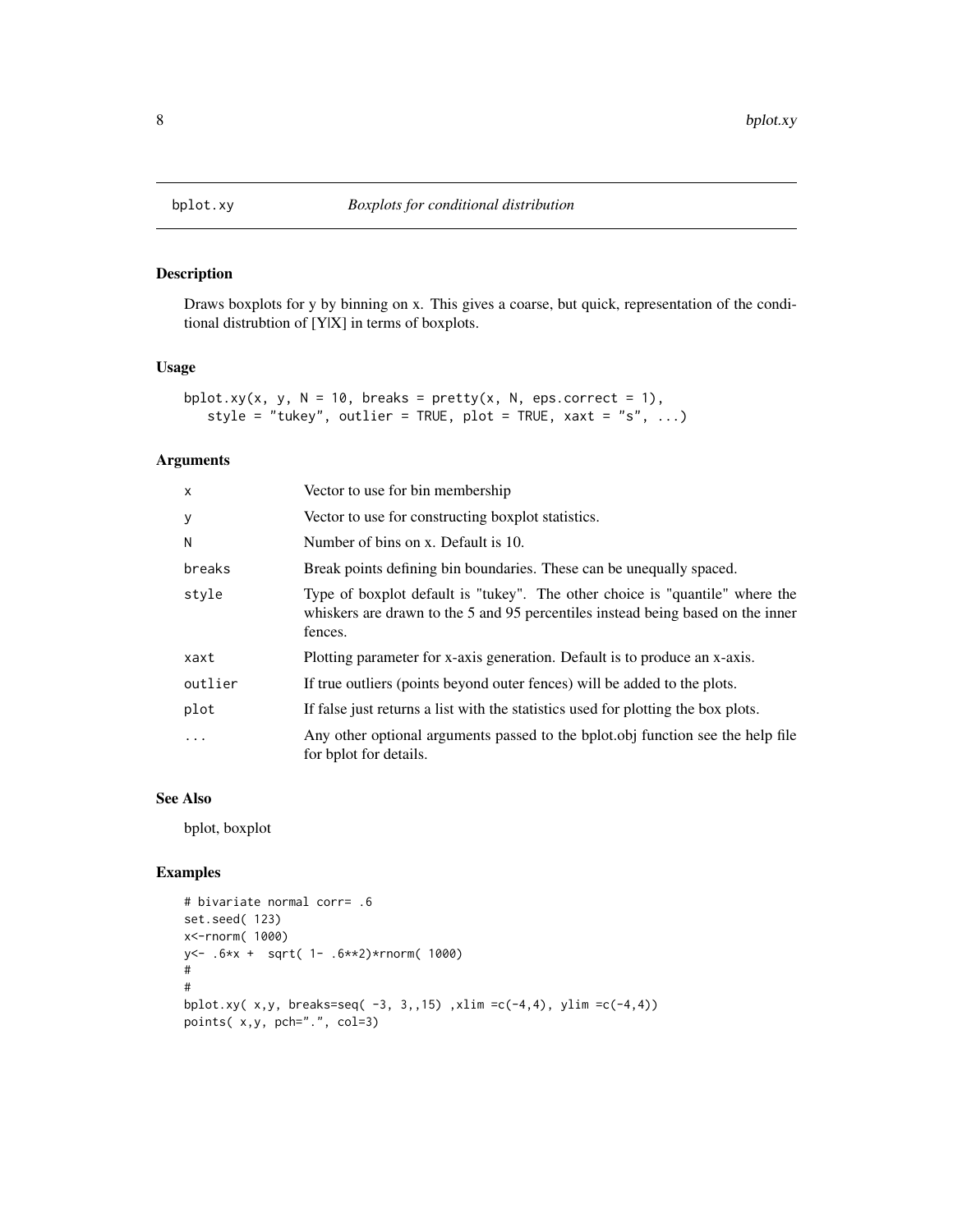<span id="page-8-0"></span>

The data set bread contains height measurements of 48 cupcakes. A batch of Hodgson Mill Wholesome White Bread mix was divided into three parts and mixed with 0.75, 1.0, and 1.25 teaspoons of yeast, respectively. Each part was made into 8 different cupcakes and baked at 350 degrees. After baking, the height of each cupcake was measured. Then the experiment was repeated at 450 degrees.

#### Format

A data frame with 48 observations on the following 3 variables.

yeast: quantity of yeast (.75, 1 or 1.25 teaspoons)

temp : baking temperature (350 or 450 degrees)

height : cupcake height

bread2 *Bread rising experiment*

# Description

The data set bread2 contains averaged measurements from the full data set, bread. The 8 cupcakes in each temp/yeast combination have been averaged.

#### Format

A data frame with 48 observations on the following 3 variables.

yeast: quantity of yeast (.75, 1 or 1.25 teaspoons)

temp : baking temperature (350 or 450 degrees)

height : cupcake height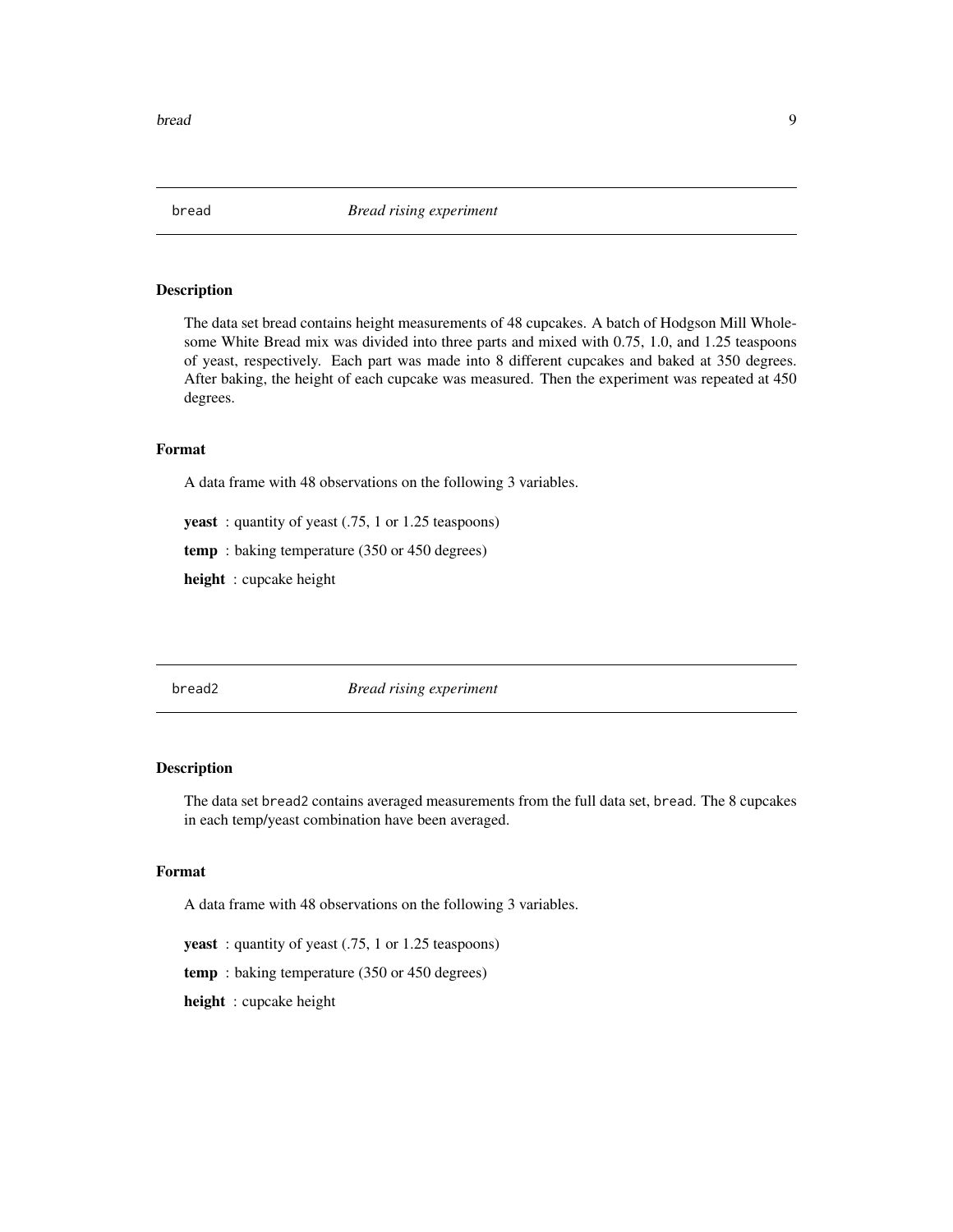<span id="page-9-0"></span>The data set cancer examines a relationship between lung cancer and cigarette smoking. The data consist of , a standardized measure of smoking amount (smoke) and the standardized mortality ratio (SMR) for males in England and Wales in 1970-72 who were working in 25 different broad groups of jobs such as textile workers, miners, etc.

# Format

A data frame with 25 observations on the following 2 variables.

smoke : standardized measure of smoking amount

SMR : standardized mortality ratio

# Source

A Handbook of Small Data Sets by Hand, et al. (1994, p.67).

capac *Capacitance of different shaped capacitors.*

# Description

The capac data set measures the capacitance of a capacitor built with one of 5 shapes and 3 different sizes (area). Other covariates variables are perimeter length and number of discontinuities.

#### Format

A data frame with 15 observations on the following 5 variables.

capac : measured capacitance

shape: shape of the capacitor

perim : perimeter length of the capacitor

area : size of the capacitor

discont: number of discontinuites

# Examples

# Make a means plot of capacitance by shape and area. mplot(capac\$capac,capac\$shape,capac\$area,both=TRUE)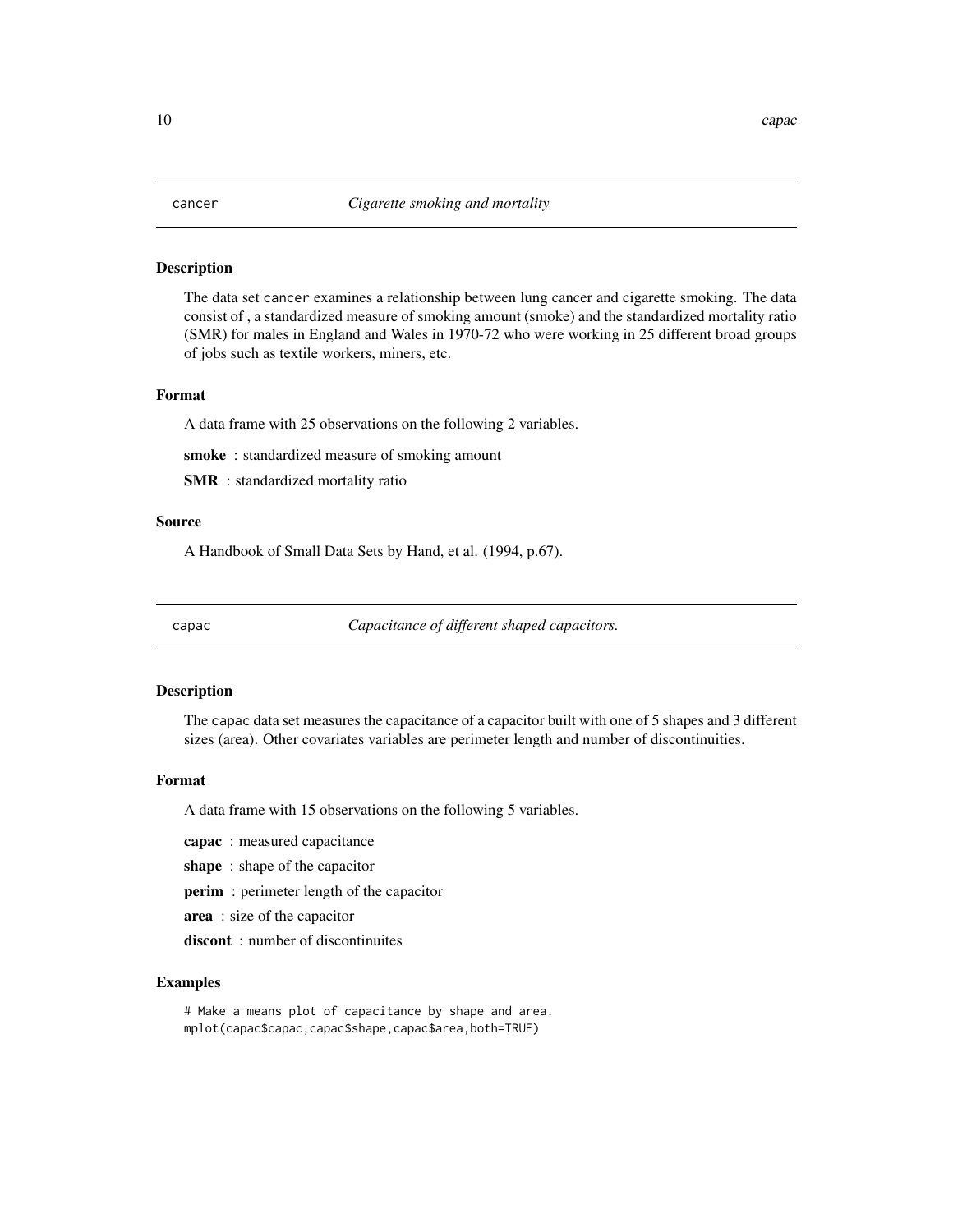<span id="page-10-0"></span>cavendish *Cavendish's 1798 determinations of the density of the earth*

#### **Description**

Newton's law of gravitation states that the forces of attraction (f) between two particles of matter is given by the formula f=mm'/( $r^{**}2$ ), where m and m' are their respective masses, r the distance between their centers of gravity, and G is the gravitational constant, independent of the kind of matter or intervening medium. From the late eighteenth through nineteenth centuries, a large number of experiments were performed in order to determine G. These experiments were usually designed to determine the earth's attraction of masses and described as experiments to determine the mean density of the earth: if the earth is supposed spherical with radius R and g is the acceleration toward the earth due to gravity, then Newton's law becomes  $dG=3g/(4pi)R$ ), where d is the mean density (g/ccm) of the earth. Since g and R could be supposed known, determination of d could be viewed as equivalent to determination of G.

Of all these early experiments, that of Cavendish, performed in 1798 using a torsion balance devised by Michell, is generally considered the best. The completeness of his description of his experiments and the excellence of his methods are often described as an ideal example of scientific experimentation. Cavendish concluded his memoir by presenting 29 determinations of the mean density of the earth. After the 6th of these determinations, Cavendish changed his experimental apparatus by replacing a suspension wire by one that was stiffer. Another interesting feature of the data is that Cavendish calculated the sample mean incorrectly: somehow he used 5.88 instead of 4.88 for the 3rd value. This was first noticed by Baily in 1843 but overlooked by Laplace's analysis of the data in 1820. The "true value" of d is 5.517 (1977 Encyclopedia Britannica).

The data and above description were taken from Stigler (1977, The Annals of Statistics, p. 1055- 1098) who obtained it from The Laws of Gravitation edited by A. S. Mackenzie.

#### Format

A numeric vector with 29 values.

#### Examples

plot(cavendish)

climate *Climate and geographical data for 50 of the largest US cities.*

#### Description

This data frame contains information about 50 of the largest US cities, including location, rainfall, temperature and elevation.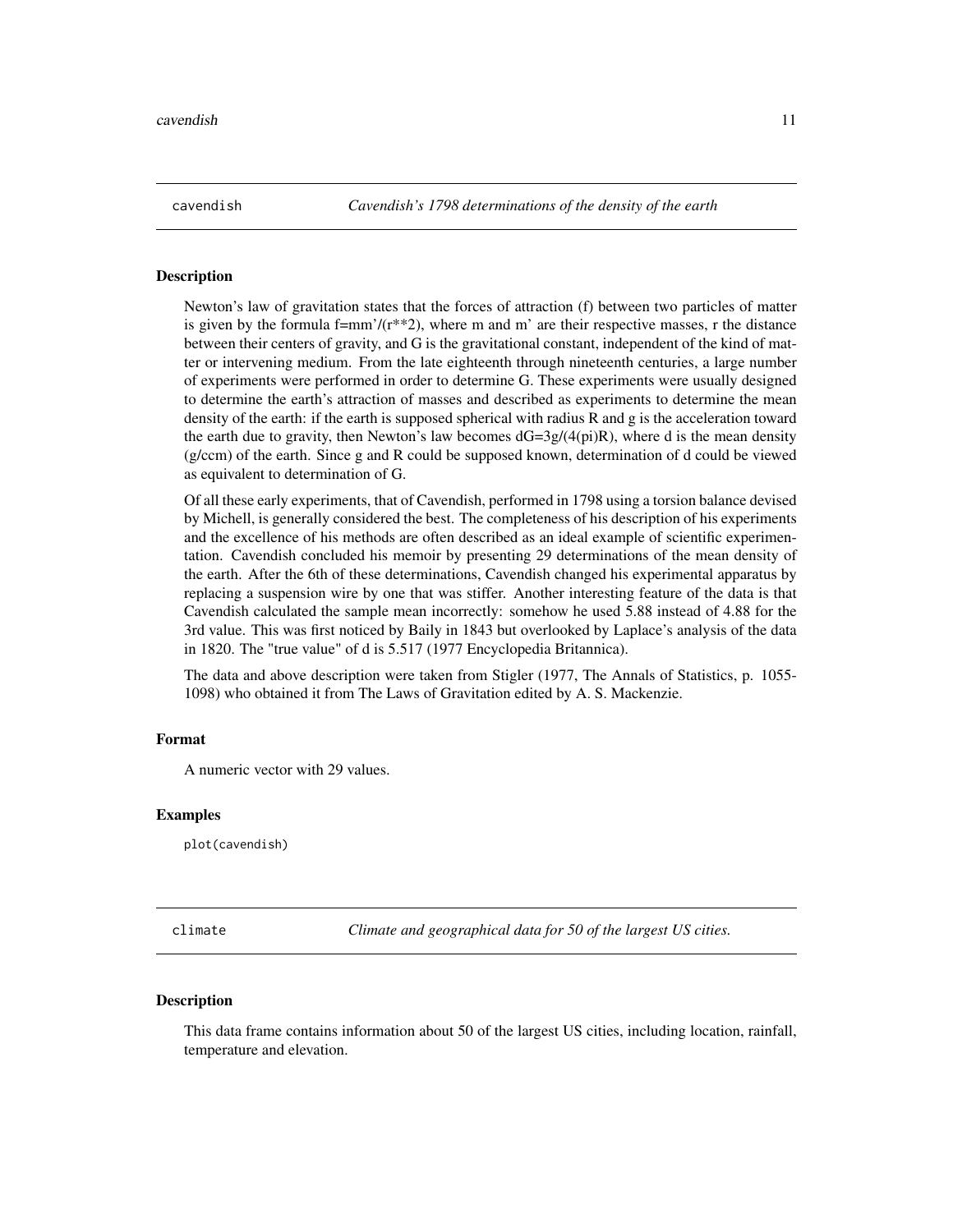#### <span id="page-11-0"></span>12 college and the college and the college and the college and the college and the college and the college and the college and the college and the college and the college and the college and the college and the college and

#### Format

A data frame with 50 observations on the following 7 variables.

lat : latitude

jan : average minimum January temperature (degrees F)

rain: average rainfall in inches

city : city names

jul : average maximum July temperature

elev : elevation above sea level in KW

lon : longitude

#### References

The Universal Almanac (1992), ed. John W. Wright, Andrews and McNeel, Kansas City.

college *Statistics on colleges in 15 states.*

#### Description

The data frame college contains statistics relating to colleges from 15 states. This is a sample of fifteen states and certain statistics taken from the Chronicle of Higher Education (most data is for 1992). All entries are in thousands so that Arkansas (first row) has a population of 2,399,000, a yearly per capita income of \\$15,400, 85,700 undergraduates students, 7,000 graduate students, and average cost of tuition and fees at public universities of \\$1,540, and is located in the south (s for south).

#### Format

A data frame with 15 observations on the following 7 variables (all data in thousands).

school: State in which school is located.

pop: State population.

inc: Yearly per capita income.

undergrad: Total number of undergraduate students.

graduate: Total number of graduate students.

fees: Average cost of tuition and fees.

loc: Area of the country (s for south, w for west, ne for northeast, mw for midwest).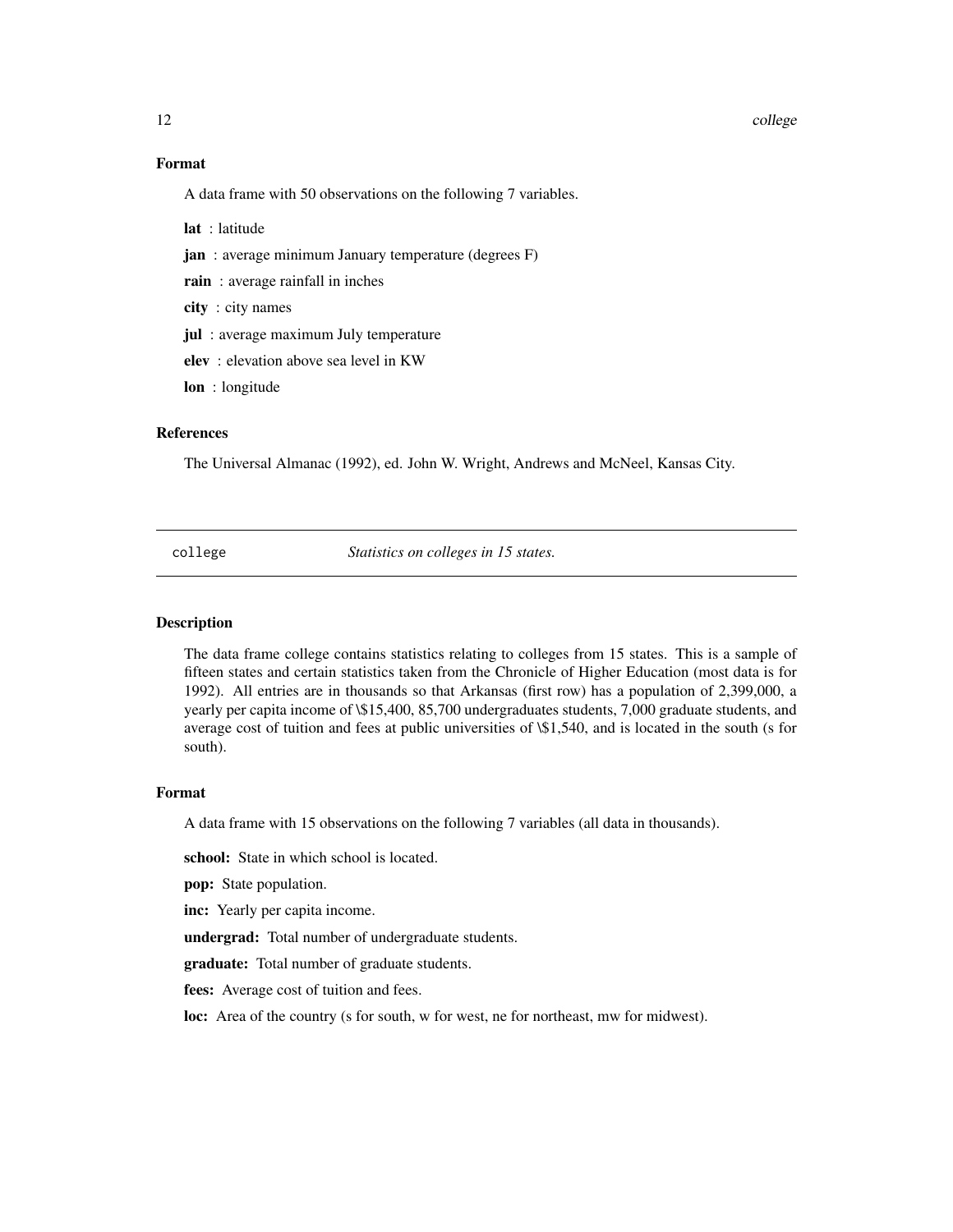<span id="page-12-0"></span>

Count the number of times the values in the vector meet the specified conditions.

#### Usage

count(x)

#### Arguments

x Vector and condition to count.

#### See Also

length, nchar

#### Examples

```
set.seed(1)
x < - rnorm(100)
# Count the number of times the values in x are greater then 0
count( x>0 )
# Count the number of times the values in x are within the 95% confidence interval
count( (x>-1.96) & (x<1.96) )
# Or could have used
count( abs(x)<1.96 )
# Count the number of times the values in x are the same as the first element
count( x==x[1] )
```
draft *1970 Vietnam draft lottery summary*

#### Description

The data set draft contains average lottery numbers by month for the 1970 Draft Lottery. In December of 1969 the U.S. randomly drew from the 366 possible birthdays without replacement. The draw order of each birhtday determined the order by which men born between 1944-1950 (those eligible in the 1970 draft) were drafted. For example, a person with a birthday lottery number of 63 was drafted fairly early in 1970; a person with number 300 was not drafted at all. Sommers (2003, Chance Magazine) looked up deaths by age and birthday on the Vietnam Veterans Memorial. Thus, the data set has deaths by month as well.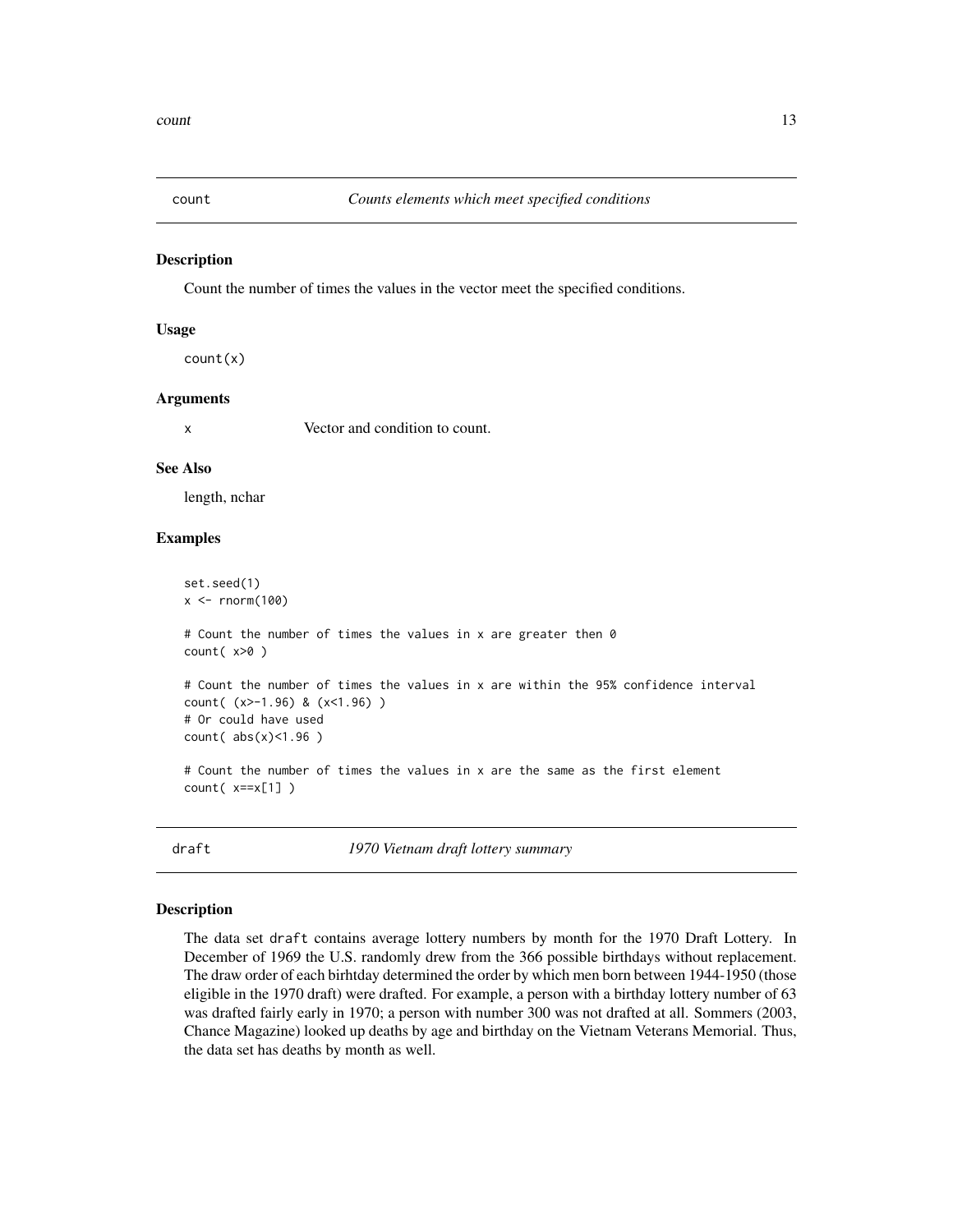# <span id="page-13-0"></span>Format

A data frame with 12 observations on the following 4 variables.

month : Month of the birthday

lottnum : Average lottery number of all birthdays in the month

deaths : Total number of deaths by month

order : breaks months into 2 groups (first for Jan-June and second for July-Dec)

### References

Death statistics available on-line at  $http://thewall-usa.com/$ .

drill *Drill testing results*

#### Description

The data set drill contains the results of testing two types of drill bits in the manufacture of compressors. There were two brands considered (Besley and Cleveland), and the measurements are the number of holes drilled until the bit breaks. The tests were done under the same manufacturing conditions, and the influence on performance due to factors other than the brand was minimized.

#### Format

A data frame with 14 observations on the following 3 variables.

brand : drill manufacturer (Beasly or Cleveland)

holes : number of holes drilled before break

price : price of a bit

```
lplot(drill$brand,drill$price/drill$holes,
main='Price per Hole for Drill Bits',ylab='Price per Hole')
```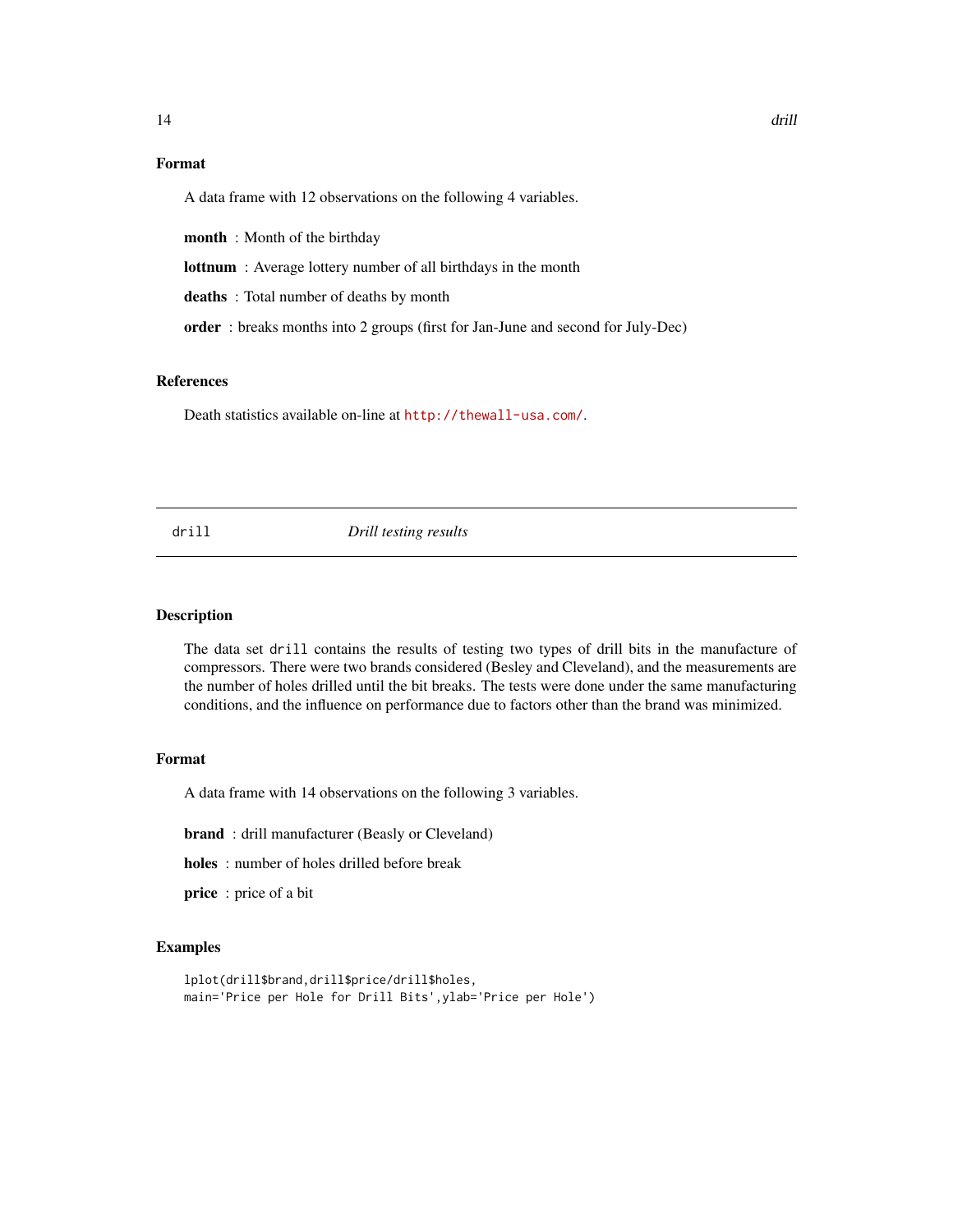<span id="page-14-0"></span>

The data set earthq includes the dominant frequency and magnitude of 148 earthquakes.

#### Format

A data frame with 148 observations on the following 5 variables.

site : location of the earthquake

freq : dominant frequency

mag : magnitude

depth : depth

dist : distance

#### Source

Earthquake Engineering and Structural Dynamics, Vol. 23, p. 583-597, 1994

etruscan *Skull widths for ancient Etruscans and modern Italians*

# Description

The data set etruscan contains the maximum width for 84 skulls of Etruscan males and 70 modern Italian males. This data was gathered in attempt to determine if Etruscans were native Italians or immigrants from another land.

# Format

A data frame with 154 observations on the following 2 variables.

width : skull width (in mm)

group : ancient or modern

#### Source

Medical Biology and Etruscan Origins, p. 136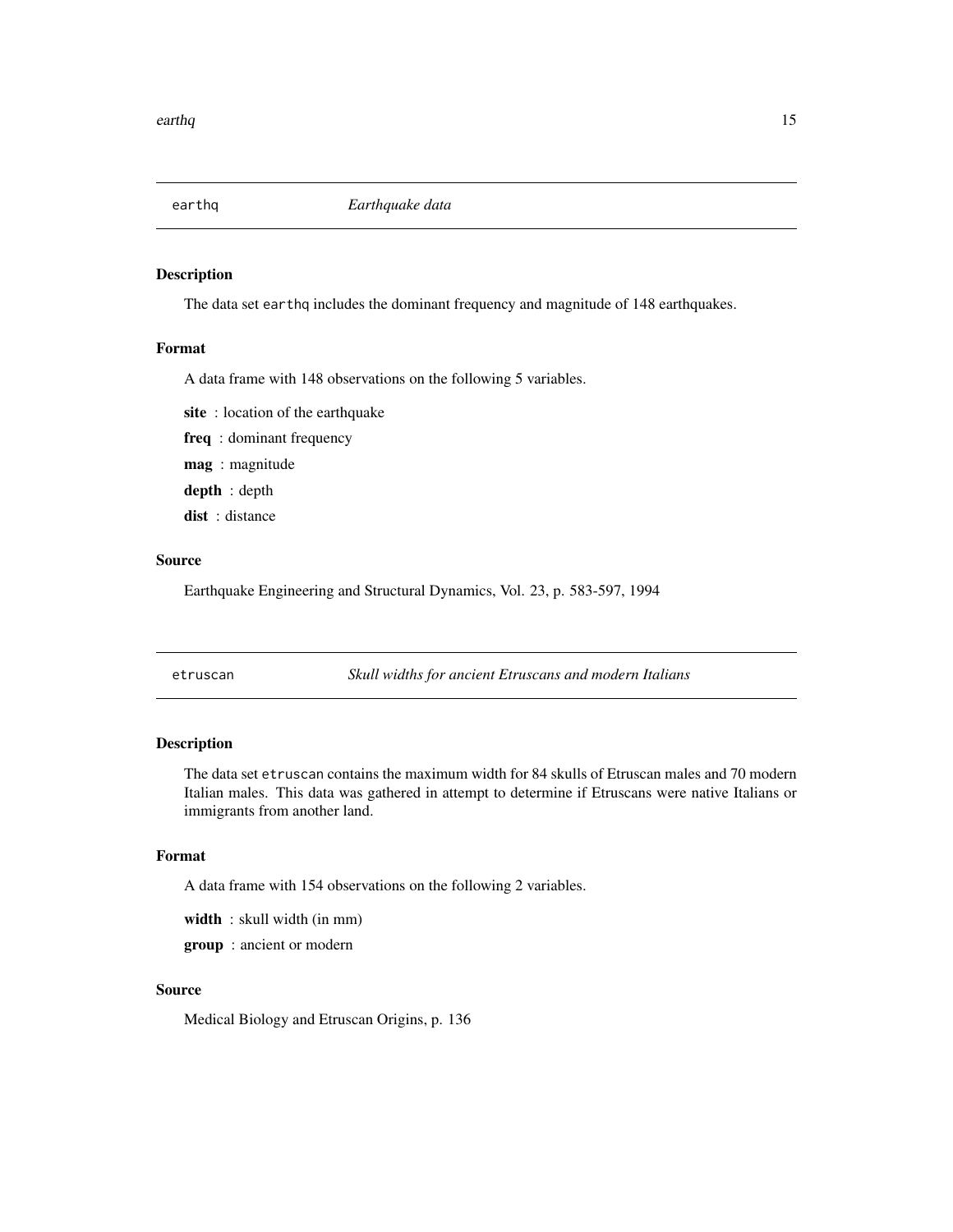<span id="page-15-1"></span><span id="page-15-0"></span>

Density, distribution function, quantile function and random generation for the exponential distribution with mean beta or 1/rate).

This special Rlab implementation allows the parameter beta to be used, to match the function description often found in textbooks.

#### Usage

```
dexp(x, rate = 1, beta = 1/rate, log = FALSE)pexp(q, rate = 1, beta = 1/rate, lower.tail = TRUE, log.p = FALSE)qexp(p, rate = 1, beta = 1/rate, lowere1 = TRUE, log.p = FALSE)rexp(n, rate = 1, beta = 1/rate)
```
#### Arguments

| x, q       | vector of quantiles.                                                                           |
|------------|------------------------------------------------------------------------------------------------|
| р          | vector of probabilities.                                                                       |
| n          | number of observations. If length(n) $> 1$ , the length is taken to be the number<br>required. |
| beta       | vector of means.                                                                               |
| rate       | vector of rates.                                                                               |
| log, log.p | logical; if TRUE, probabilities $p$ are given as $log(p)$ .                                    |
| lower.tail | logical; if TRUE (default), probabilities are $P[X \le x]$ , otherwise, $P[X > x]$ .           |

# Details

If beta (or rate) is not specified, it assumes the default value of 1.

The exponential distribution with rate  $\lambda$  has density

$$
f(x) = \lambda e^{-\lambda x}
$$

for  $x \geq 0$ .

#### Value

dexp gives the density, pexp gives the distribution function, qexp gives the quantile function, and rexp generates random deviates.

## Note

```
The cumulative hazard H(t) = -\log(1 - F(t)) is -pexp(t, r, lower = FALSE, log = TRUE).
```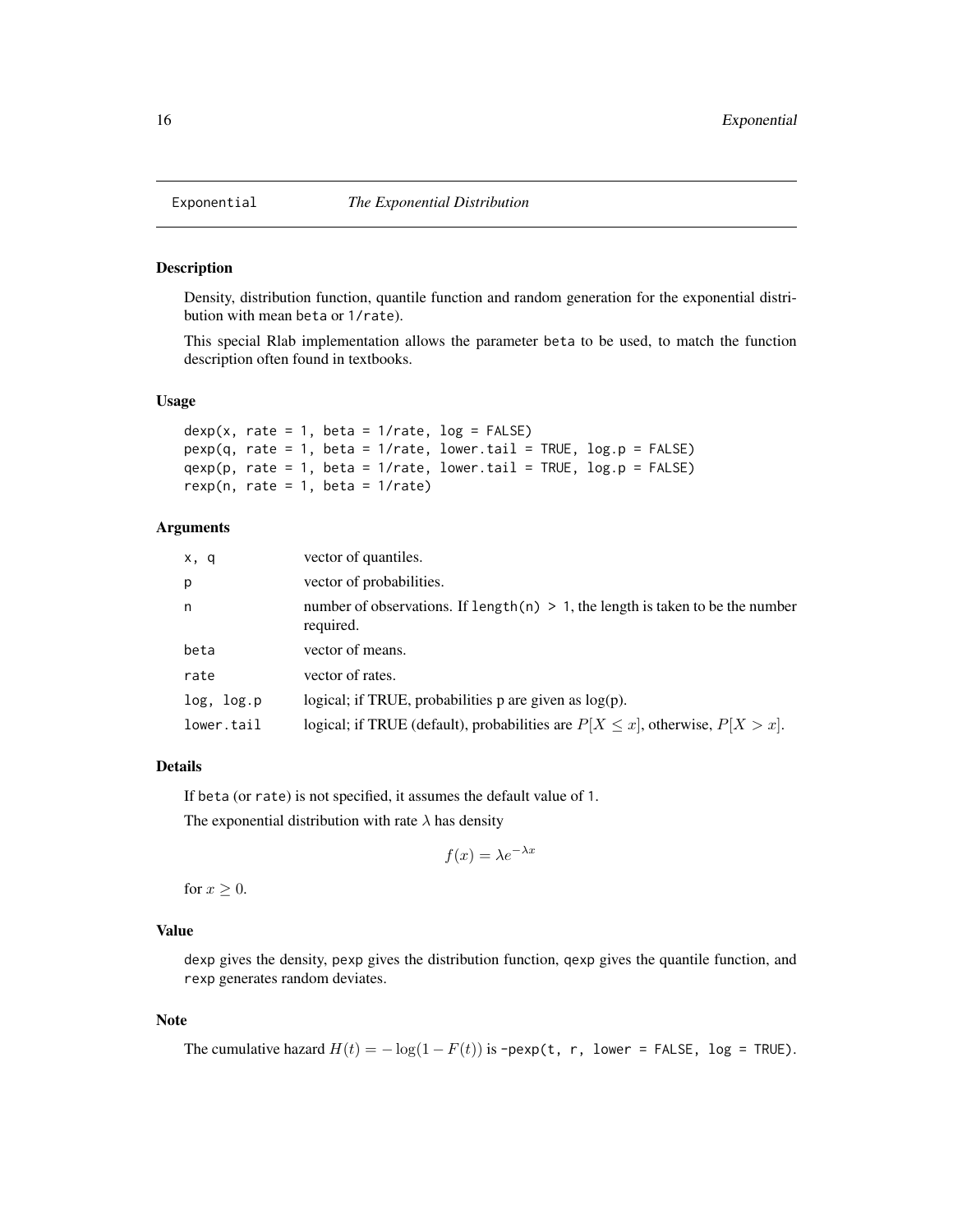#### <span id="page-16-0"></span>framerate the contract of the contract of the contract of the contract of the contract of the contract of the contract of the contract of the contract of the contract of the contract of the contract of the contract of the

# References

Becker, R. A., Chambers, J. M. and Wilks, A. R. (1988) *The New S Language*. Wadsworth \& Brooks/Cole.

# See Also

[exp](#page-0-0) for the exponential function, [dgamma](#page-17-1) for the gamma distribution and [dweibull](#page-46-1) for the Weibull distribution, both of which generalize the exponential.

# Examples

dexp(1) - exp(-1) #-> 0

# framerate *Video card frame rates*

#### Description

The data set framerate contains processor speed, memory size, and screen resolution for Riva TNT video cards. The frame rates for these cards were measured using Quake II, a standard benchmarking program for 3D graphics.

#### Format

A data frame with 36 observations on the following 6 variables.

processor : processor (Celeron 333 or Pentium II 450)

memory: memory size (64, 128 or 256 kB)

resolution : screen resolution (640x480, 800x600 or 1024x768)

rate : frames per second

pixels : total number of screen pixels

pr01 : 0 for Celeron, 1 for Pentium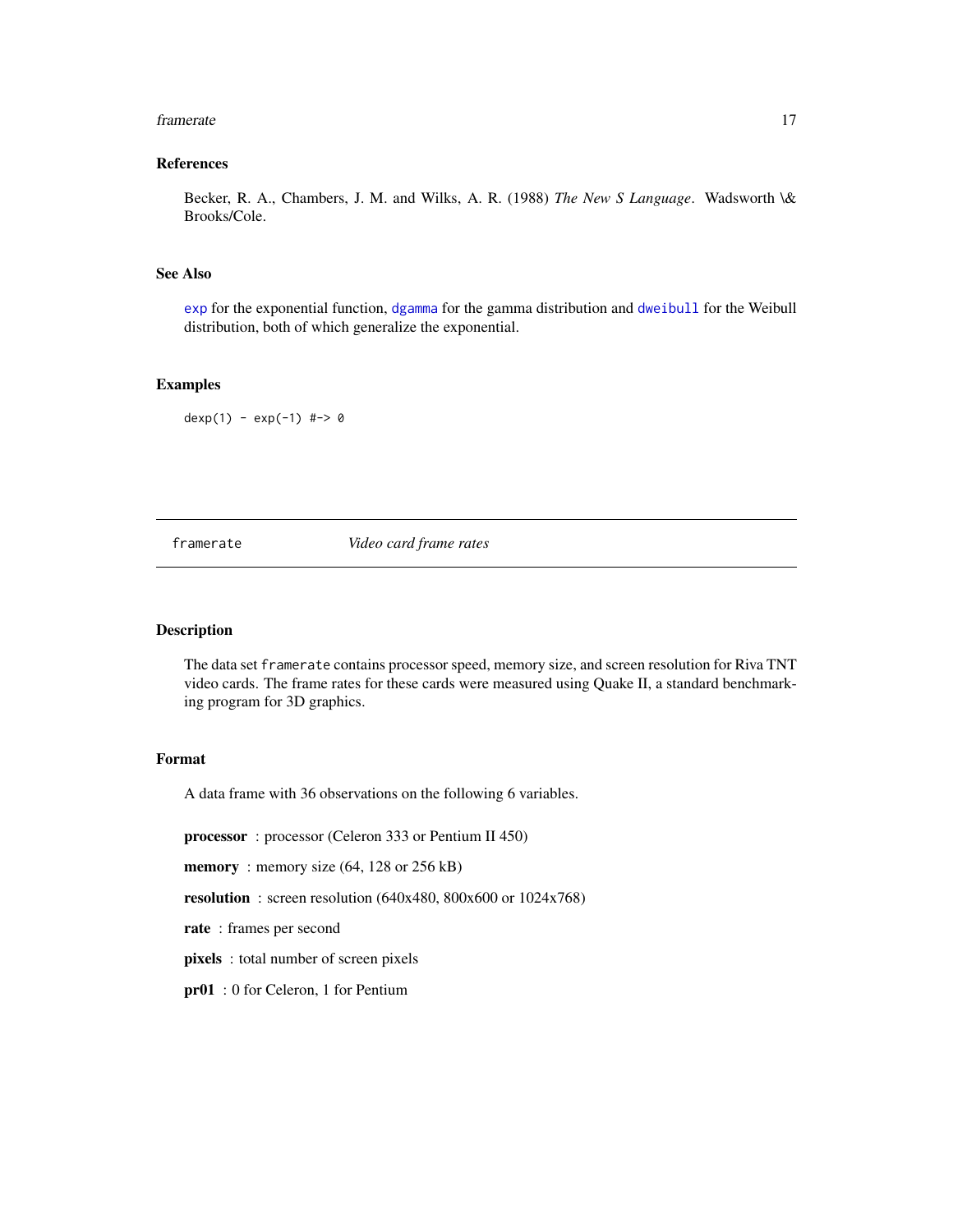Several students studied the relationship between file size and transfer times using ftp (File Transfer Protocol) to retrieve files from two Internet locations. At each location three different files were transferred 5 times and averaged (to reduce variability).

#### Format

A data frame with 6 observations on the following 3 variables.

size : file size (in bytes) time : transfer time (in seconds) loc: internet location (0 or 1)

ftptime *Forty FTP times*

# Description

The data in ftptime are 40 ftp times for a file of 343285 bytes which was repeatedly obtained from a site in California.

# Format

A numeric vector with 40 values.

Gamma *The Gamma Distribution*

#### <span id="page-17-1"></span>Description

Density, distribution function, quantile function and random generation for the Gamma distribution with parameters alpha (or shape) and beta (or scale or 1/rate).

This special Rlab implementation allows the parameters alpha and beta to be used, to match the function description often found in textbooks.

<span id="page-17-0"></span>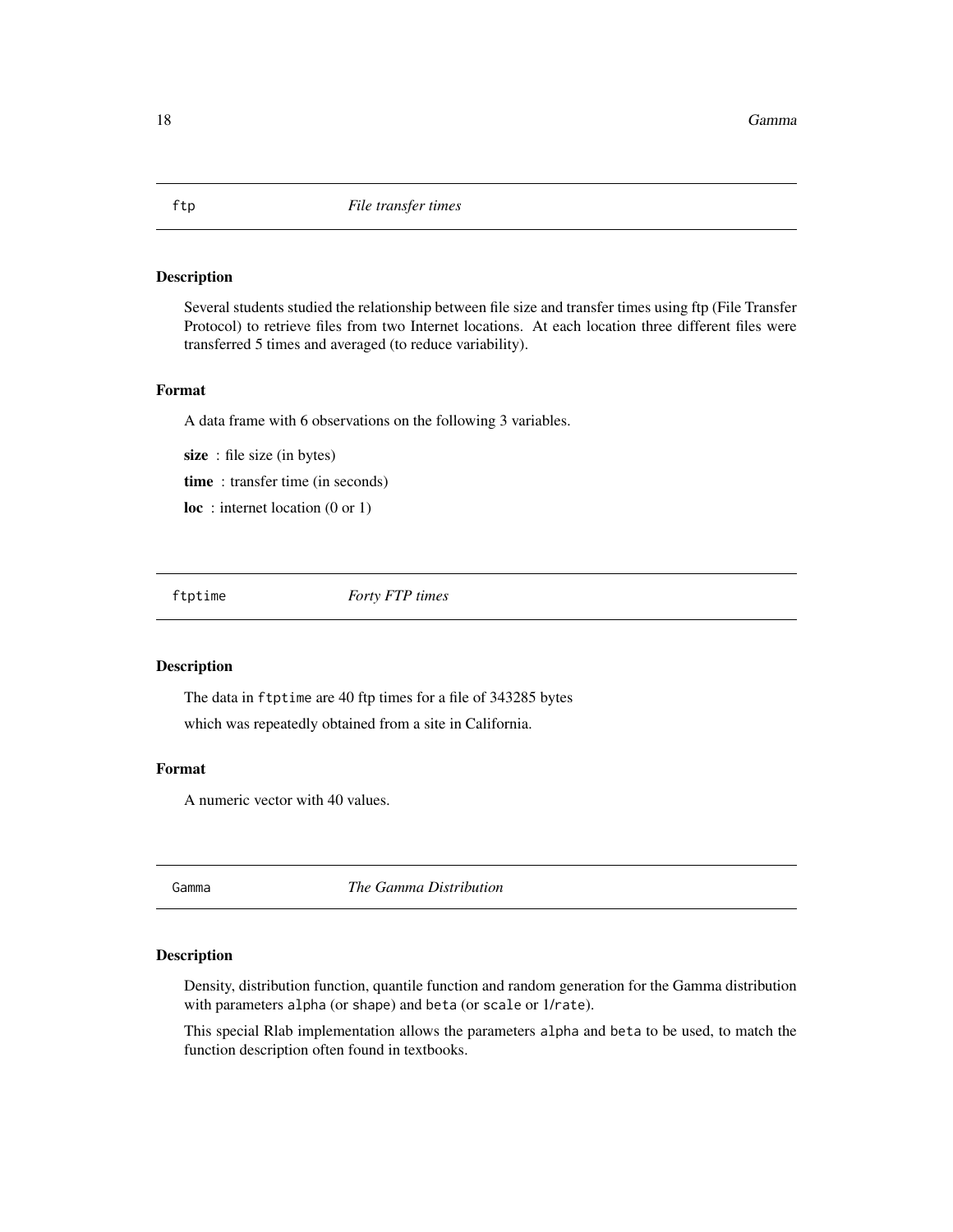#### Gamma **19**

#### Usage

```
dgamma(x, shape, rate = 1, scale = 1/rate, alpha = shape,beta = scale, log = FALSE)pgamma(q, shape, rate = 1, scale = 1/rate, alpha = shape,
      beta = scale, lower.tail = TRUE, log.p = FALSE)
qgamma(p, shape, rate = 1, scale = 1/rate, alpha = shape,beta = scale, lower.tail = TRUE, log.p = FALSE)
rgamma(n, shape, rate = 1, scale = 1/rate, alpha = shape,
      beta = scale)
```
## Arguments

| x, q         | vector of quantiles.                                                                           |
|--------------|------------------------------------------------------------------------------------------------|
| p            | vector of probabilities.                                                                       |
| n            | number of observations. If length(n) $> 1$ , the length is taken to be the number<br>required. |
| rate         | an alternative way to specify the scale.                                                       |
| alpha, beta  | an alternative way to specify the shape and scale.                                             |
| shape, scale | shape and scale parameters.                                                                    |
| log, log.p   | logical; if TRUE, probabilities $p$ are given as $log(p)$ .                                    |
| lower.tail   | logical; if TRUE (default), probabilities are $P[X \le x]$ , otherwise, $P[X > x]$ .           |

#### Details

If beta (or scale or rate) is omitted, it assumes the default value of 1.

The Gamma distribution with parameters alpha (or shape) =  $\alpha$  and beta (or scale) =  $\sigma$  has density

$$
f(x) = \frac{1}{\sigma^{\alpha} \Gamma(\alpha)} x^{\alpha - 1} e^{-x/\sigma}
$$

for  $x > 0$ ,  $\alpha > 0$  and  $\sigma > 0$ . The mean and variance are  $E(X) = \alpha \sigma$  and  $Var(X) = \alpha \sigma^2$ . pgamma() uses algorithm AS 239, see the references.

# Value

dgamma gives the density, pgamma gives the distribution function qgamma gives the quantile function, and rgamma generates random deviates.

# Note

The S parametrization is via shape and rate: S has no scale parameter.

The cumulative hazard  $H(t) = -\log(1-F(t))$  is -pgamma(t, ..., lower = FALSE, log = TRUE). pgamma is closely related to the incomplete gamma function. As defined by Abramowitz and Stegun 6.5.1

$$
P(a,x) = \frac{1}{\Gamma(a)} \int_0^x t^{a-1} e^{-t} dt
$$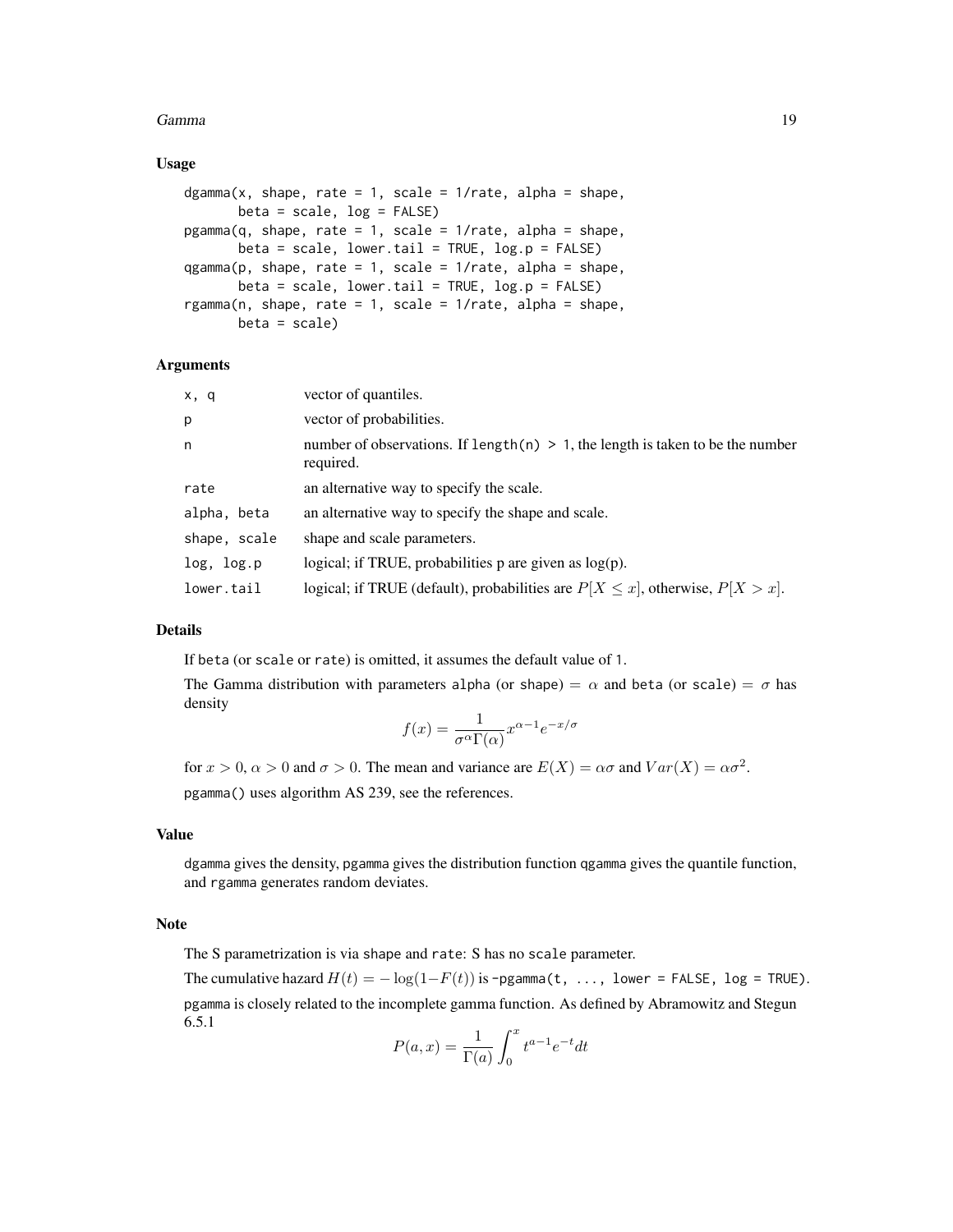<span id="page-19-0"></span> $P(a, x)$  is pgamma(x, a). Other authors (for example Karl Pearson in his 1922 tables) omit the normalizing factor, defining the incomplete gamma function as  $pgamma(x, a) * gamma(a)$ .

#### References

Becker, R. A., Chambers, J. M. and Wilks, A. R. (1988) *The New S Language*. Wadsworth \& Brooks/Cole.

Shea, B. L. (1988) Algorithm AS 239, Chi-squared and Incomplete Gamma Integral, *Applied Statistics (JRSS C)* 37, 466–473.

Abramowitz, M. and Stegun, I. A. (1972) *Handbook of Mathematical Functions.* New York: Dover. Chapter 6: Gamma and Related Functions.

# See Also

[gamma](#page-0-0) for the Gamma function, [dbeta](#page-0-0) for the Beta distribution and [dchisq](#page-0-0) for the chi-squared distribution which is a special case of the Gamma distribution.

#### Examples

```
-log(dgamma(1:4, alpha=1))
p \leftarrow (1:9)/10pgamma(qgamma(p,alpha=2), alpha=2)
1 - 1/exp(qgamma(p, alpha=1))
```
golf *Golf performance data*

#### **Description**

The data set golf was taken from PGA Tour Records

of 195 golf rounds by PGA players in an attempt to explain

what golf attributes contribute the most to low scores.

#### Format

A data frame with 195 observations on the following 7 variables.

score: score on the 18 holes (par 72)

distance: average distance of drive on two holes in opposite direction (to balance out wind)

accur : percentage of times that dirve was in the fairway for par 4 and par 5 holes

putts : average number of putts in the round for holes where the green was hit in regulation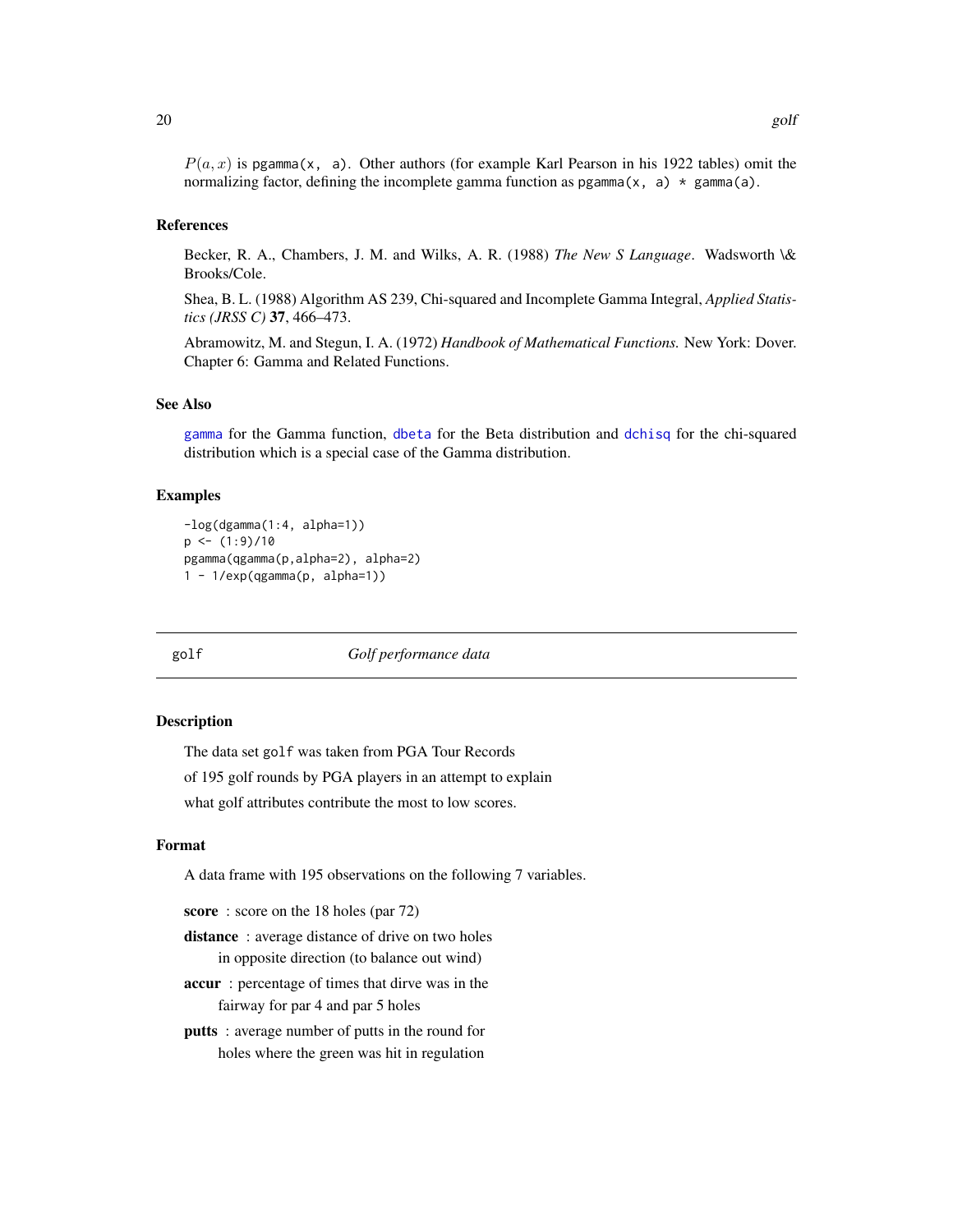#### <span id="page-20-0"></span>hplot 21

| <b>sand</b> : an estimate of sand trap play accuracy           |
|----------------------------------------------------------------|
| based on the residuals from regressing percentage              |
| of successful pars from traps on putts                         |
| <b>chip</b> : based on the residuals from regressing the score |
| on par three holes on putts, sand, and chip                    |
| <b>irons</b> : an estimate of chipping accuracy                |
| based on the residuals from regressing percentage              |
| of successful pars on holes not hit in regulation              |
| on putts                                                       |
|                                                                |

# Source

"Drive for Show and Putt for Dough" by Scott M. Berry, Chance, Vol. 12, No. 4, p. 50-55, 1999

hplot *Histogram allowing forced number of bins*

#### Description

Plots a histogram in the same manner as hist, but with the following changes: freq = FALSE by default, to print the density instead of the frequency and nclass specifies the exact number of bins to use (calculated by equally separating the distance between the min and max value to be graphed)

# Usage

```
hplot(x, breaks = "Sturges", freq = FALSE, nclass = NULL, col = 8, ...)
```
# Arguments

| X          | a vector of values for which the histogram is desired.                                                                                                                                                                    |
|------------|---------------------------------------------------------------------------------------------------------------------------------------------------------------------------------------------------------------------------|
| breaks     | see hist for the use of this option. If both breaks and nclass are specified,<br>then breaks is ignored.                                                                                                                  |
| freg       | logical; if 'FALSE' (default), relative frequencies ("probabilities"), component<br>'density', are plotted; if 'TRUE', the histogram graphic is a representation of<br>frequencies, the 'counts' component of the result. |
| nclass     | numeric (integer); the number of bins for the histogram. If both breaks and<br>nclass are specified, then breaks is ignored.                                                                                              |
| col        | color of the histogram bars (8, the default, is grey).                                                                                                                                                                    |
| $\ddots$ . | Other arguments controlling the plot. Many graphical plotting arguments may<br>be used. See help on hist or plot or par for more information.                                                                             |

# See Also

hist, plot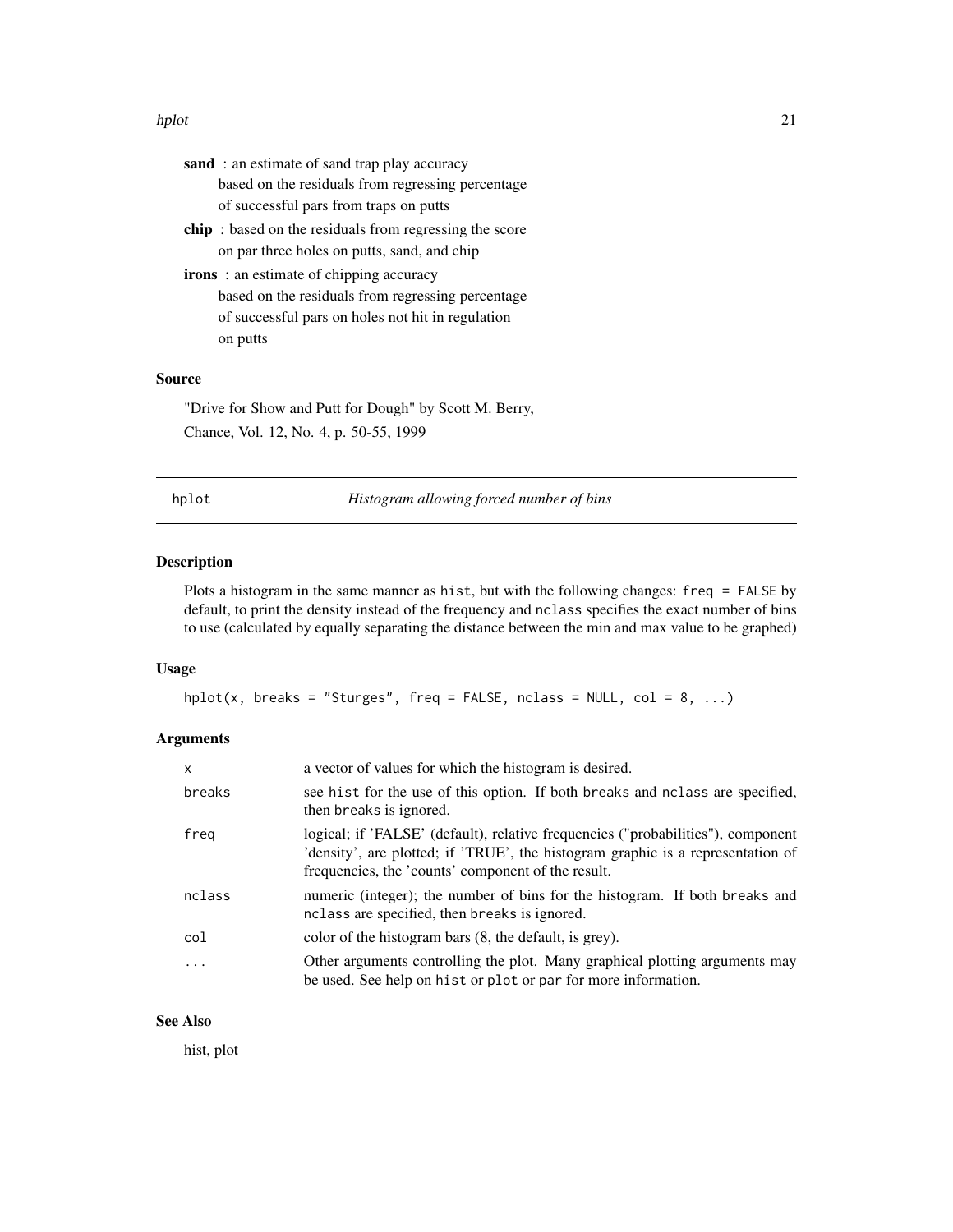#### <span id="page-21-0"></span> $22$  insulate

## Examples

```
# Create and graph some Normal data
set.seed(100)
set.panel(3,1)
z<- rnorm(100)
hplot(z, nclass=5, main="Standard Normal", xlim=c(-10,10), ylim=c(0,.4))
z<- rnorm(100, sd=2)
hplot(z, nclass=10, main="Std Dev of 2", xlim=c(-10,10), ylim=c(0,.4))
z<- rnorm(100, sd=3)
hplot(z, nclass=15, main="Std Dev of 3", xlim=c(-10,10), ylim=c(0,.4))
```
# insulate *Effects of house insulation*

#### Description

The data set insulate is one person's record of weekly gas consumption (gas) and outside temperature (temp), before (insulation=0) and after (insulation=1) insulating a house. The house thermostat was set at 20 degrees Celsius during the 26 weeks before and 30 weeks after insulating.

#### Format

A data frame with 56 observations on the following 3 variables.

**insulation** : before insulation  $(0)$  or after  $(1)$ 

temp : outside temperature (in degrees Celsius)

gas : gas consumption (in 1000 cubic feet)

# Source

A Handbook of Small Data Sets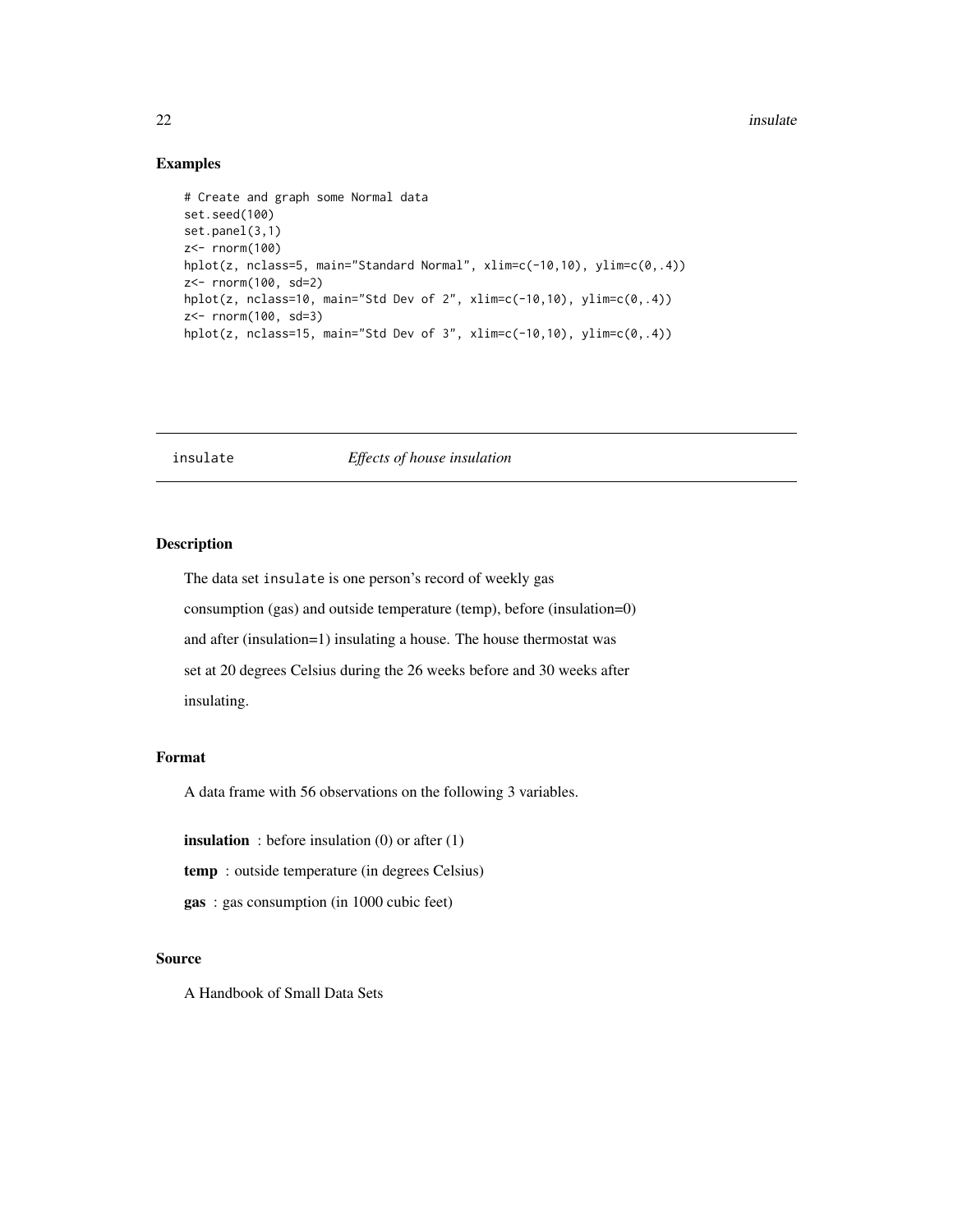This data set is a subset of the actuator data set without the line or nozzle factors.

# Format

A data frame with 16 observations on the following 4 variables.

```
act actuator used (A1 or A2)
press amount of pressure used (30psi or 100psi)
force force produced
order experimental order
```
#### Examples

```
bplot(jet$force,by=jet$act)
mplot(jet$force,jet$act,jet$press,both=TRUE)
anova( lm(force ~ act+press+act:press, data=jet) )
```
kurt *4th moment kurtosis ratio*

## Description

4th moment kurtosis ratio

#### Usage

kurt(x)

#### Arguments

x vector

# See Also

skew

# Examples

```
set.seed(1)
x <- rexp(100)
```
# Get kurtosis coefficient estimate for exponential distribution kurt(x)

<span id="page-22-0"></span>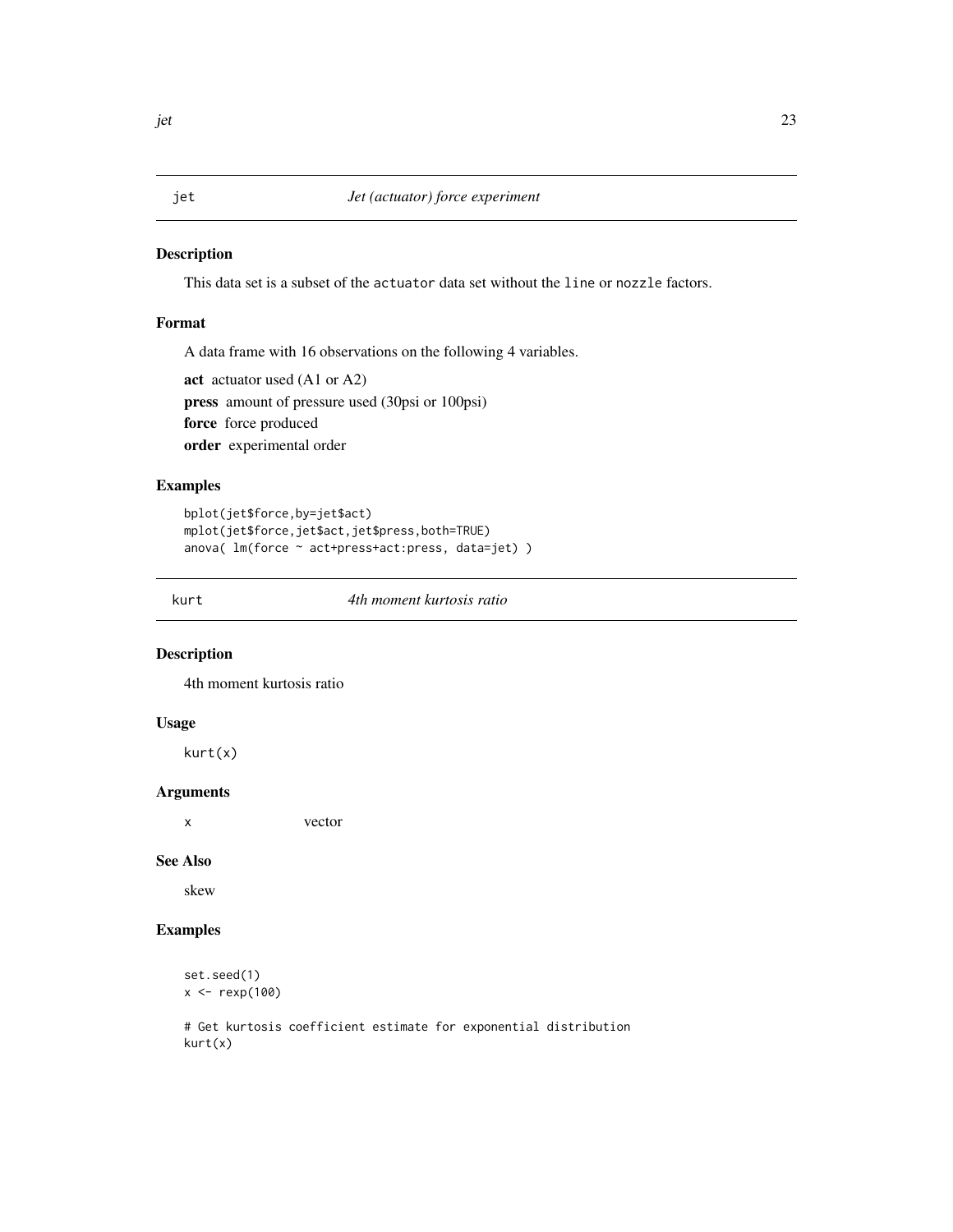<span id="page-23-0"></span>

Plots x versus y with optional labels. The x or y variable may be a character vector, but not both.

# Usage

 $lplot(x, y, labels = "*", srt = 0, tcex = 0.7, ...)$ 

# Arguments

| $\mathsf{x}$ | Vector to be graphed on x-axis. May be a character vector, if y is numeric.                                                                                                            |
|--------------|----------------------------------------------------------------------------------------------------------------------------------------------------------------------------------------|
| y            | Vector to be graphed on y-axis. May be a character vector, if x is numeric.                                                                                                            |
| labels       | Character vector containing the labels for individual points.                                                                                                                          |
| srt          | A numerical value specifying (in degrees) how strings should be rotated. It is<br>unwise to expect values other than multiples of 90 to work. See help on par for<br>more information. |
| tcex         | A numerical value giving the amount by which the labels text or symbols should<br>be scaled relative to the default.                                                                   |
| $\cdot$      | Other arguments controlling the plot. Many graphical plotting arguments may<br>be used. See help on plot or par for more information.                                                  |

#### See Also

plot, bplot, boxplot, mplot

```
# Create some Normal data
set.seed(123)
temp<- data.frame(matrix(rnorm(12*8), ncol=12))
pos<- c(1:6,9:14)
lplot(temp)
# Now see some labels
lplot(temp, labels=paste("Y",1:12), tcex=.5)
# Create a data set with two factors (age and gender)
race<-data.frame(c(1.02,.99,1.11,1.30,1.09,1.26,1.21,1.19,1.30,1.45,1.34,1.49),
                 c('M','M','M','M','M','M','F','F','F','F','F','F'),
                 c('under 50','under 50','under 50','over 50','over 50','over 50',
                   'under 50','under 50','under 50','over 50','over 50','over 50'))
```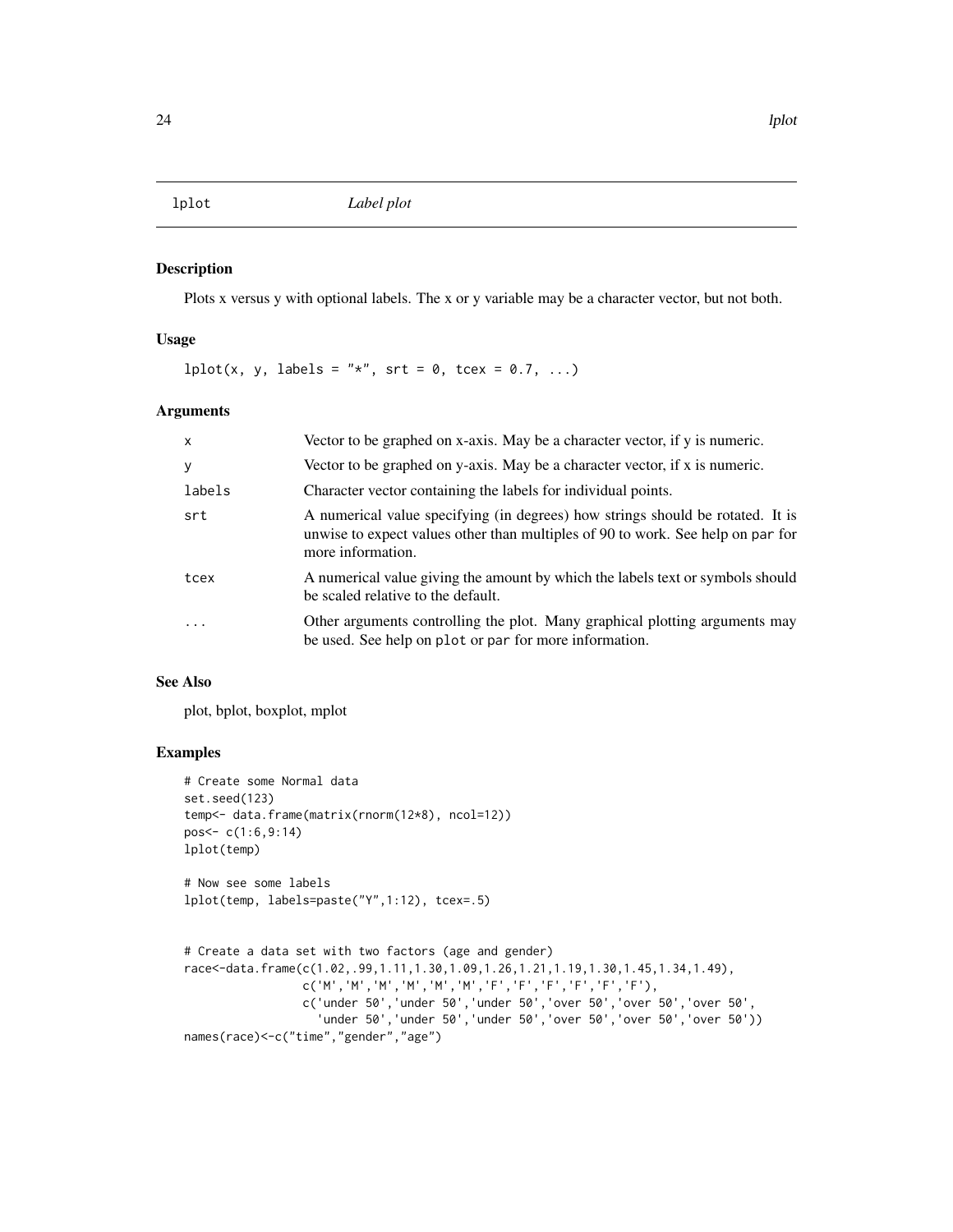#### <span id="page-24-0"></span>ls.rlab 25

```
# Plot the data to see the factors
lplot(race$gender, race$time, race$age)
```
ls.rlab *List of objects in Rlab*

# Description

List the objects in Rlab. By default the Rlab datasets are listed, however "functions" or "all" can be specified to list only the Rlab functions or everything in Rlab.

# Usage

ls.rlab(what="data") ls.summary.rlab(what="data")

# Arguments

what character string specifying which Rlab object to list, which may be one of "data" or "d" (default) : lists datasets "functions" or "f" : lists functions "all" or "a" : lists everything "ex" or "e" : lists the files which can be viewed with the ex method

#### Details

The ls.summary.rlab function will list various object attributes, such as class and size.

# See Also

ls, search

```
# list all Rlab datasets and their sizes
ls.summary.rlab()
# list all Rlab functions
ls.rlab("functions")
```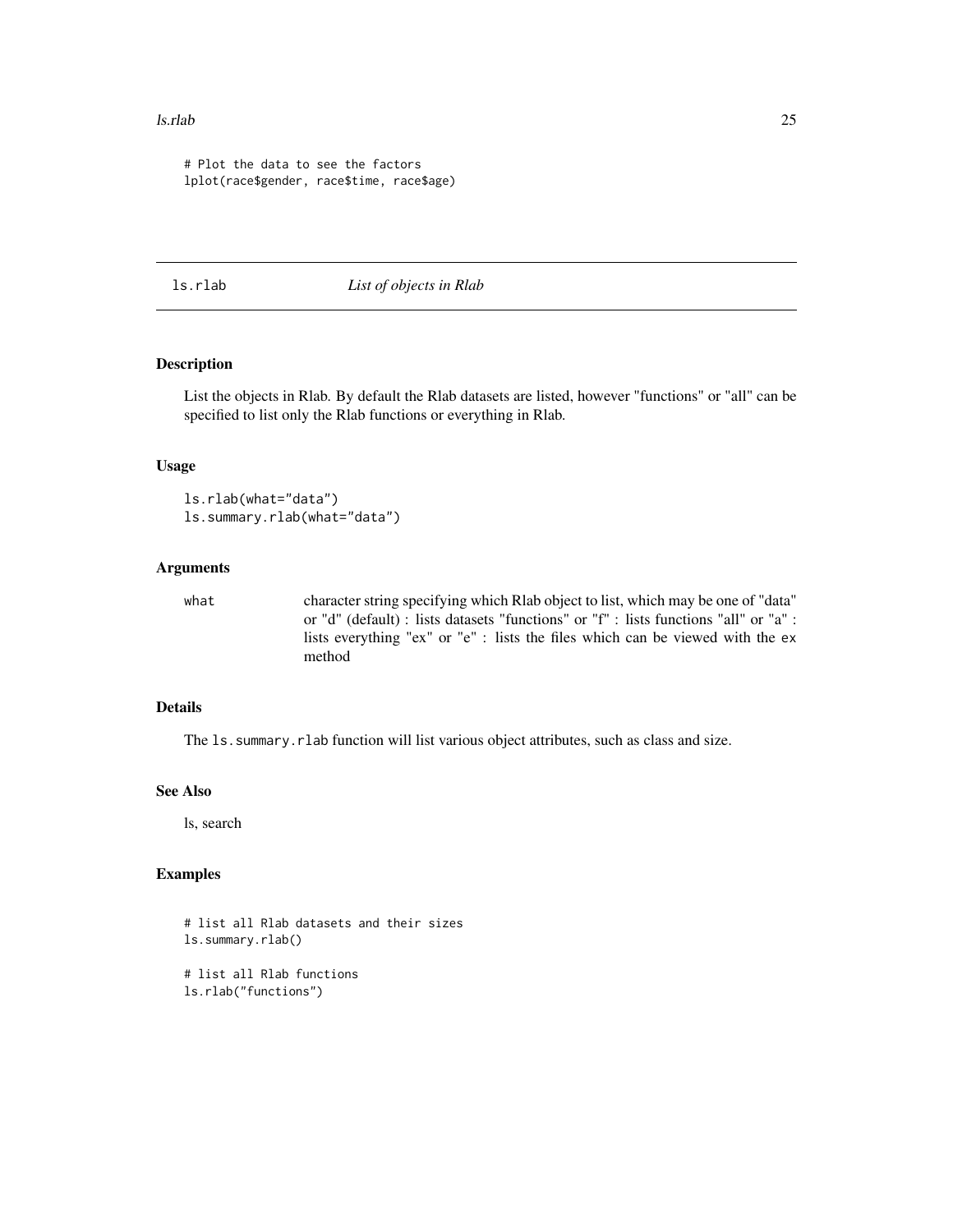<span id="page-25-0"></span>26 marathon was a strong with the contract of the contract of the contract of the contract of the contract of the contract of the contract of the contract of the contract of the contract of the contract of the contract of

magnet *Magnetic force of an electomagnet as a function of voltage and number of wire turns.*

### Description

The magnet dataset is from an experiment concerning the magnetic force of an electomagnet as a function of voltage and number of wire turns. The device was a wire wrapped around a core and measured at a variety of voltages. The statistical design here is actually a randomized complete block design where the three eletromagnets are the blocks, and the three voltages are levels of the factor voltage.

# Format

volt: Voltage applied (1.5 or 3.0 volts).

turns: The number of wire turns (100, 200, or 300, as factors).

force: The magnetic force.

marathon *Winning times from New York City marathon*

#### **Description**

The data consists of the winning times (in minutes) for men and women at the New York Marathon, 1978-1998, along with the temperature in Fahrenheit.

#### Format

A data frame with 21 observations on the following 4 variables.

year : 4-digit year

temp : temperature (in Fahrenheit)

mtime : men's winning time (in seconds)

wtime: women's winning time (in seconds)

#### Source

"The Effects of Temperature on Marathon Runners' Performance" by David E. Martin and John F. Buoncristiani, Chance, Vol. 12, No. 4, 1999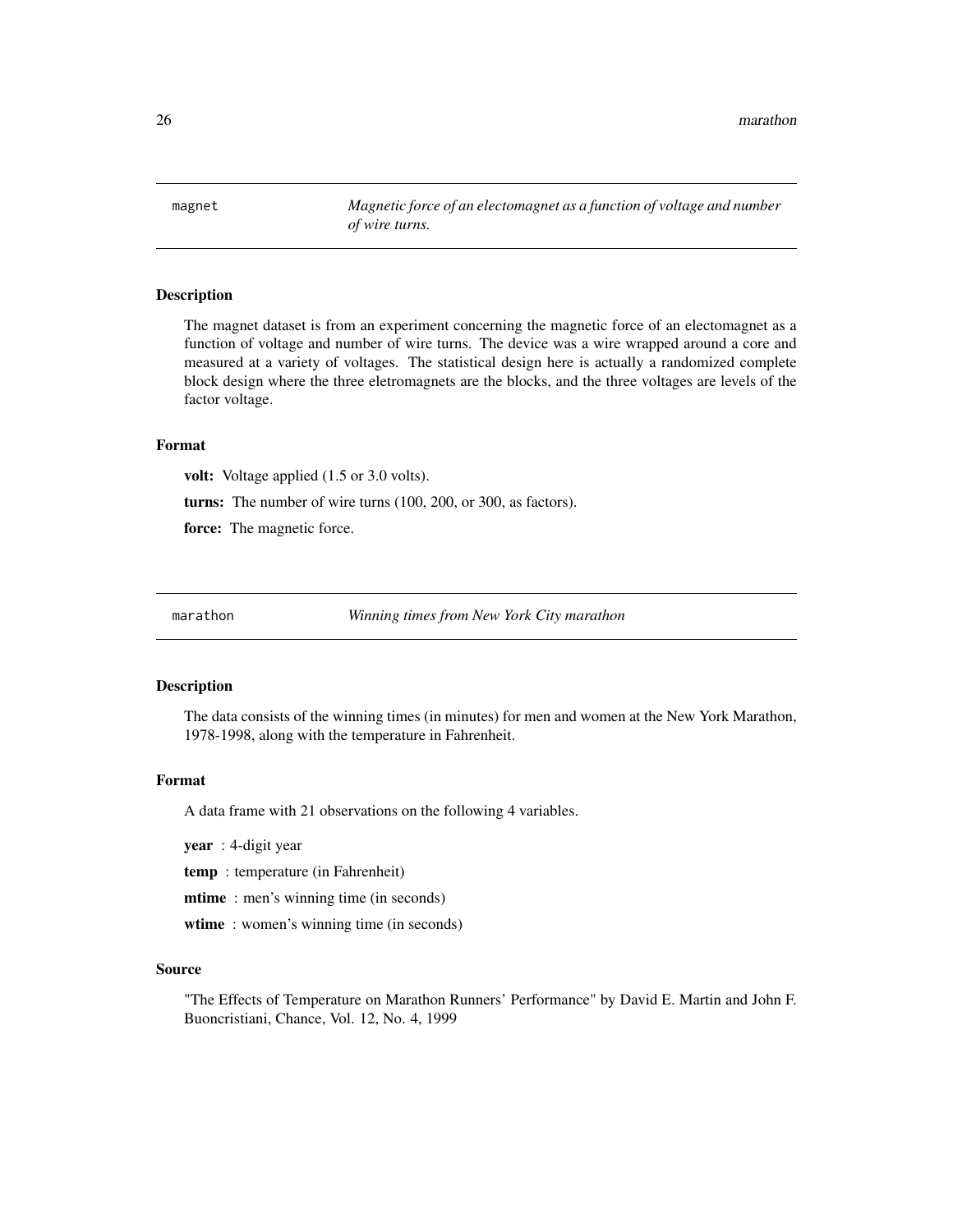<span id="page-26-0"></span>

Calculates means for individual factors and two-way factor combinations. Any number of factors may be input and the indivdual factor means as well as all possible two-way means will be shown for each factor. Three-way, four-way, etc. means are not shown, even when more than 2 factors are given.

#### Usage

means( $y, \ldots,$  dec = 3)

#### Arguments

|                         | Vector of responses whose means are shown.                                         |
|-------------------------|------------------------------------------------------------------------------------|
| $\cdot$ $\cdot$ $\cdot$ | Vectors of independent variables on which the responses' means are broken<br>down. |
| dec                     | Number of decimal places to print.                                                 |

# See Also

mplot, mean

```
# Create a data set with two factors (age and gender)
race<-data.frame(c(1.02,.99,1.11,1.30,1.09,1.26,1.21,1.19,1.30,1.45,1.34,1.49),
                 c('M','M','M','M','M','M','F','F','F','F','F','F'),
                 c('under 50','under 50','under 50','over 50','over 50','over 50',
                   'under 50','under 50','under 50','over 50','over 50','over 50'))
names(race)<-c("time","gender","age")
```

```
# Show mean times broken by age, gender and age & gender
means(race$time, race$age, race$gender)
```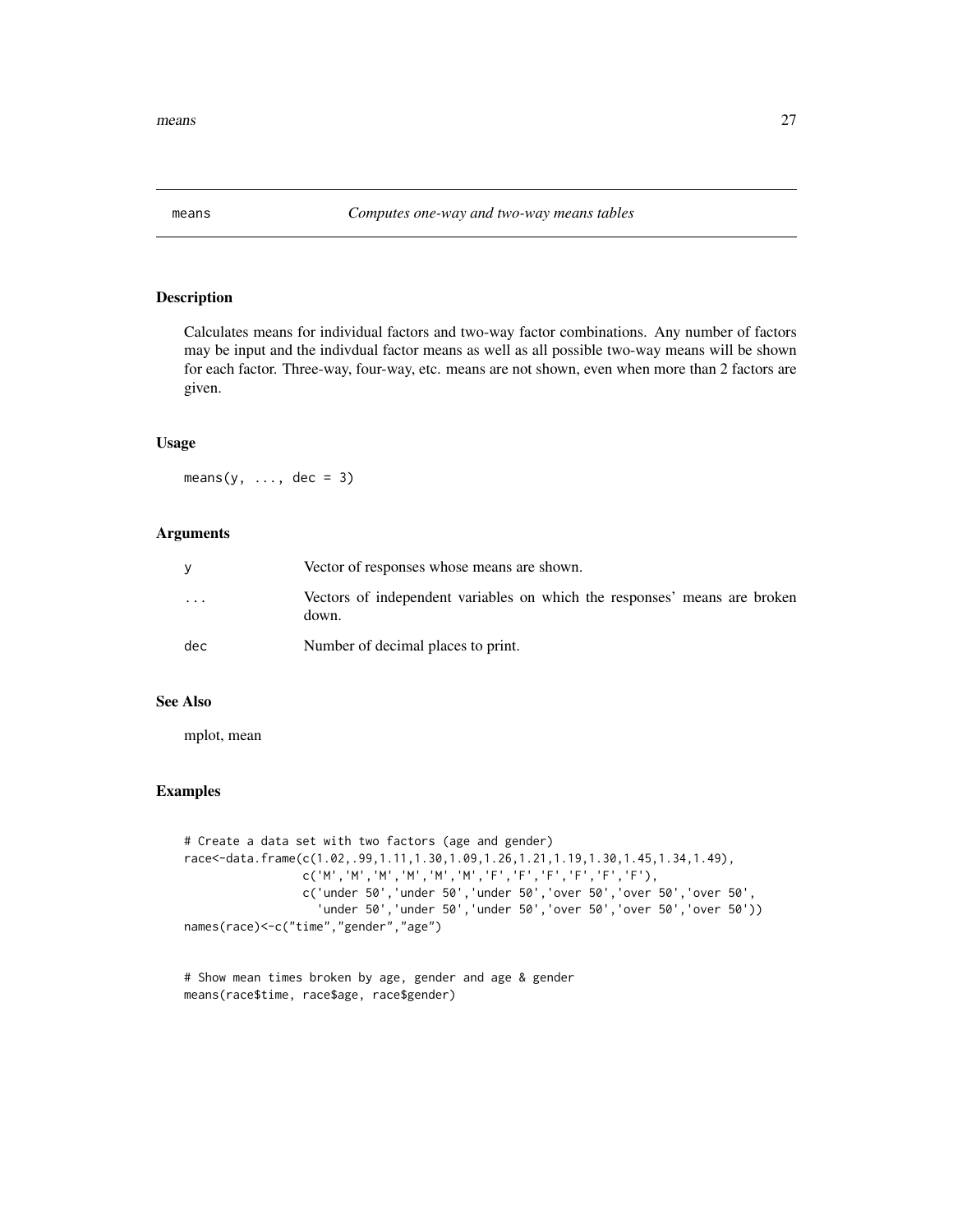<span id="page-27-0"></span>The data set metalcut is an attempt to determine which cutting method (vertical or horizontal) yields the quickest and smoothest cuts for three types of metal stock (angle, flat, round). Students from the Biological Engineering Department measured cutting times and quality for the six combinations of method and stock.

# Format

A data frame with 18 observations on the following 4 variables.

cut : cutting method (hcut for horizontal or vcut for vertical

stock : type of metal stock (angle, flat or round)

time : cutting time (in seconds)

quality : smooth  $(0)$  or rough  $(1)$ 

mfit *Computes main and interaction fitted effects*

# Description

Calculates main fitted effects for individual factors and two-way interaction fitted effects for all pairs of factors. Any number of factors may be input. Three-way, four-way, etc. fitted effects are not shown, even when more than two factors are given.

# Usage

 $mfit(y, ..., dec = 3)$ 

# Arguments

|         | Vector of responses whose fitted effects are shown. |
|---------|-----------------------------------------------------|
| $\cdot$ | Vectors of different factors.                       |
| dec     | Number of decimal places to print.                  |

#### See Also

lm, fitted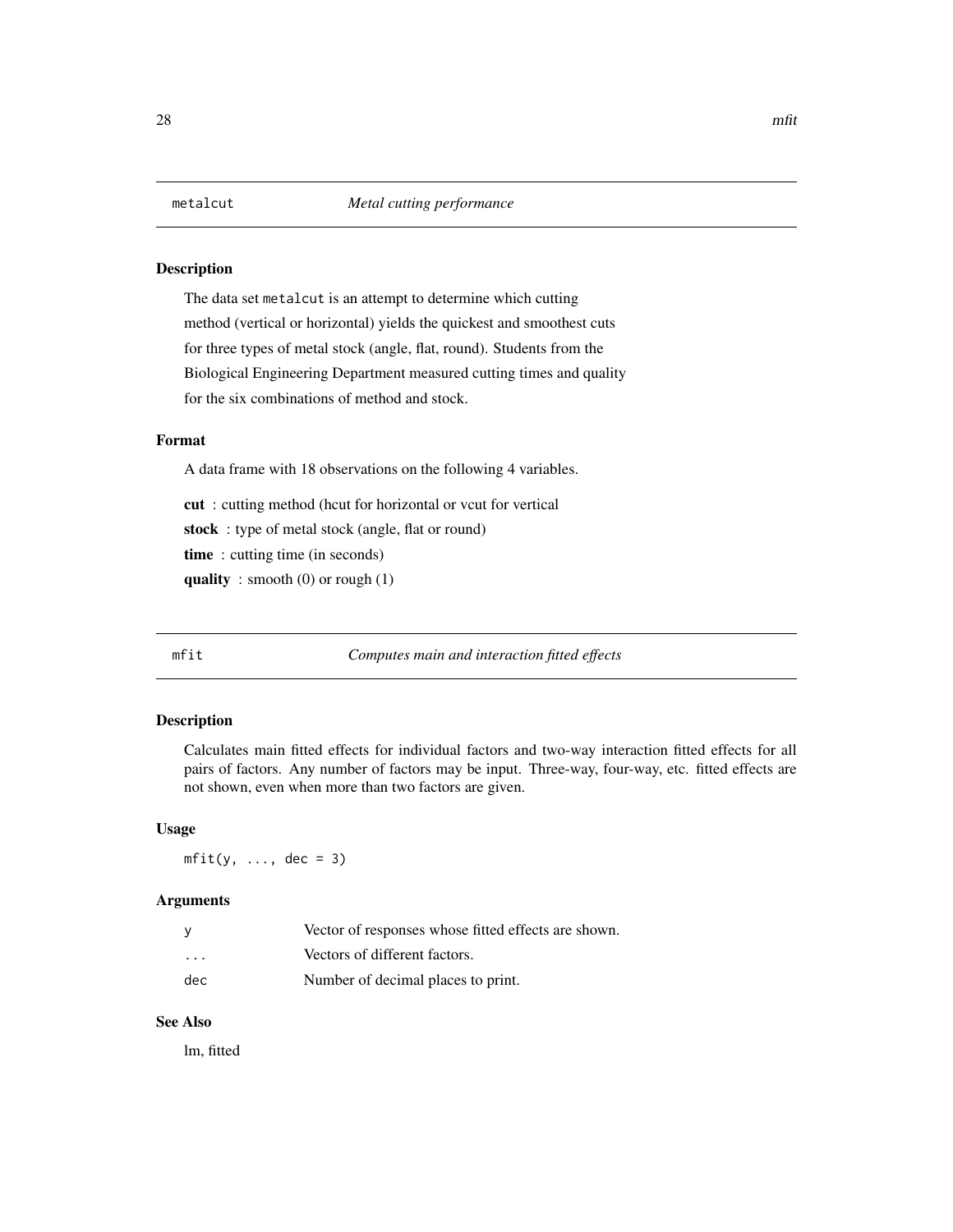#### <span id="page-28-0"></span>michelson 29

#### Examples

```
# Create a data set with two factors (age and gender)
race<-data.frame(c(1.02,.99,1.11,1.30,1.09,1.26,1.21,1.19,1.30,1.45,1.34,1.49),
                c('M','M','M','M','M','M','F','F','F','F','F','F'),
                c('under 50','under 50','under 50','over 50','over 50','over 50',
                   'under 50','under 50','under 50','over 50','over 50','over 50'))
names(race)<-c("time","gender","age")
```

```
# Show fitted effects for age, gender and age & gender
means(race$time, race$age, race$gender)
```
michelson *Results from Michelson's determination of the velocity of light in air.*

#### **Description**

These data are actually measurements obtained by Michelson between June 5, 1879, and July 2, 1879. The data are in km/sec if 299000 is added to each value. Working backwards from the current 'true value' of the velocity of light in vacuum (299,792.5 km/sec) and using Michelson's own adjustment for the effect of air, the comparable 'true value' for these data is 734.5 (considerably smaller than the actual measurements). Michelson used a modification of Foucault's 1850 experimental method which consisted of passing light from a source off a rapidly rotating mirror to a distant fixed mirror, and back to the rotating mirror. Presumably the five sets of 20 measurements are in time sequence. From Stigler (1977 Annals of Statistics, p.1073-1076, Table 6).

#### Format

A data frame with 100 observations on the following 2 variables.

velocity : measured velocity of light as described above

set : the set in which the measurement was taken

```
lplot(michelson$velocity,michelson$set)
bplot(michelson$velocity,michelson$set)
```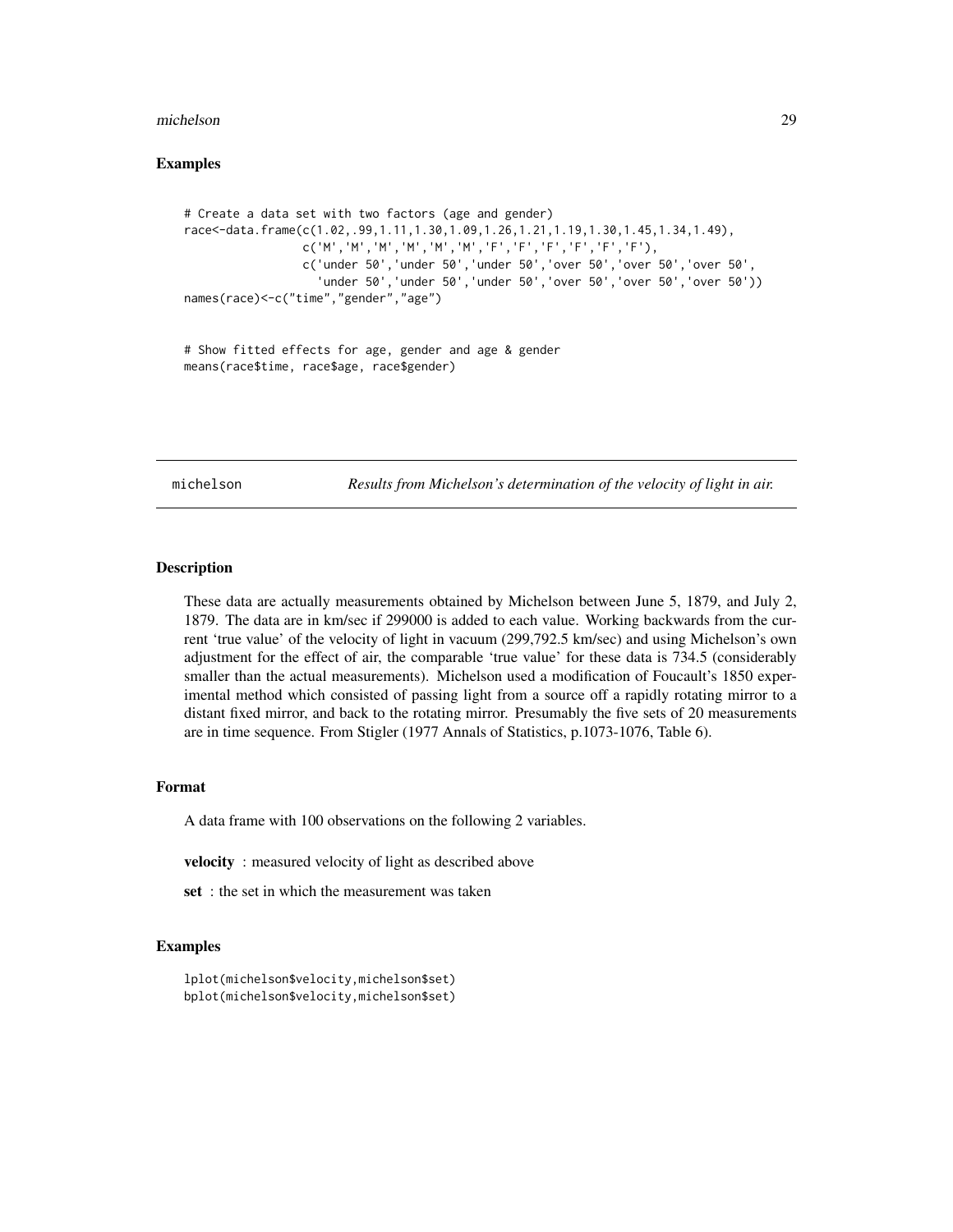<span id="page-29-0"></span>The data set monarch contains the years lived after inauguration, election, or coronation of popes, U.S. presidents, and British monarchs from 1690 to 1970.

#### Format

A data frame with 72 observations on the following 3 variables.

group : group (K&Qs, popes or pres)

years : year lived after coronation, inauguration or election

name : name of the monarch, pope or president (no spaces)

# Source

*Computer-Active Data Analysis* by Lunn and McNeil (1991)

mplot *Plots factor means*

# Description

Graphs means for two-way factor combinations (interaction plots). Any number of factors may be included and all possible two factor combinations will be plotted.

#### Usage

 $mplot(y, ..., both = FALSE)$ 

# Arguments

|         | Vector of responses whose means are graphed.                                       |
|---------|------------------------------------------------------------------------------------|
| $\cdot$ | Vectors of independent variables on which the responses' means are broken<br>down. |
| both    | If TRUE, creates additional plots with the opposite factor on the x-axis.          |

# See Also

interaction.plot, means, mean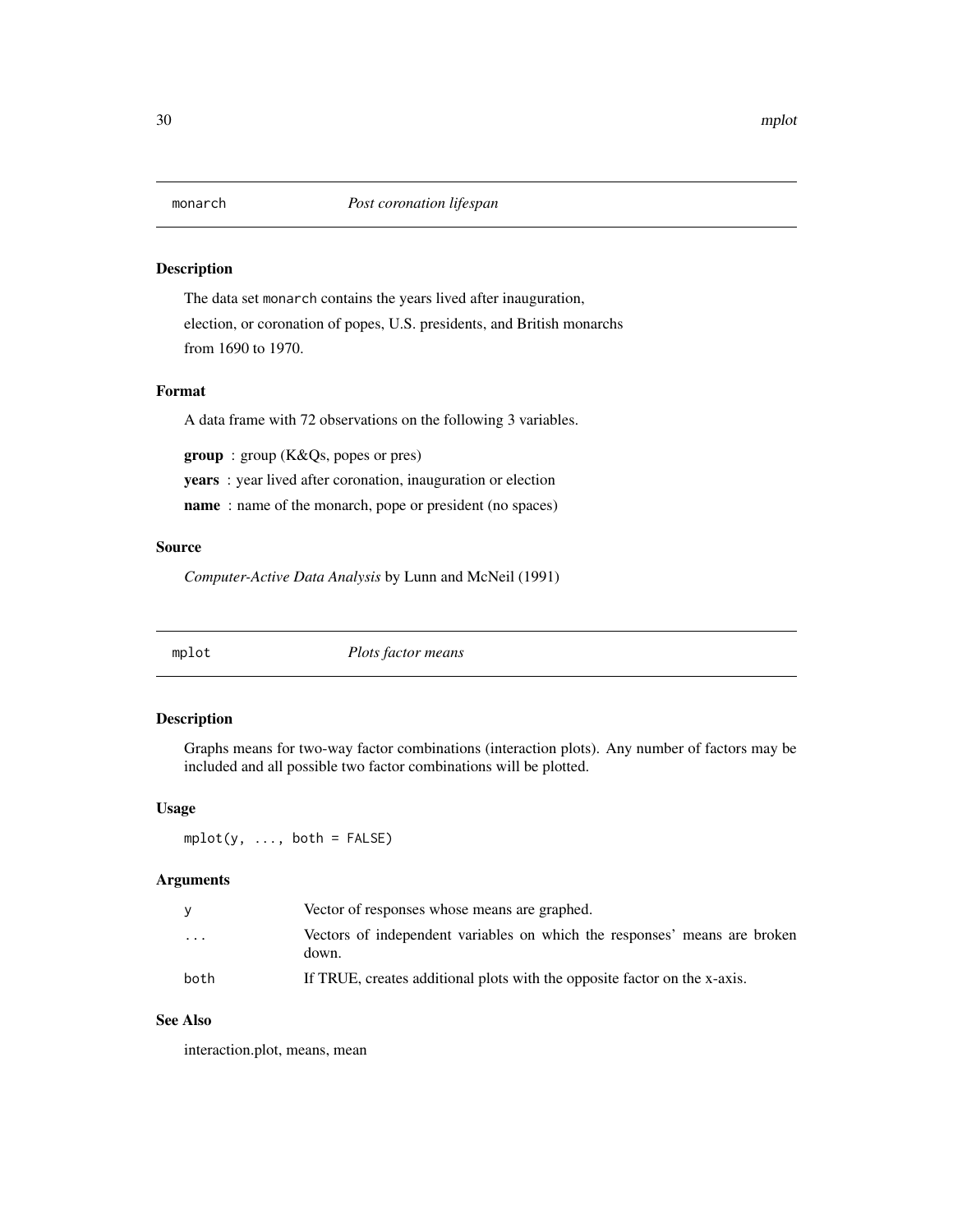#### <span id="page-30-0"></span> $\frac{1}{31}$

# Examples

```
# Create a data set with three factors (age, gender and number of water breaks)
race<-data.frame(c(1.02,.99,1.11,1.30,1.09,1.26,1.21,1.19,1.30,1.45,1.34,1.49),
                 c('M','M','M','M','M','M','F','F','F','F','F','F'),
                 c('under 50','under 50','under 50','over 50','over 50','over 50',
                   'under 50','under 50','under 50','over 50','over 50','over 50'),
                 c(1,0,2,2,0,1,2,1,0,2,1,0))
names(race)<-c("time","gender","age","water")
# Show mean times broken by age, gender and age & gender
mplot(race$time, race$age, race$gender)
# Show 2 plots, with age and then gender along the x-axis
mplot(race$time, race$age, race$gender, both=TRUE)
# Now also consider water breaks
mplot(race$time, race$age, race$gender, race$water, both=TRUE)
# Print the means for the above plots
means(race$time, race$age, race$gender, race$water)
```
ncsu *Number of degrees granted at ncsu by year.*

#### Description

The ncsu data frame has 92 rows and 2 columns. It gives the number of degrees granted at North Carolina State University (NCSU) from 1894 to 1983.

# Format

A data frame with 92 observations on the following 2 variables.

year : 4 digit year

degree : number of degrees granted

oil *Synthetic versus Conventional Oil*

#### **Description**

Synthetic versus Conventional Oil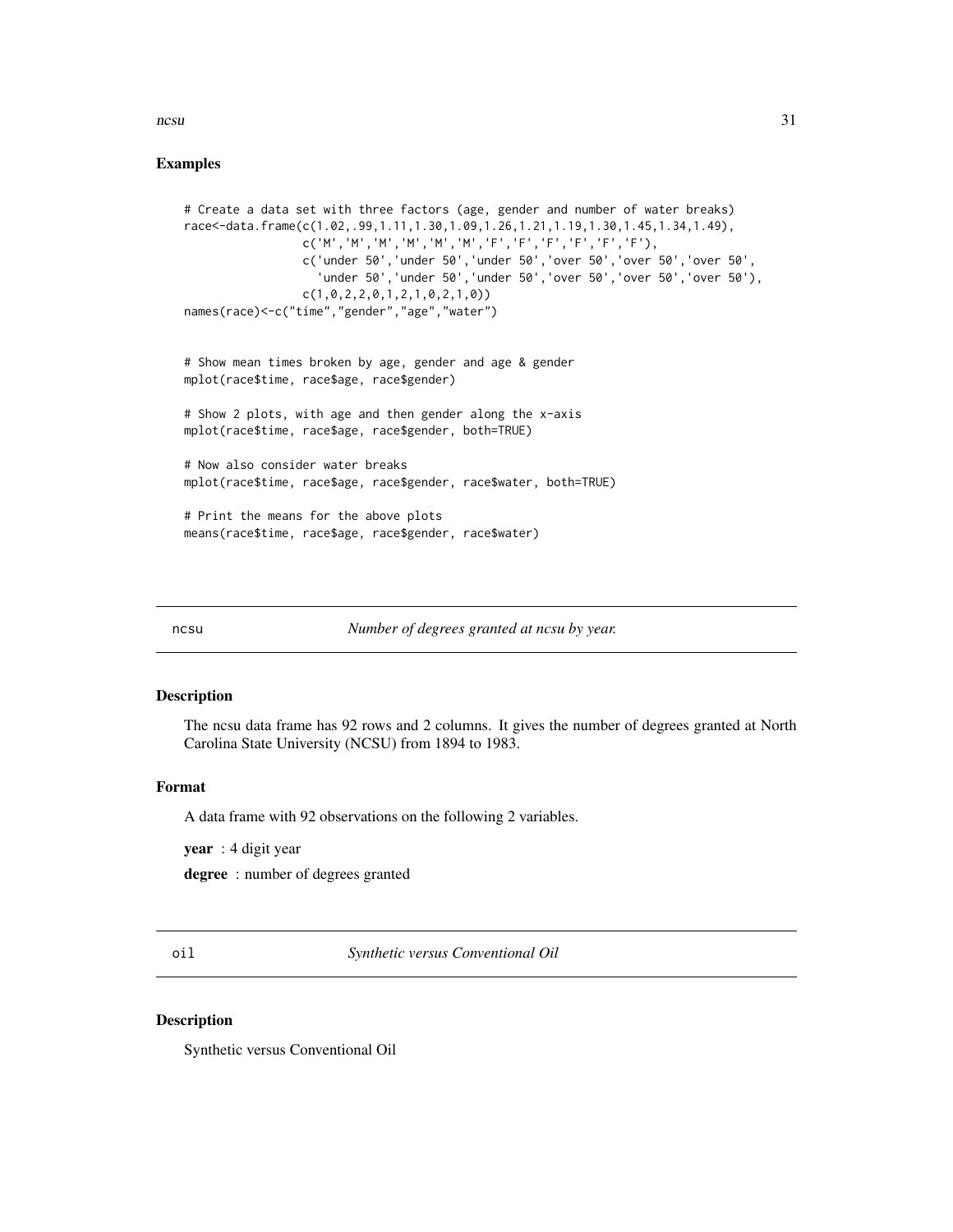# <span id="page-31-0"></span>Format

A data frame with 8 observations on the following 3 variables.

type : type of oil (conv or syn) vis : viscosity time : time

ozone *Monthly mean concentrations of ozone.*

# Description

The ozone data frame has 552 rows and 3 columns. The first column is the mean monthly ozone concentration in Dobson units of the ozone layer at Arosa, Switzerland, from 1926 to 1971.

#### Format

A data frame with 518 observations on the following 3 variables.

ozone : mean monthly ozone in Dobson units

year : year in which measurements were taken (4 digits)

month : month in which measurements were taken (3 letter abbreviation)

ping *Internet ping times*

#### Description

In Spring 2000 a team measured ping times of Internet servers at various distances from Raleigh using a software program called NeoTrace. They actually measured ping times at 4 different times of the day, but since there was very little difference over time, we have averaged over the times of day.

#### Format

A data frame with 12 observations on the following 2 variables.

dist: distance from Raleigh

time : ping response time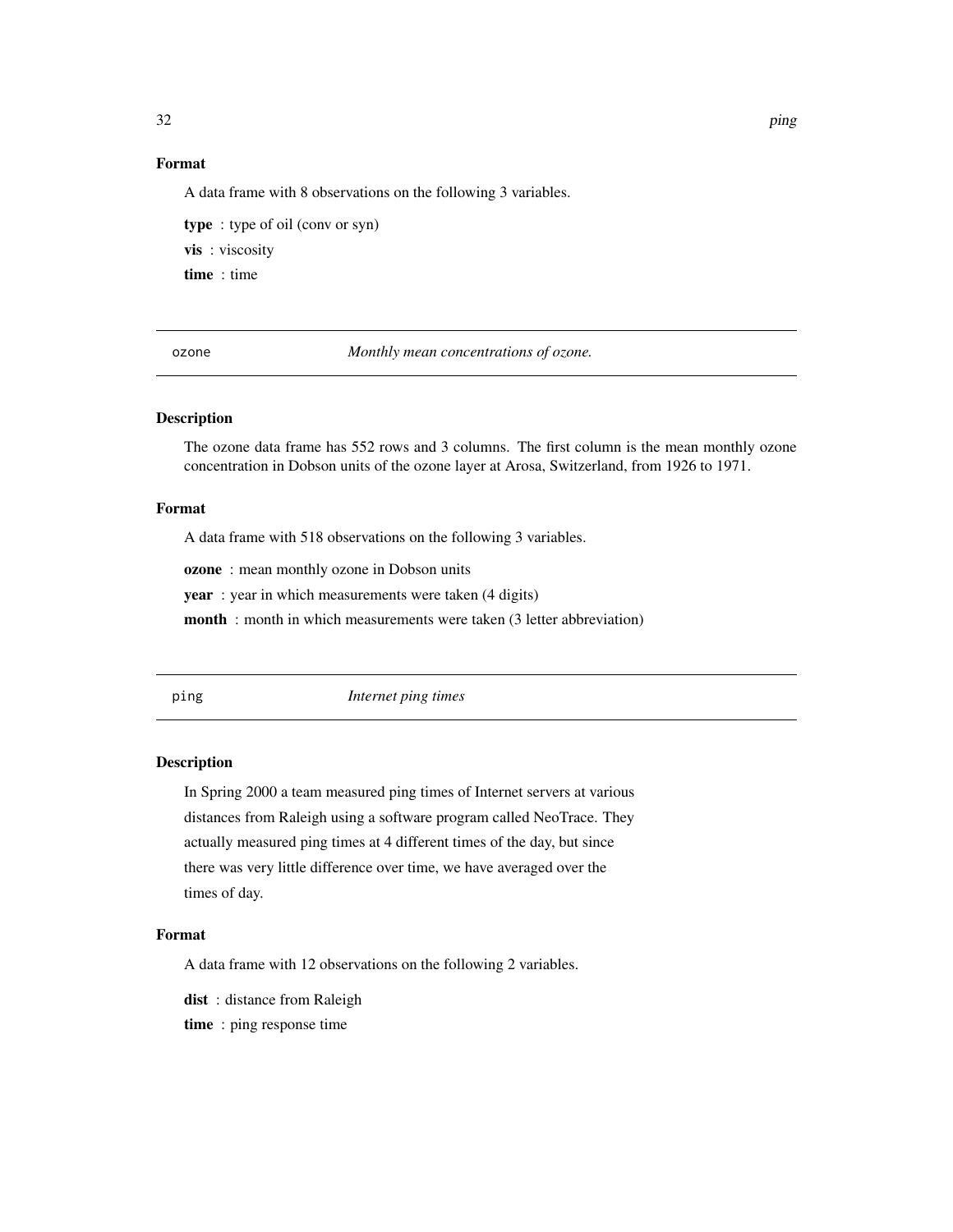<span id="page-32-0"></span>

The popcorn data frame has 16 rows and 6 columns. Four factors are varied to see what produces the largest volume of popcorn. The order that the observations were made is in the column order.

#### Format

A data frame with 16 observations on the following 5 variables.

**brand**: brand of popcorn used (Orville Reddenbach or Jolly Time)

temp : temperature of oil (hot or cold)

quantity : quantity of oil used (3 Tsp or 1 Tsp)

shake: whether the pan was shaken (yes or no)

volume : volume of popcorn produced

#### Source

This experiment was designed and carried out by Stan Spencer for the NCSU statistics class ST516. Here is an excerpt of his report:

#### INTRODUCTION

Popcorn has always been a crucial element of sustenance in my life and I've always wondered what effects certain factors have in the making of a good batch. Now, having acquired some of the basic tools of statistical experimentation I have been able to optimize my frequent ritual of popping popcorn as well as understand exactly how much of an effect these factors have on the desired outcome. The purpose of the experiment was to optimize the factors involved for the maximum volume of popcorn. I focused on stovetop popping and didn't look at microwave or air-pop methods.

#### DESIGN AND TEST CONDITIONS

I chose the two major popcorn brands with the motive of trying to prove if Orville's claims are true. The second factor refers to the temperature of the oil at the time the popcorn was put in the pan. For the experiments requiring cold oil I added the popcorn to the oil before putting the pan on the stove. For the hot oil treatments I let it heat for 20 seconds before adding the popcorn. The quantity of oil factor required either one or three tablespoons. The last factor I thought was important was to either shake or not shake the pan during cooking. The conditions of the test that were kept constant for each treatment are: 1/2 cup of popcorn was used, the pan was cooled and washed between treatments, the gas flame was set to a constant, and the same pan and oil type were used for each treatment. The volume was measured with a measuring cup with units in mL.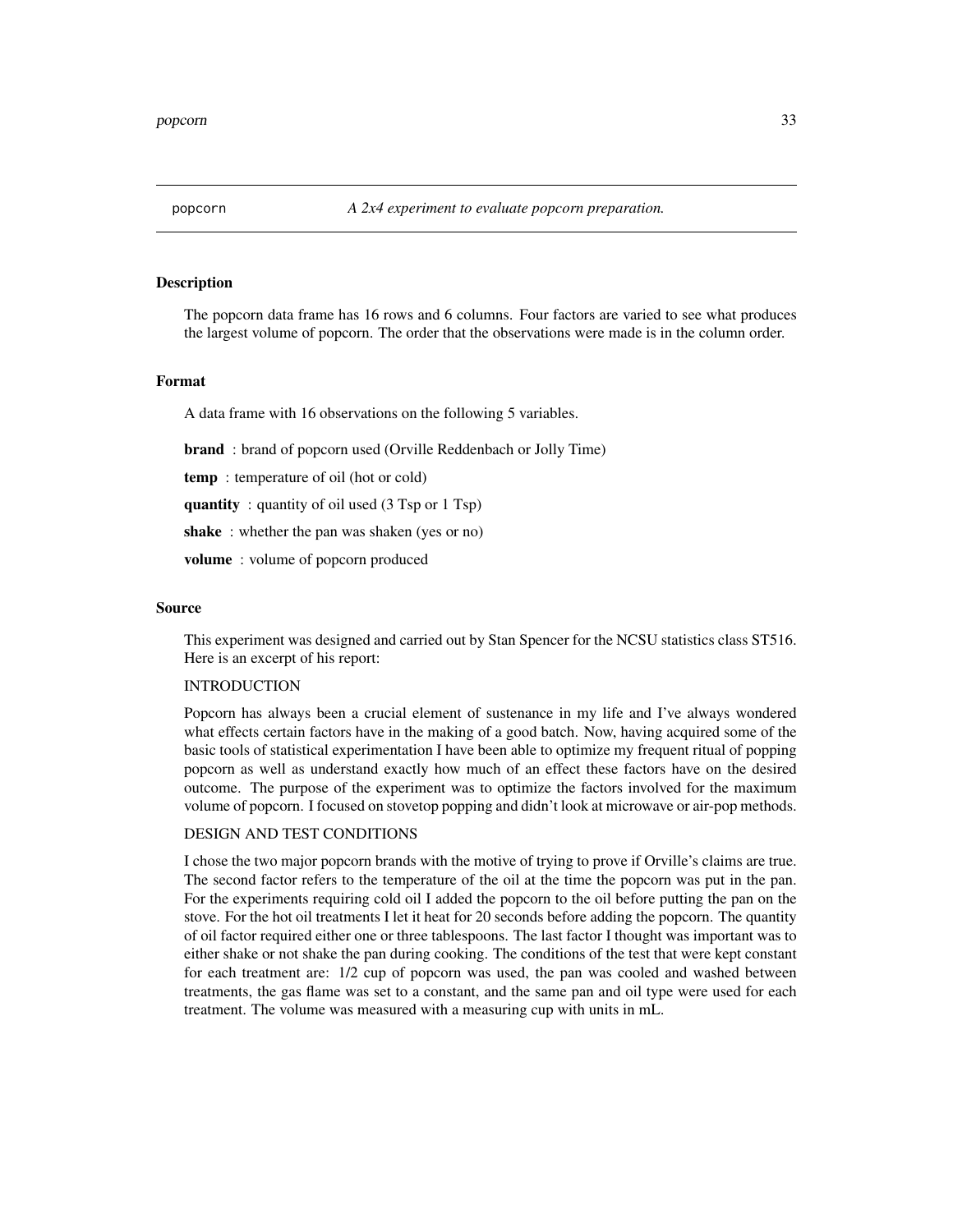<span id="page-33-0"></span>Average monthly rainfall in Raleigh, NC for 1948-1992. Values are recorded only for February, March, May, June, and August.

#### Format

A data frame with 45 observations on the following 6 variables.

year : 2 digit year feb : February rainfall (in inches) mar : March rainfall (in inches) jun : June rainfall (in inches) aug : August rainfall (in inches) may : May rainfall (in inches)

quake *Earthquake strengths and locations*

#### Description

The data set quake contains the strengths of earthquakes measured at the earth's continental plates. Much of the earth's seismic activity is due to motion of the large plates that make up the crust of the earth. Earthquakes occur when a buildup in tension between two layers of rock is suddenly released. For this reason many earthquakes occur at plate boundaries.

#### Format

A data frame with 496 observations on the following 5 variables.

lat : latitude of the event lon : longitude of the event direction: direction of earthquake strength : strength of the earthquake (Richter scale) plateid: numerical code for plate boundary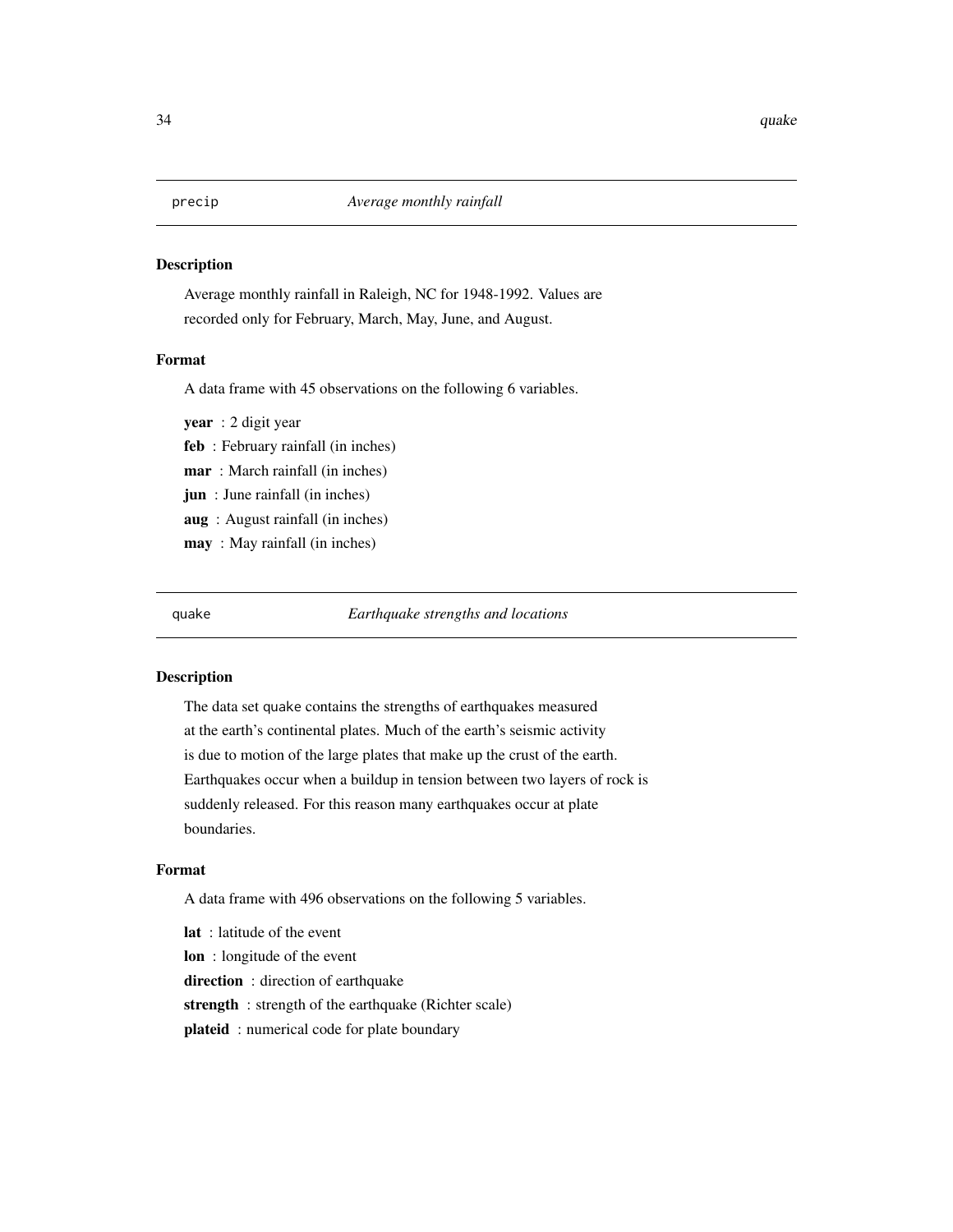<span id="page-34-0"></span>

The data set raleigh. snow contains the annual snowfall totals for Raleigh, NC from the 1962-63 season through the 1992-92 season.

#### Format

A data frame with 30 observations on the following 2 variables.

year : 2 digit year snow : annual snowfall (in inches)

raleigh.temp *Average monthly temperatures, 1949-1988.*

#### Description

The raleigh.temp data frame has 480 rows and 3 columns. Each year has 12 rows of data, one for each month. The measurement is likely to be the average of the average daily temperature, where the average daily temperature  $=$  (daily high+daily low)/2.

#### Format

A data frame with 480 observations on the following 3 variables.

temp : temperature =  $(daily high+daily low)/2$ 

month : the month the measurements were taken during

year : the year the measurements were taken during

randomdata *Random data used in Lab 6*

# Description

Random data used in Lab 6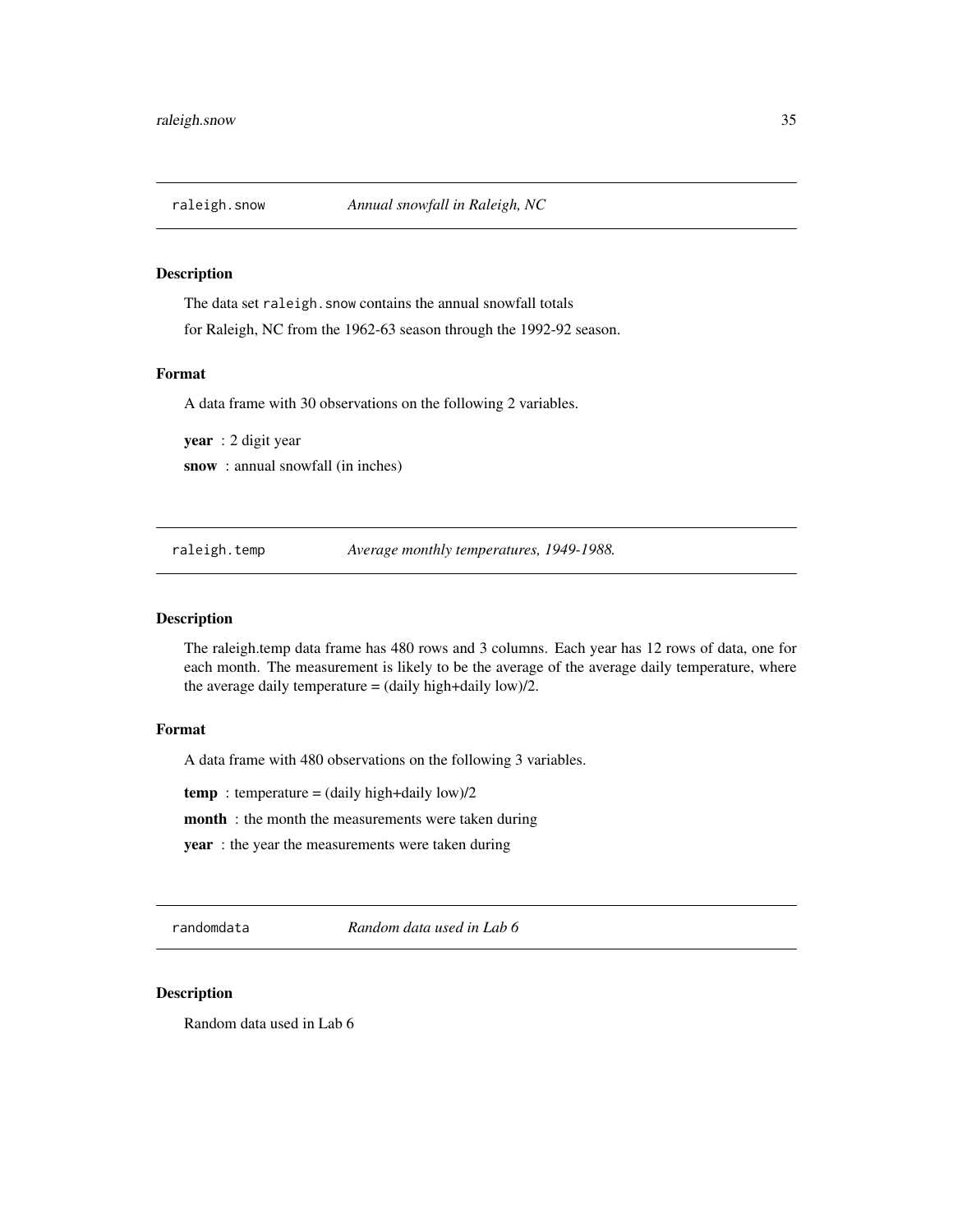<span id="page-35-0"></span>Rlab *Rlab - functions and datasets for ST370 at North Carolina State University*

# Description

Rlab is a collection of functions and datasets to be used in the class ST370-Probability and Statistics for Engineers at North Carolina State University. For more information see the class labs at: [http:](http://www.courses.ncsu.edu/ST370/distance/rlab/rlab.html) [//www.courses.ncsu.edu/ST370/distance/rlab/rlab.html](http://www.courses.ncsu.edu/ST370/distance/rlab/rlab.html)

Some major methods include:

- bplot customized boxplot
- hplot customized boxplot
- lplot label plot (allows character z or y)
- means 2-way means
- mfit 2-way interaction fit
- mplot means plot
- stats variety of statistics
- US plot of the United States
- world plot of the world

These labs are based on Slab and Mlab by Doug Nychka and Dennis Boos.

## DISCLAIMER:

This is software for statistical research and not for commercial uses. The authors do not guarantee the correctness of any function or program in this package. Any changes to the software should not be made without the authors permission.

salt *The effect of salt on ice melting*

#### **Description**

When salt comes into contact with ice, it tends to break apart into individual ions which then interact with the frozen water and disrupt hydrogen bonds that have formed between ice molecules. This lowers the melting temperature of ice, and it was hypothesized that the melting process would be hastened. The data set salt was collected during an experiment to determine whether varying the type and amount of salt applied to a specific amount of ice has an effect on the interval required to melt that ice.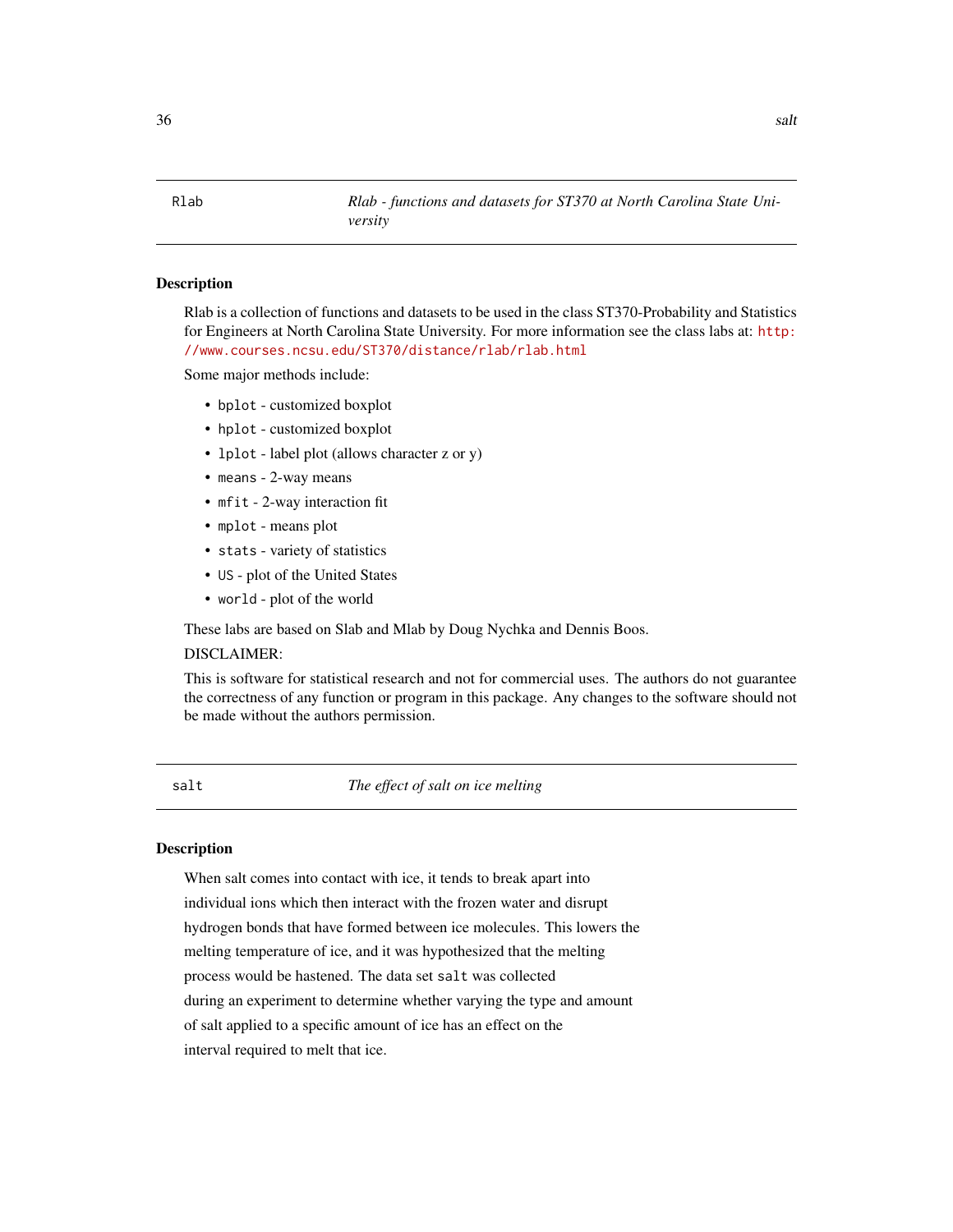$s$ alt  $37$ 

## Usage

data(salt)

#### Format

A data frame with 24 observations on the following 3 variables.

type : type of salt (rock salt or table salt) amount : amount of salt used (in teaspoons) time : time for ice to melt (in seconds)

#### Details

Background: The Effect of Salt on the Rate at Which Ice Melts In those sections of the country that experience winter as a time of snow and ice, salt is often spread on roadways in an attempt to counter the hazardous consequences of accumulated ice. Ice is formed when the relatively disordered molecules in liquid water reach a temperature of 32 degrees F (0 degrees C) and begin to "nucleate" or form solid ice crystals consisting of ordered water molecules. Salt, when in contact with ice, tends to break apart into individual ions (i.e. sodium and chloride) which then interact with the water and disrupt the hydrogen bonds that have formed between water molecules. Since no covalent bonds are broken or formed, the resulting chemical "solvation" is not considered to be a chemical reaction. However, the end result from the introduction of salt is that the ice crystals are disrupted and liquid water is achieved.

The purpose of the current experiment is to study the effect of salt on the rate at which ice melts. More specifically, the experiment is being conducted to answer the following questions:

1. Does varying the amount of salt applied to a constant quantity of ice result in a change in the rate of melting?

2. Does the type of salt used have an effect on the melting rate? The first question is of interest as it relates to issues such as the cost of salt and the potential harmful effects of its use on pavement. If increasing the amount of salt applied to a given quantity of ice is not accompanied by an increase in melting rate, any application of salt beyond minimal amounts would constitute a waste of public money and possibly cause unnecessary damage to public roadways. It is hypothesized that the relationship between amount of salt used and the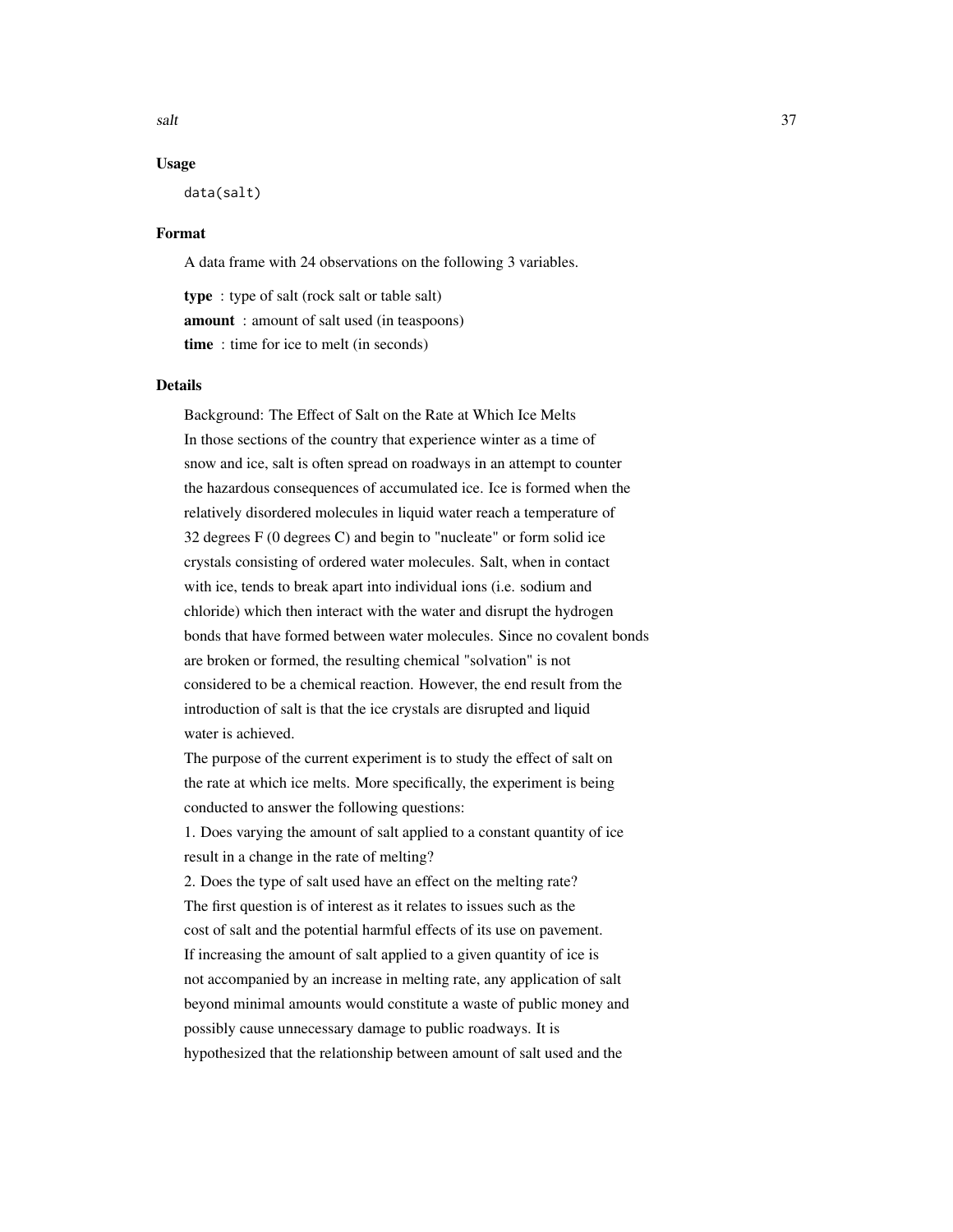time required to completely melt a given quantity of ice is negative and significant.

Likewise, the second question seeks to address the possibility that dissimilar forms of salt may produce different rates of melting. To answer this question, table salt and rock salt were included in the experimental design. Although both are chemically similar, rock salt consists of larger crystals than does the typical table salt bought in local supermarkets. Given the greater density and more efficient packing of NaCl molecules within the larger rock salt crystals, a specified volume of rock salt will likely contain a greater number of salt molecules than a similar volume of the less tightly packed table salt crystals. Therefor, it is hypothesized that rock salt will result in faster melting times than table salt.

Materials

Tap water

42 - 6 ounce plastic cups (paper cups tend to break at the seam as the contents freeze)

Morton brand table salt

Morton brand rock salt

1/2 cup measure

Stop Watch

Procedure

To answer the questions posed above, a balanced 2 x 4 factorial design was employed with amount of salt identified as a factor consisting of four levels (i.e. no salt, 1/2 tsp, 1 tsp, 1 tbsp), and the other factor being type of salt with two levels (i.e. table salt, rock salt). Three replications were conducted within each cell for a total of 24 runs. A p-level of .05 was identified for statistical significance prior to the data collection phase of the project.

Twenty-four small plastic cups were each labeled with a number designating type of salt, and a letter A-D indicating amount of salt. Each plastic cup was then filled with 4 ounces of tap water and placed in the freezer overnight (approximately 16 hours).

Since salt could not be emptied into all of the ice cups

simultaneously, the remaining 18 plastic cups were each labeled and then used to hold an amount and type of salt corresponding to one of the experimental conditions. After the ice cups had been removed from the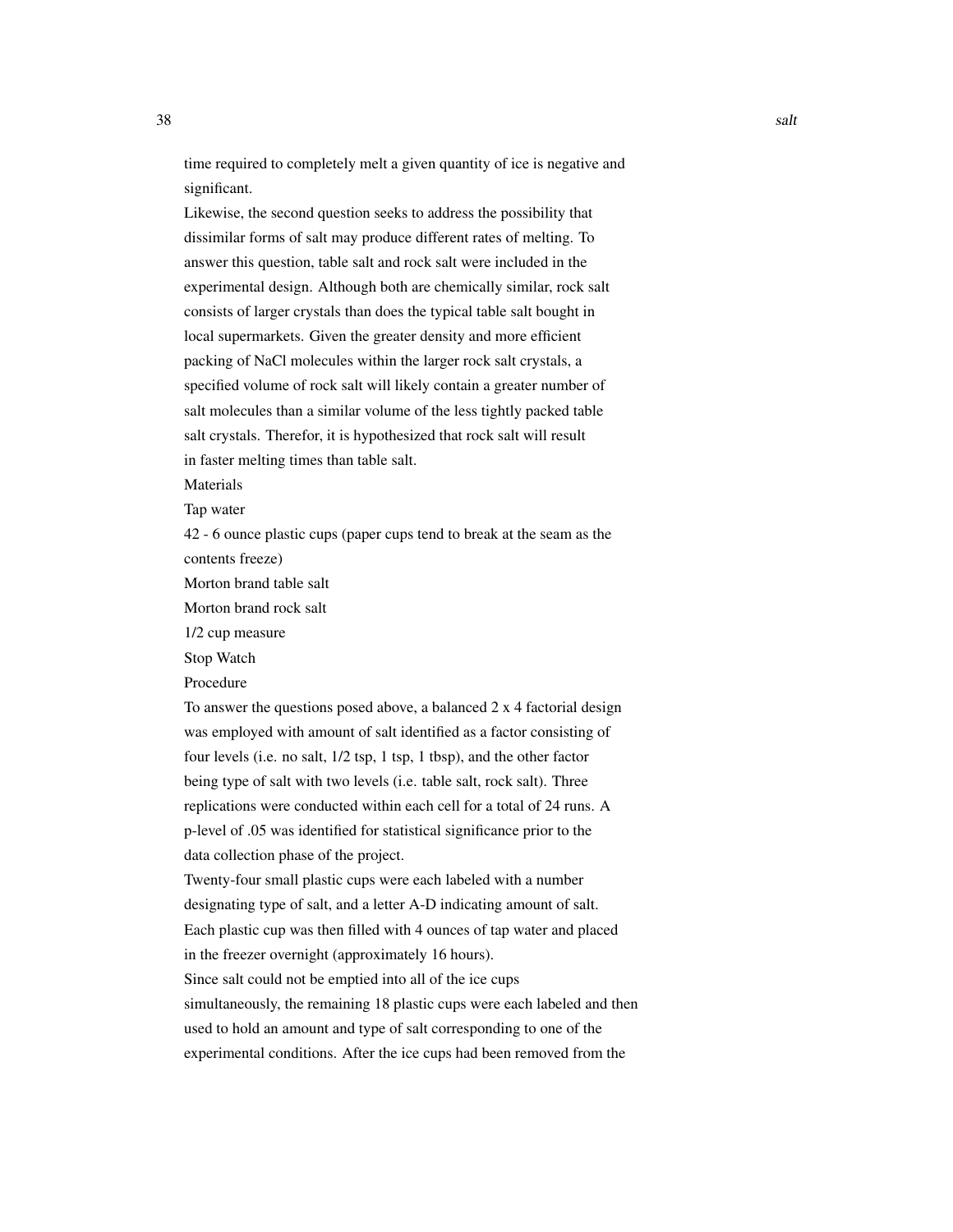#### <span id="page-38-0"></span>skew 39

freezer, each salt cup was quickly emptied into a corresponding ice cup with matching identification so as to minimize the time interval between the application of salt to the first and last cups. After the last cup of salt had been emptied into the appropriate ice cup, the stopwatch was started. Room temperature during the data collection phase was approximately 72 degrees Fahrenheit. The time was recorded for each cup when ice was no longer visible in that cup.

# Source

Taken from a 1999 project by Wayde D. Johnson

#### skew *3rd moment skewness ratio*

# Description

3rd moment skewness ratio

#### Usage

skew(x)

# Arguments

x vector

#### See Also

kurt

#### Examples

```
set.seed(1)
x \leftarrow \text{rexp}(100)
```
# Get skewness coefficient estimate for exponential distribution skew(x)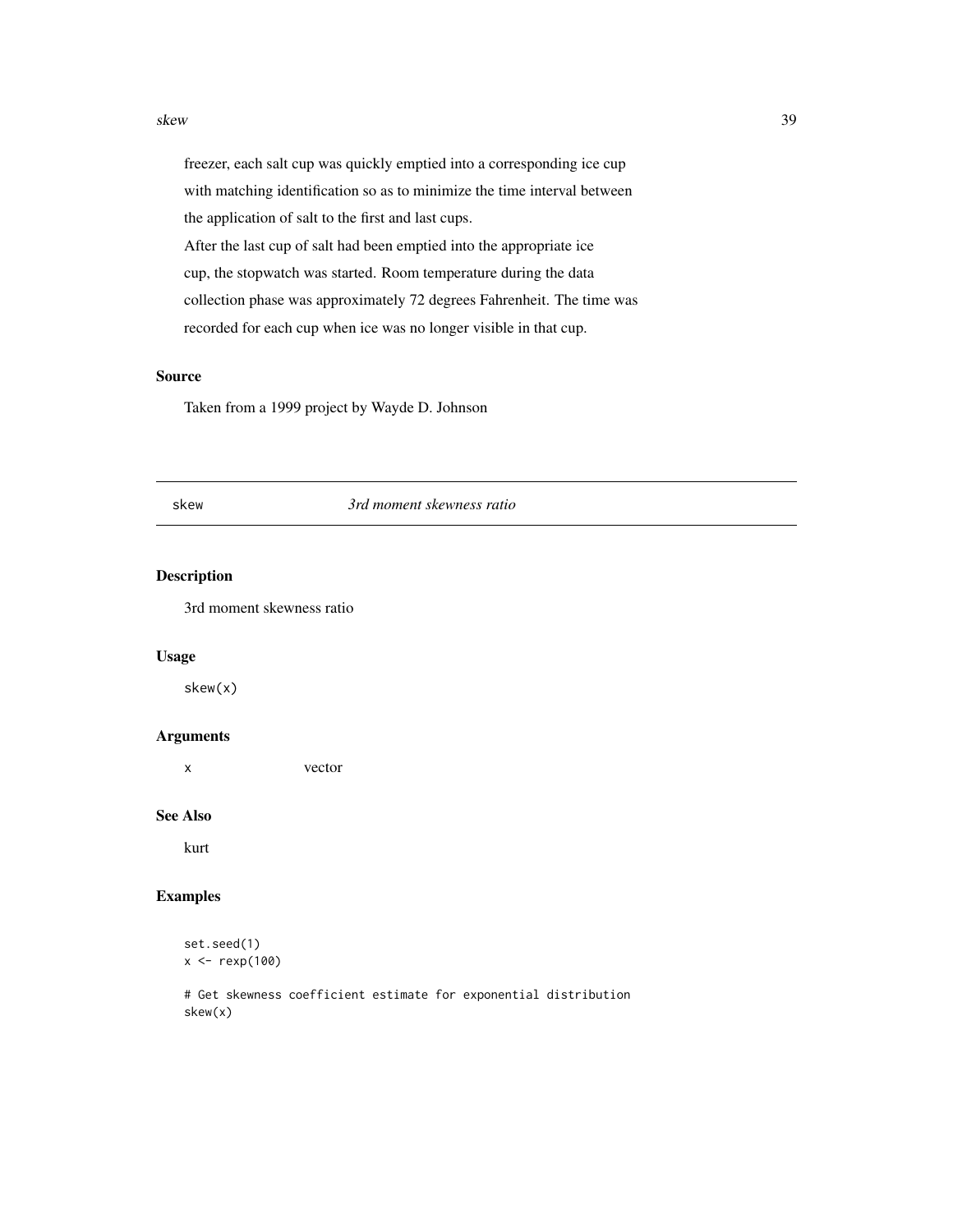The data set solar is from an experiment investigating the effect of surface area (cell), distance, and light intensity on the output voltage of photovoltaic cells (solar cells).

#### Format

A data frame with 18 observations on the following 4 variables.

cell : surface area (0 for 8 sq. cm and 1 for 3 sq. cm)

light : light intensity

distance : distance

volt : solar cell's output voltage

SpGravity *Specific gravity measurements*

#### Description

Data collected by a team of civil engineering students in an attempt to determine if the suggested 24 hour soak time for measuring the specific gravity and absorption of course aggregate (e.g., granite or limestone) was really necessary. They obtained samples of course aggregate from eight quarries and measured three types of specific gravity (BDSG, SSDSG and ASG), and absorption (abs) at five soak times (6, 18, 24, 48, and 72 hours).

# Format

A data frame with 40 observations on the following 7 variables.

quarry : quarry sample was taken from

rock : type of rock (Granite or Limestone)

time : soak time (6, 18, 24, 48, or 72 hours)

BDSG : dry specific gravity

SSDSG : SSD specific gravity

ASG: apparent specific gravity

abs : absorption

<span id="page-39-0"></span>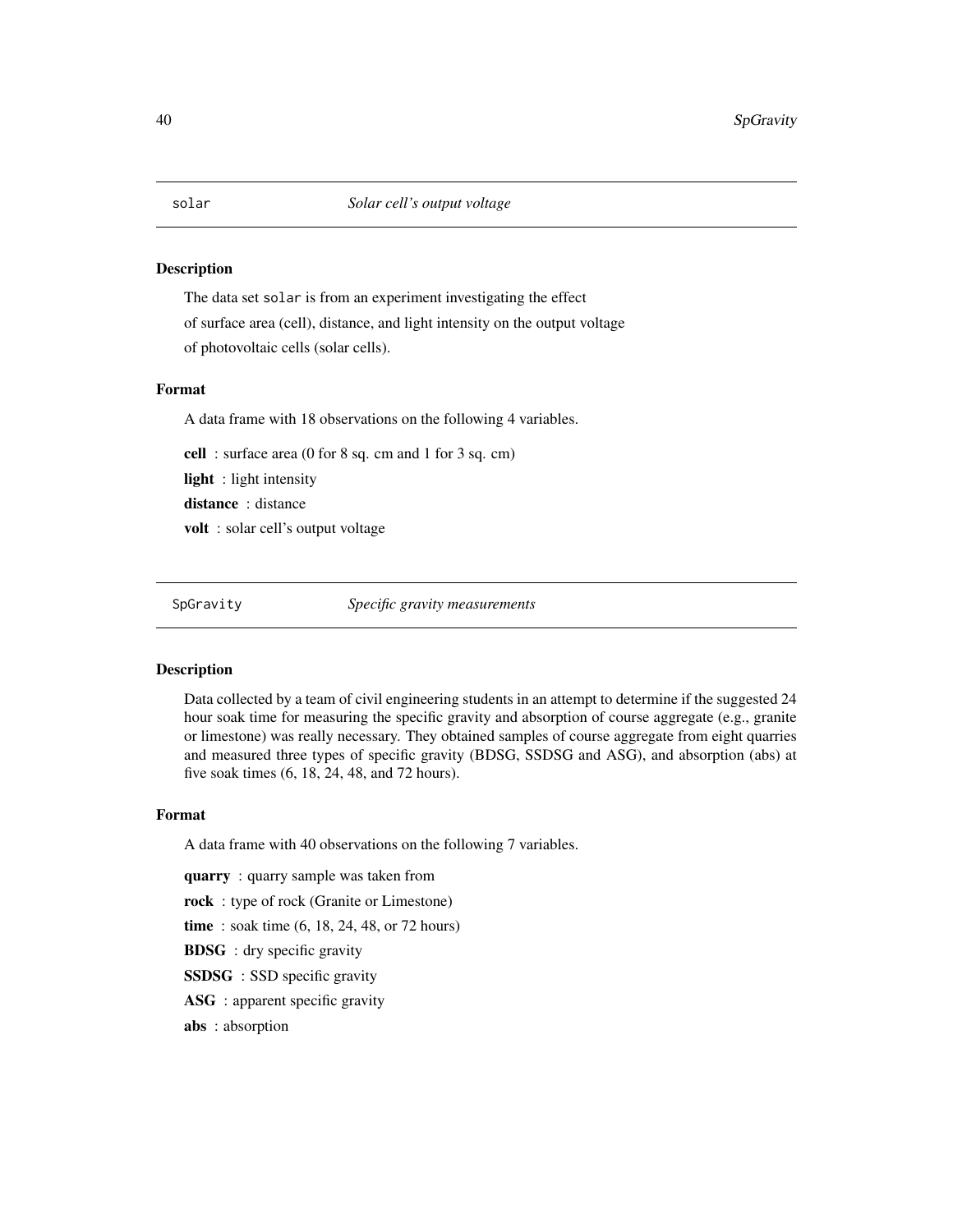<span id="page-40-0"></span>

Various summary statistics are calculated for different types of data.

#### Usage

stats(x, by)

#### Arguments

| $\mathsf{X}$ | The data structure to compute the statistics. This can either be a vector, matrix<br>(data sets are the columns), or a list (data sets are the components). |
|--------------|-------------------------------------------------------------------------------------------------------------------------------------------------------------|
| by           | If x is a vector, an optional vector (either character or numerical) specifying the<br>categories to divide x into separate data sets.                      |

#### Details

Stats breaks x up into separate data sets and then calls describe to calculate the statistics. Statistics are found by columns for matrices, by components for a list and by the relevent groups when a numeric vector and a by vector are given. The default set of statistics are the number of (nonmissing) observations, mean, standard deviation, minimum, lower quartile, median, upper quartile, maximum, and number of missing observations. If any data set is nonnumeric, missing values are returned for the statistics. The by argument is a useful way to calculate statistics on parts of a data set according to different cases.

# Value

A matrix where rows index the summary statistics and the columns index the separate data sets.

#### See Also

stats.bplot, mean, sd

#### Examples

```
#Statistics for 8 normal random samples:
zork<- matrix( rnorm(200), ncol=8)
stats(zork)
```
zork<- rnorm( 200) id<- sample( 1:8, 200, replace=TRUE) stats( zork, by=id)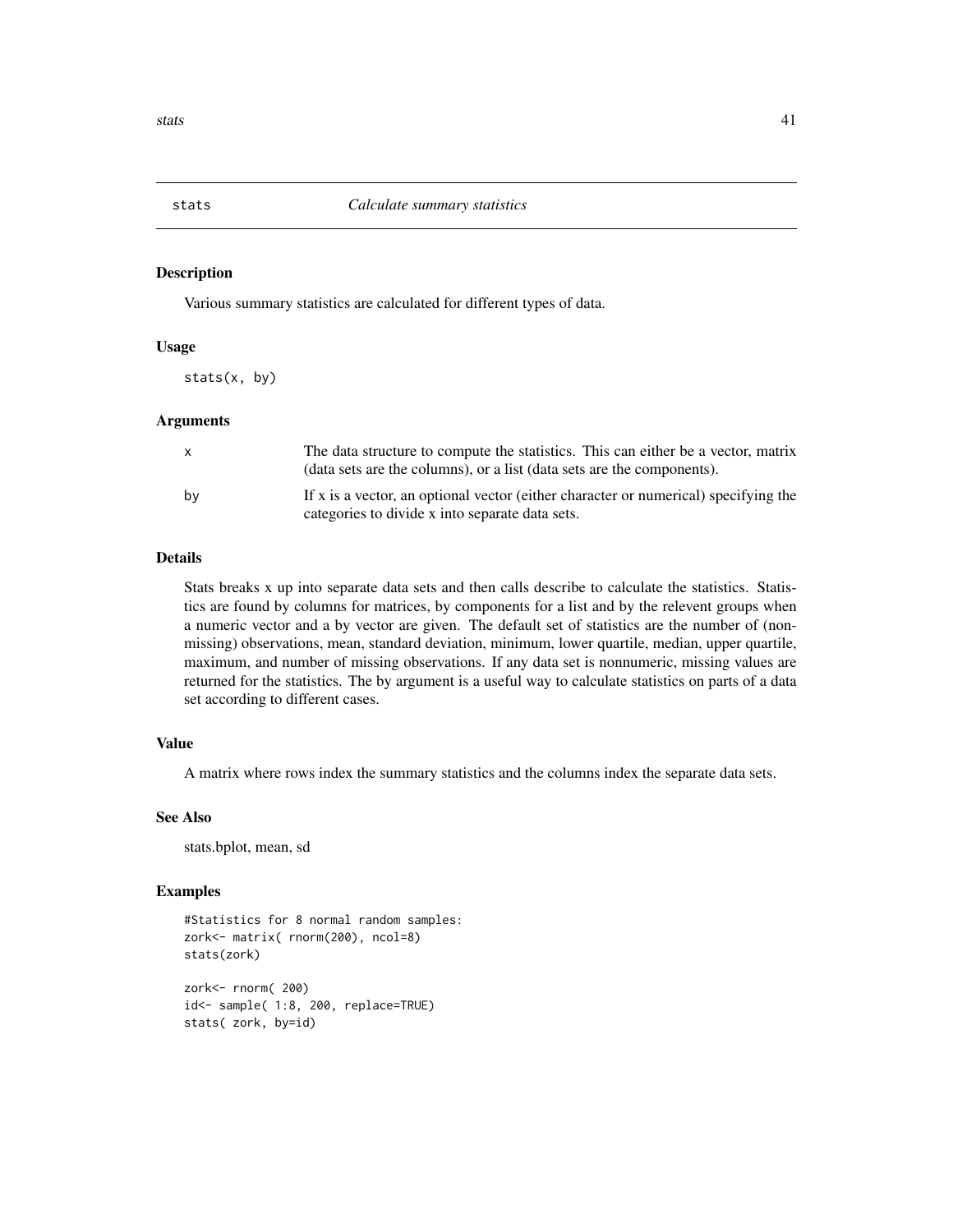<span id="page-41-0"></span>Various summary statistics are calculated for different types of data. Same as stats with addition of skewness and kurtosis.

#### Usage

stats2(x, by, digits=8)

#### Arguments

| $\mathsf{x}$ | The data structure to compute the statistics. This can either be a vector, matrix<br>(data sets are the columns), or a list (data sets are the components). |
|--------------|-------------------------------------------------------------------------------------------------------------------------------------------------------------|
| by           | If x is a vector, an optional vector (either character or numerical) specifying the<br>categories to divide x into separate data sets.                      |
| digits       | Default number of digits is 8. This allows it to be set smaller.                                                                                            |

#### Details

Stats breaks x up into separate data sets and then calls describe to calculate the statistics. Statistics are found by columns for matrices, by components for a list and by the relevent groups when a numeric vector and a by vector are given. The default set of statistics are the number of (nonmissing) observations, mean, standard deviation, skewness, kurtosis, minimum, lower quartile, median, upper quartile, maximum, and number of missing observations. If any data set is nonnumeric, missing values are returned for the statistics. The by argument is a useful way to calculate statistics on parts of a data set according to different cases.

# Value

A matrix where rows index the summary statistics and the columns index the separate data sets.

#### See Also

stats, stats.bplot, mean, sd

```
#Statistics for 8 normal random samples:
zork<- matrix( rnorm(200), ncol=8)
stats2(zork)
zork<- rnorm( 200)
id<- sample( 1:8, 200, replace=TRUE)
stats2( zork, by=id)
```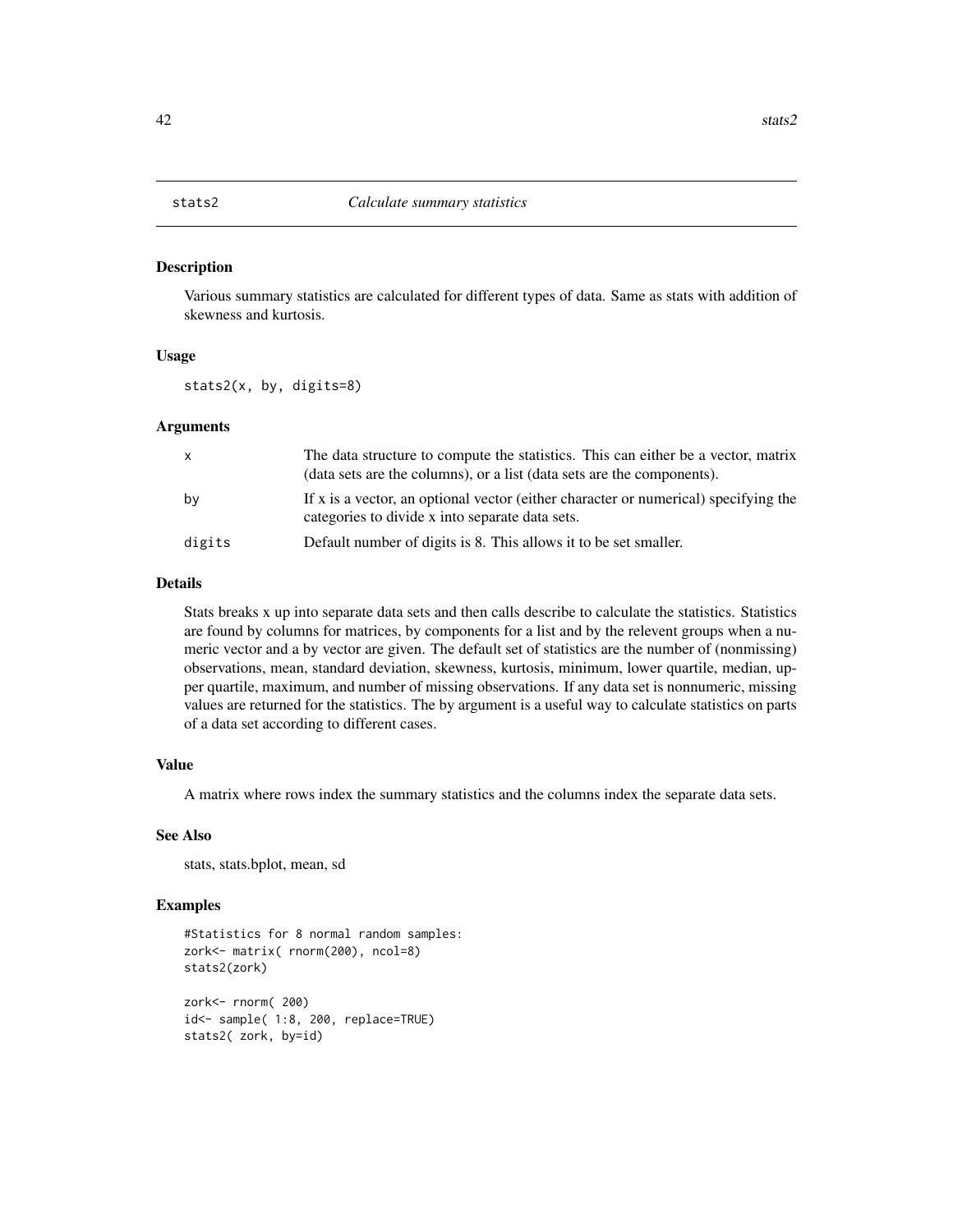Plots quickly, medium resolution outlines of the US with the states and bodies of water.

# Usage

```
US( xlim=c(-124.7, -67.1), ylim = c(25.2, 49.4),
    add=FALSE, shift=FALSE, asp=1, ...)
```
# Arguments

| ylim                    | range of latitudes                                                                                                                                         |
|-------------------------|------------------------------------------------------------------------------------------------------------------------------------------------------------|
| xlim                    | range of longitudes                                                                                                                                        |
| add                     | If true will add the world map to current plot                                                                                                             |
| shift                   | If TRUE shifts to be centered on the Dateline and longitude runs from 0 to 360.<br>If FALSE centers on Prime Meridian and longitude runs from -180 to 180. |
| asp                     | aspect ratio used if add is false, see plot. default.                                                                                                      |
| $\cdot$ $\cdot$ $\cdot$ | These are graphical arguments that are passed to the lines function that draws<br>outline.                                                                 |

# Details

This function uses the Rlab dataset US.dat for the coordinates.

# See Also

world

```
# Draw map in device color # 3
US( col=3)
```
<span id="page-42-0"></span>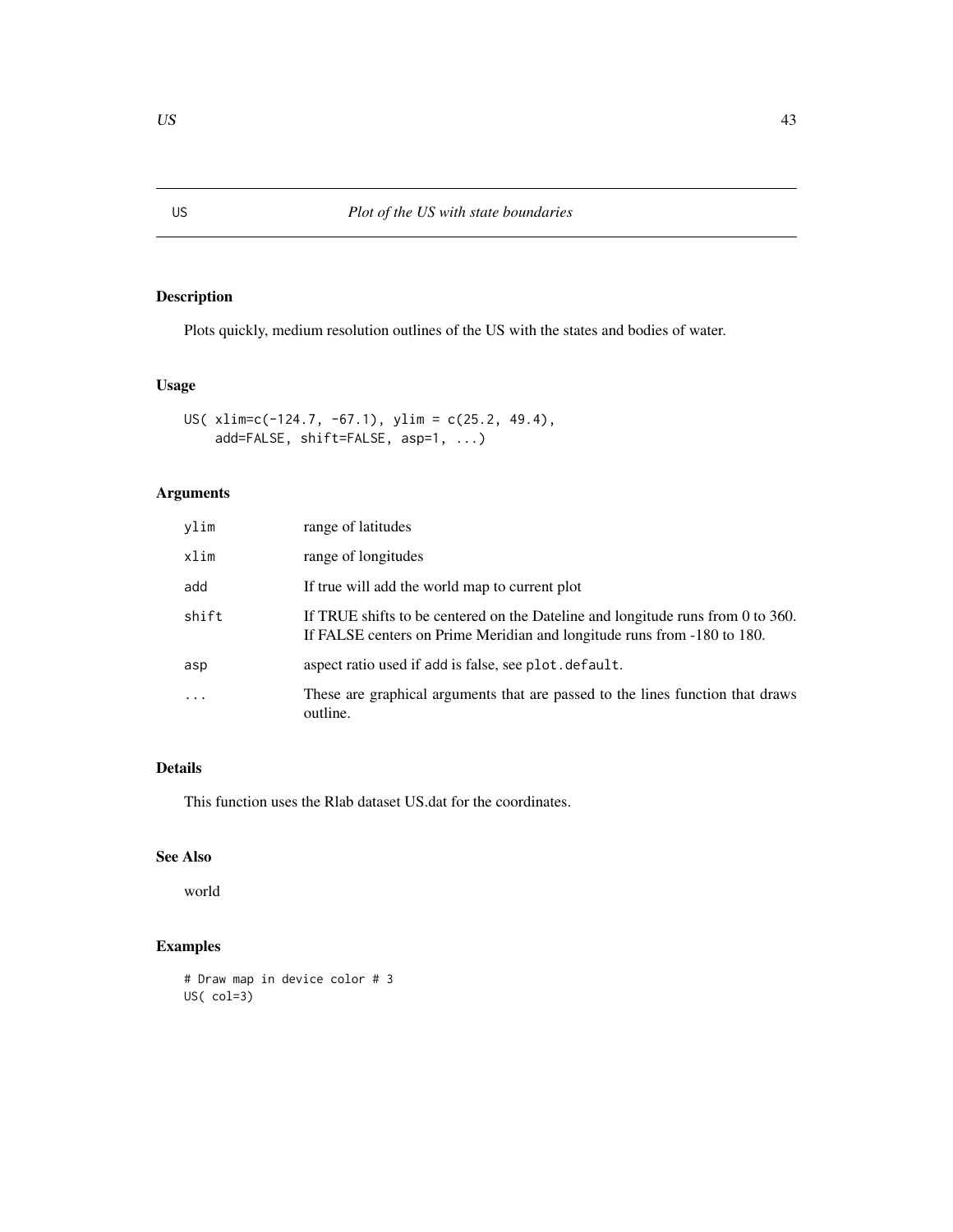<span id="page-43-0"></span>

The data set us . age contains the average age for all Americans (all), females (f), and males (m) for the years 1990-1999. Actually, the data from the US Census Bureau are based on the 1990 census and then updated yearly.

# Format

A data frame with 10 observations on the following 4 variables.

all : average age of all Americans f : average age of female Americans

m : average age of male Americans

year : 4 digit year

### Source

US Census Bureau

US.dat *Outline of coterminous US and states.*

# Description

This data set is used by the rlab function US to draw a map. It is the medium resolution outline that is produced by drawing the US from the maps package.

us.pop *American population data*

#### Description

The data set us.pop contains the United States population for the years 1900-1999.

# Format

A data frame with 100 observations on the following 2 variables.

year : 2 digit year

pop : population (in millions)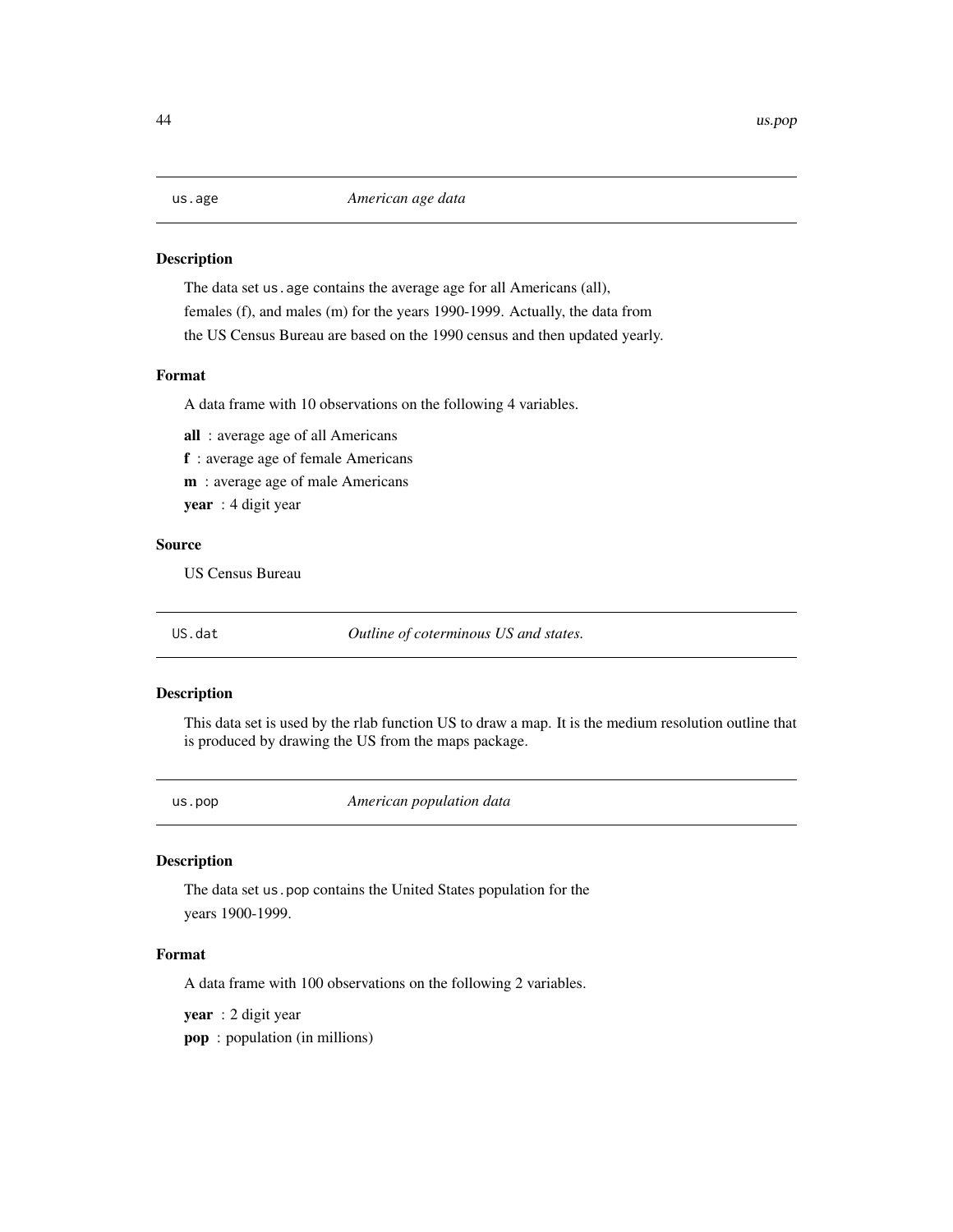<span id="page-44-0"></span>

View the first X rows (10, by default) rows of a data set. Columns names are displayed if appropriate.

#### Usage

 $view(x, maxlines = 10)$ 

# Arguments

| X        | data set to be viewed; can be data frame, matrix, list or vector. |
|----------|-------------------------------------------------------------------|
| maxlines | maximum number of rows to be displayed.                           |

#### Details

If the data set contains more rows than maxlines, then a message indicating the number unviewed rows id displayed. If the data set contains fewer rows the maxlines, only those rows are displayed.

#### See Also

ls, objects

viscosity *Results from students experiments using water, oil and shampoo.*

#### Description

The viscosity data frame was the result of the following ST370 experiment performed in the fall of 1996. The students' description is as follows.

For this experiment we used three different liquids: water, cooking oil and shampoo. First we placed a cup of shampoo in a microwave oven, and heated it for 50 seconds. Immediately after that we transfered the liquid to a dishwasher container. We turned this container upside down with the spout closed and poked a hole on the bottom part of it. Then we placed a half cup measuring container beneath the dishwasher container. Then we opened the spout of the dishwashing container, and measured the time it took for liquid to come out and fill the half cup container. We repeated the same procedure with each liquid three times. Then we placed the liquids at room temperature in the container and repeated the above prcedure three times as well. Then we placed each liquid in the freezer 10 minutes at a time and repeated the prior procedure three times.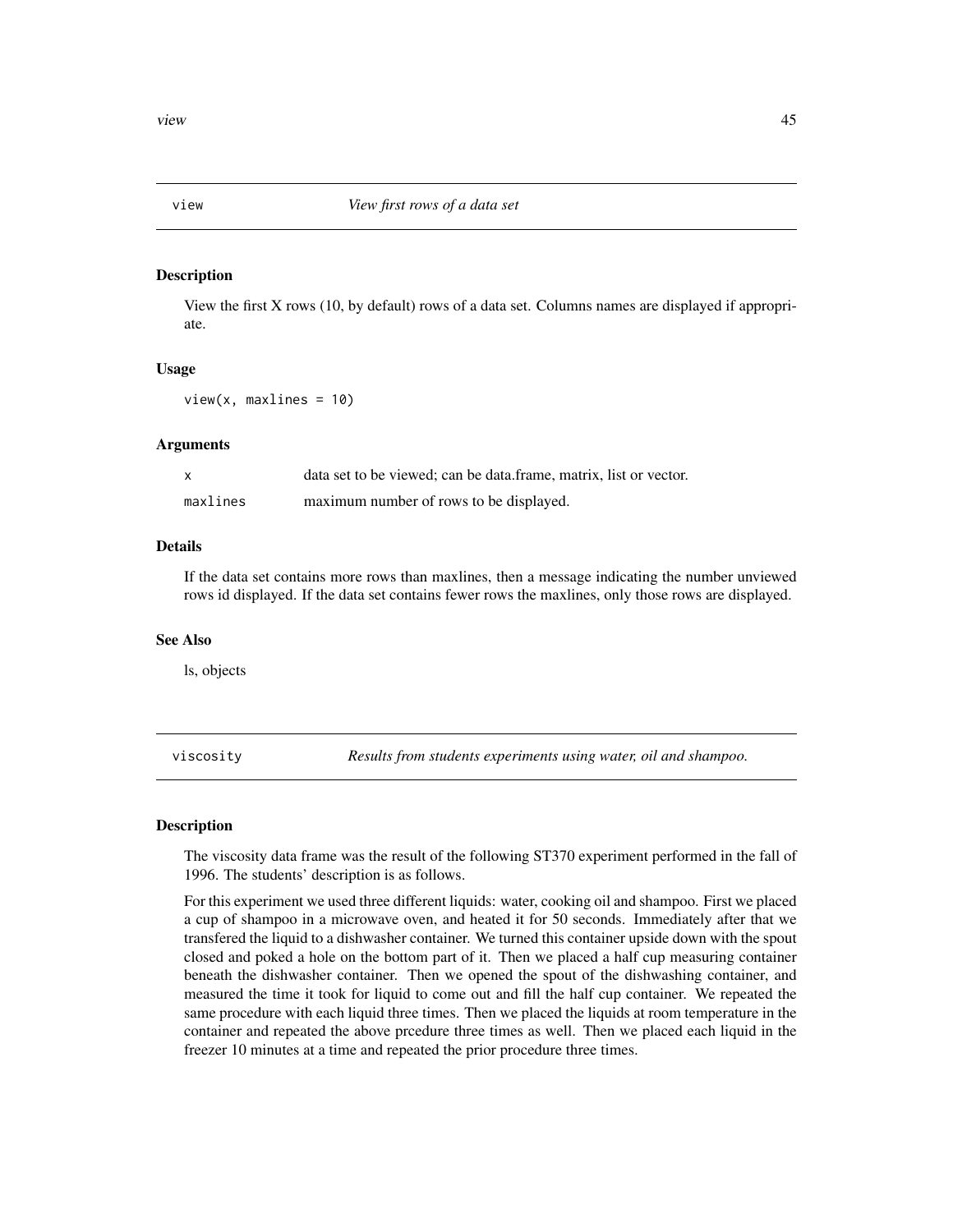#### 46 webhost

# Format

A data frame with 26 observations on the following 3 variables.

liquid : liquid used (shampoo, oil or water)

temp : temperature (hot or cold)

time : time (in seconds)

vocab *Children's vocabulary by age*

#### Description

The data set vocab contains the average oral vocabulary size (words) for children at different ages (age).

#### Format

A data frame with 10 observations on the following 2 variables.

age : age (in years) words : vocabulary (in number of words)

#### Source

Discovering Psychology by Weiner, 1977

webhost *Comparison of four different web hosts*

# **Description**

The data set webhost contains the results of a compariosn of

different webhosts. A student team decided to compare four free hosting

services in the spring of 2000: go.com, angelfire.com, geocities.com,

and xoom.com. They uploaded four pages:

\* one with text only (100k),

\* one with text only (100k) and one 20k jpeg image

\* one with text only (100k) and two 20k jpeg images

\* one with text only (100k) and three 20k jpeg images

The last page wouldn't load for xoom; so they had 15 data points with load times for the response variable and the number of graphic images for a quantitative independent variable.

<span id="page-45-0"></span>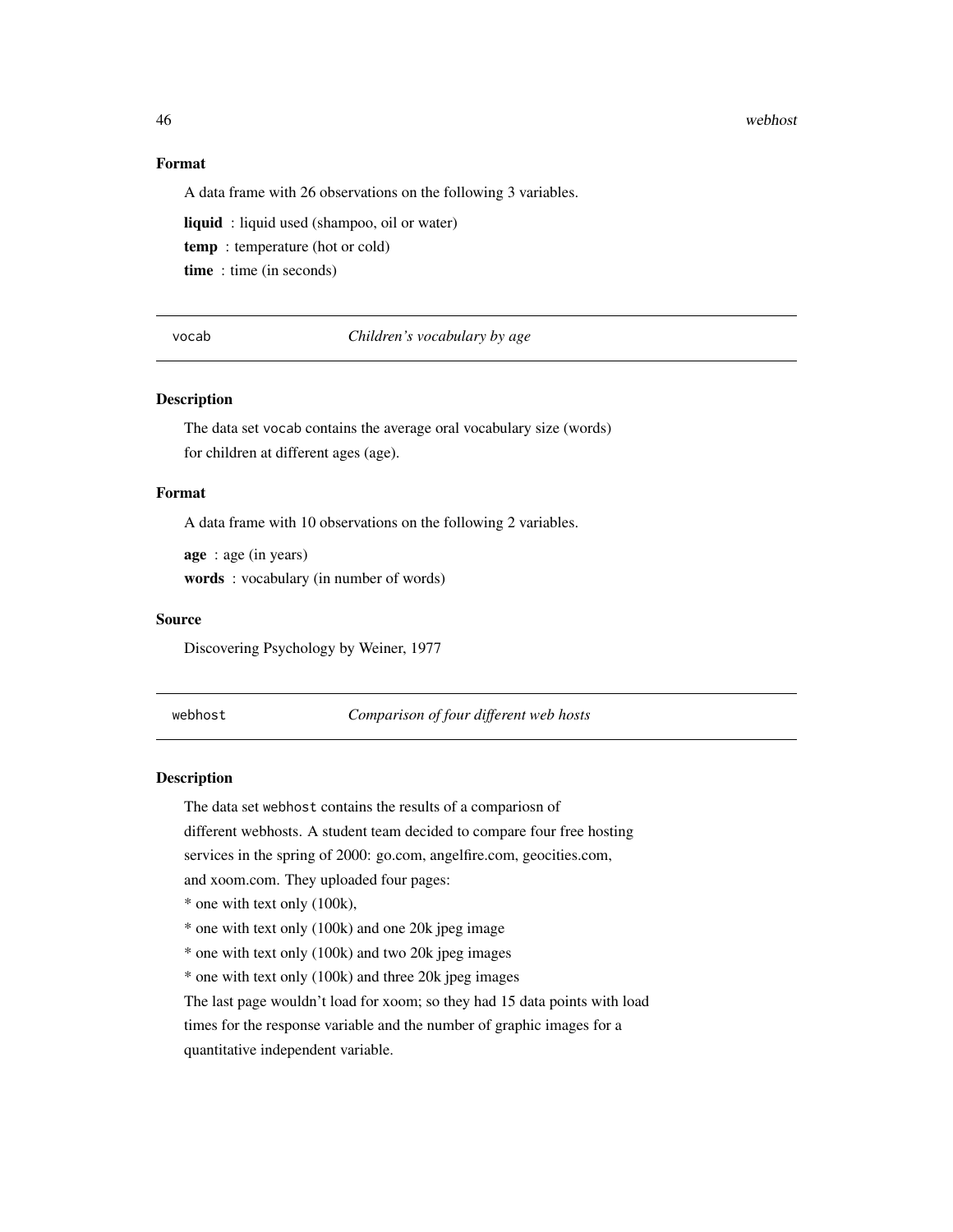#### <span id="page-46-0"></span>Weibull **Algebra** 2003 **Algebra 2013**

#### Format

A data frame with 15 observations on the following 3 variables.

graphics : number of 29k jpeg images on uploaded page

time : time to up load page (in seconds)

host : web host (angelfire, geocities, go or xoom)

| Weibull |  |  |  |
|---------|--|--|--|
|         |  |  |  |
|         |  |  |  |
|         |  |  |  |

#### Weibull *The Weibull Distribution*

#### <span id="page-46-1"></span>Description

Density, distribution function, quantile function and random generation for the Weibull distribution with parameters alpha (or shape) and beta (or scale).

This special Rlab implementation allows the parameters alpha and beta to be used, to match the function description often found in textbooks.

# Usage

```
dweibull(x, shape, scale = 1, alpha = shape, beta = scale, log = FALSE)
pweibull(q, shape, scale = 1, alpha = shape, beta = scale,lower.tail = TRUE, log.p = FALSE)qweibull(p, shape, scale = 1, alpha = shape, beta = scale,lower.tail = TRUE, log.p = FALSE)rweibull(n, shape, scale = 1, alpha = shape, beta = scale)
```
# Arguments

| x, q         | vector of quantiles.                                                                           |
|--------------|------------------------------------------------------------------------------------------------|
| p            | vector of probabilities.                                                                       |
| n            | number of observations. If length(n) $> 1$ , the length is taken to be the number<br>required. |
| shape, scale | shape and scale parameters, the latter defaulting to 1.                                        |
| alpha, beta  | alpha and beta parameters, the latter defaulting to 1.                                         |
| log, log.p   | logical; if TRUE, probabilities $p$ are given as $log(p)$ .                                    |
| lower.tail   | logical; if TRUE (default), probabilities are $P[X \le x]$ , otherwise, $P[X > x]$ .           |

#### Details

The Weibull distribution with alpha (or shape) parameter a and beta (or scale) parameter  $\sigma$  has density given by

$$
f(x) = (a/\sigma)(x/\sigma)^{a-1} \exp(-(x/\sigma)^a)
$$

for  $x > 0$ . The cumulative is  $F(x) = 1 - \exp(-(x/\sigma)^a)$ , the mean is  $E(X) = \sigma \Gamma(1 + 1/a)$ , and the  $Var(X) = \sigma^2(\Gamma(1 + 2/a) - (\Gamma(1 + 1/a))^2)$ .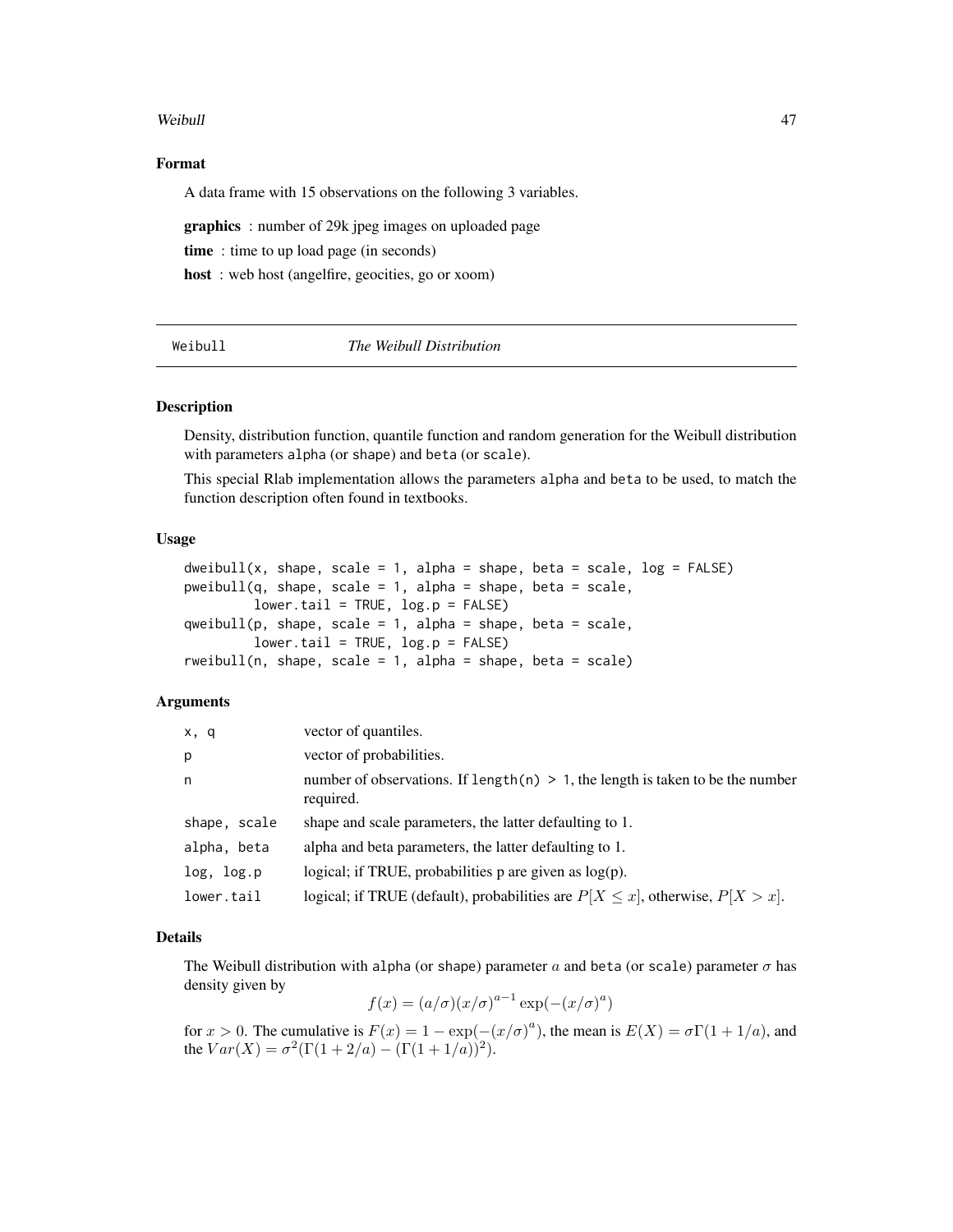## <span id="page-47-0"></span>Value

dweibull gives the density, pweibull gives the distribution function, qweibull gives the quantile function, and rweibull generates random deviates.

#### **Note**

The cumulative hazard  $H(t) = -\log(1-F(t))$  is -pweibull(t, a, b, lower = FALSE, log = TRUE) which is just  $H(t) = (t/b)^{a}$ .

#### See Also

[dexp](#page-15-1) for the Exponential which is a special case of a Weibull distribution.

#### Examples

```
x < -c(0, rlnorm(50))all.equals(dweibull(x, alpha = 1), dexp(x))all.equals(pweibull(x, alpha = 1, beta = pi), pexp(x, rate = 1/pi))## Cumulative hazard H():
all.equal(pweibull(x, 2.5, pi, lower=FALSE, log=TRUE), -(x/pi)^2.5, tol=1e-15)
all.equal(qweibull(x/11, alpha = 1, beta = pi), qexp(x/11, rate = 1/pi))
```
#### wire *Wire resistance experiment*

#### Description

The data set wire contains the results of an experiment to study

the relationship between the resistance of a wire and its gauge and its length.

#### Format

A data frame with 27 observations on the following 3 variables.

gauge : wire gauge (in AWG units)

length : wire length (in feet)

resistance : resistance (in ohms)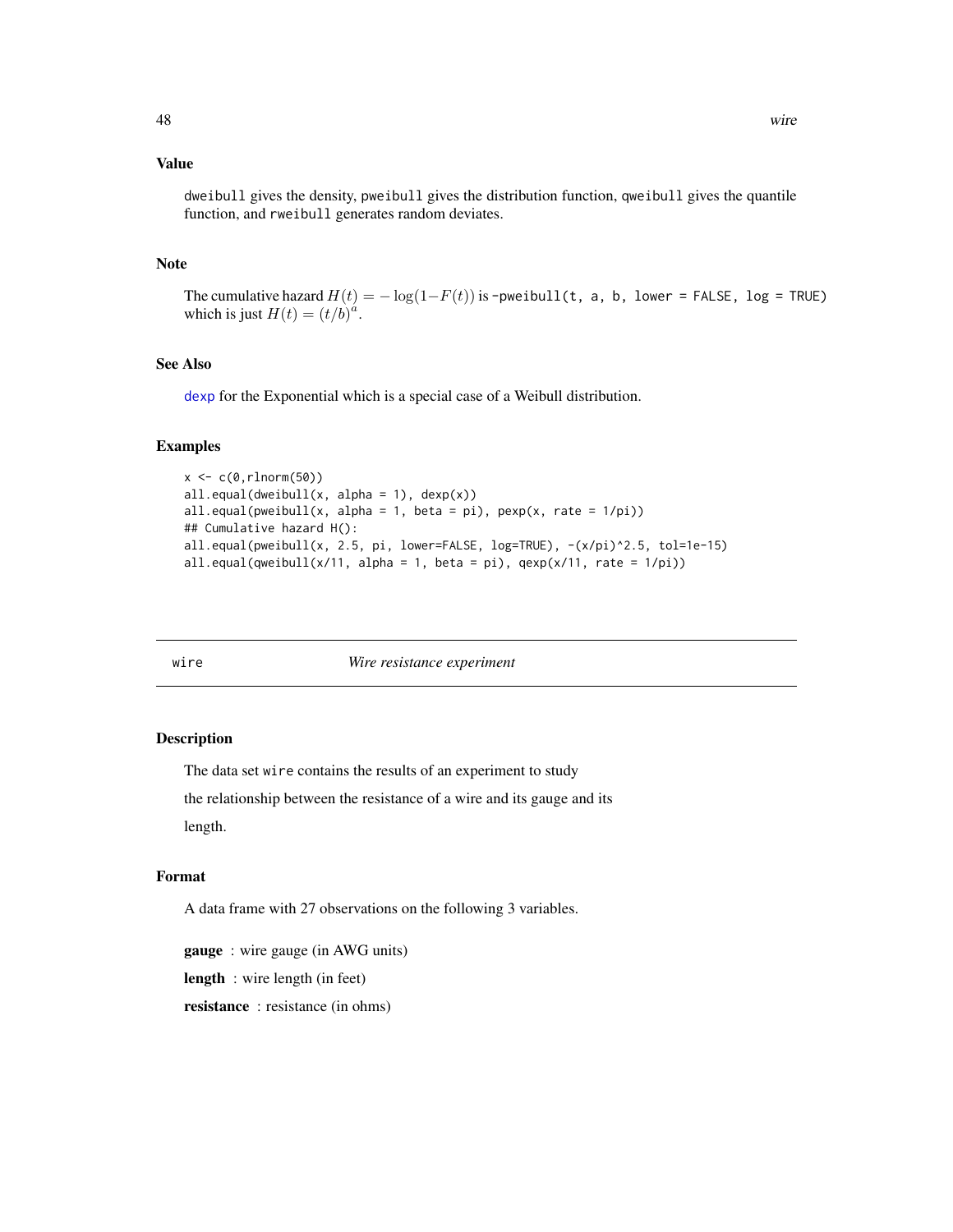<span id="page-48-0"></span>

Plots quickly, medium resolution outlines of large land masses and bodies of water.

#### Usage

```
world(ylim=c(-90, 90), xlim=c(-180, 180), add=FALSE, asp = 1,
     xlab = "", ylab = "", xaxt = "n", yaxt = "n", eps=0.1shift=FALSE,...)
```
# Arguments

| ylim       | range of latitudes                                                                                                                                         |
|------------|------------------------------------------------------------------------------------------------------------------------------------------------------------|
| xlim       | range of longitudes                                                                                                                                        |
| add        | logical; if true will add the world map to current plot.                                                                                                   |
| asp        | aspect ratio used if add is false, see plot. default.                                                                                                      |
| xlab, ylab | labels for x- and y-axis; empty by default.                                                                                                                |
| xaxt, yaxt | axis type for x- and y-axis; empty by default.                                                                                                             |
| eps        | Tolerance to decide when to insert line break about 0 if map is to be shifted.<br>(leave this at $.1$ )                                                    |
| shift      | If TRUE shifts to be centered on the Dateline and longitude runs from 0 to 360.<br>If FALSE centers on Prime Meridian and longitude runs from -180 to 180. |
| $\ddotsc$  | These are graphical arguments that are passed to the lines (and plot if add is<br>false) function that draws the outline.                                  |

# Details

This function uses the Rlab dataset world.dat for the coordinates. The main advantage of this function is that it is fast and easy to modify. The shift option to center over the dateline is useful because often plots of ocean and atmosphere information center the map this way.

# See Also

US

# Examples

```
# Draw map in device color number 2
world( col=2 )
# add the US
US( add=TRUE )
```
## Western Europe (\*which\* big island is missing ?)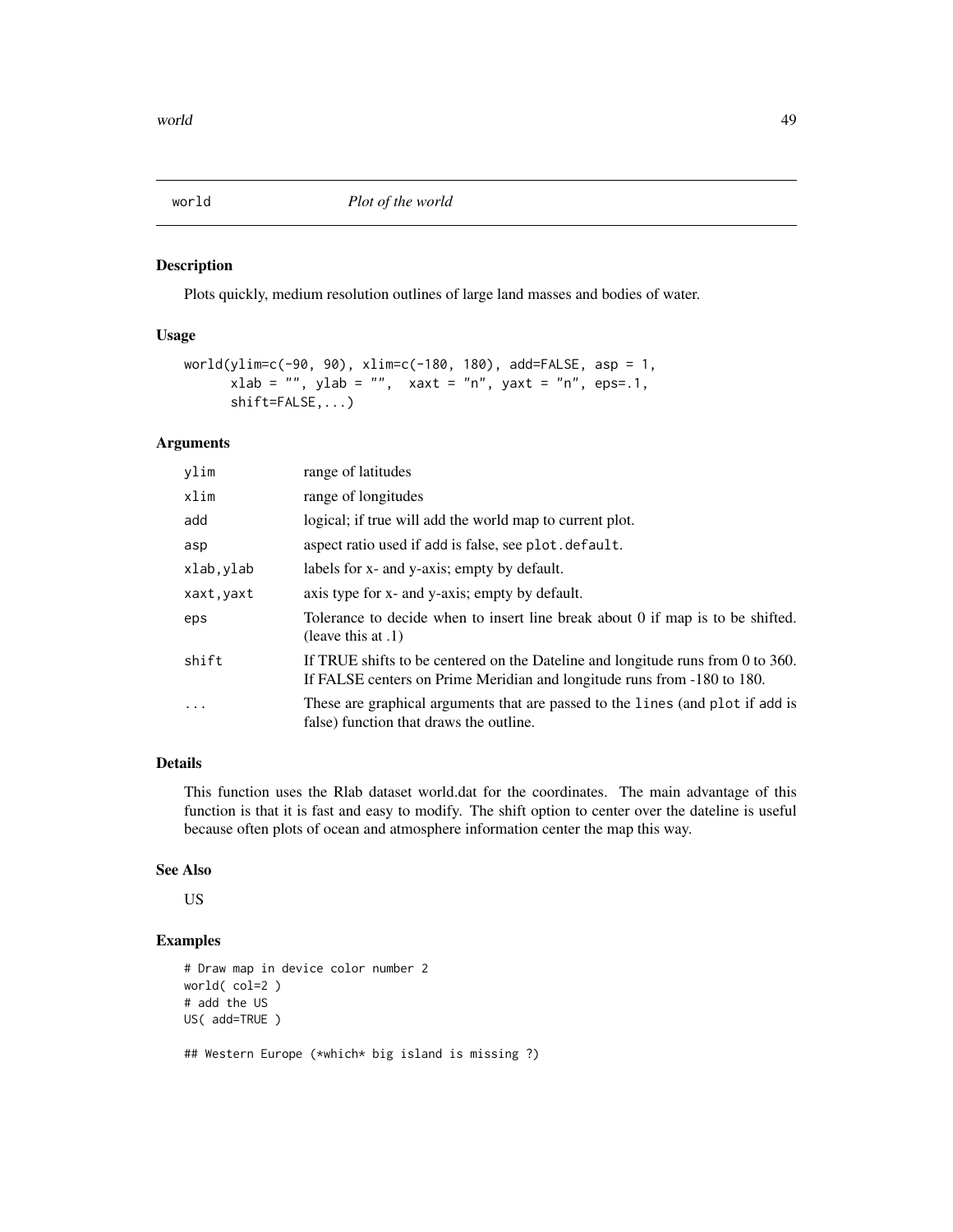```
## with a (light color!) coordinate grid:
```

```
world(xlim=c(-10,18),ylim=c(36,60), xaxt = "s", yaxt = "s")
grid()
```
world.dat *Outline of world map.*

# Description

This data set is used by the rlab function world to draw a map.

| xline | Draw a vertical line |
|-------|----------------------|
|       |                      |

# Description

Adds vertical lines in the plot region.

# Usage

 $xline(x, \ldots)$ 

# Arguments

|          | Values on x axis specifying location of vertical lines. |
|----------|---------------------------------------------------------|
| $\cdots$ | Any ploting options for abline.                         |

# See Also

yline, abline

```
plot( 1:10)
xline( 6.5, col=2)
world( col=3)
yline( seq( -80,80,10),col=4, lty=2)
xline( seq( -180,180,10),col=4,lty=2)
yline( 0, lwd=2, col=4)
```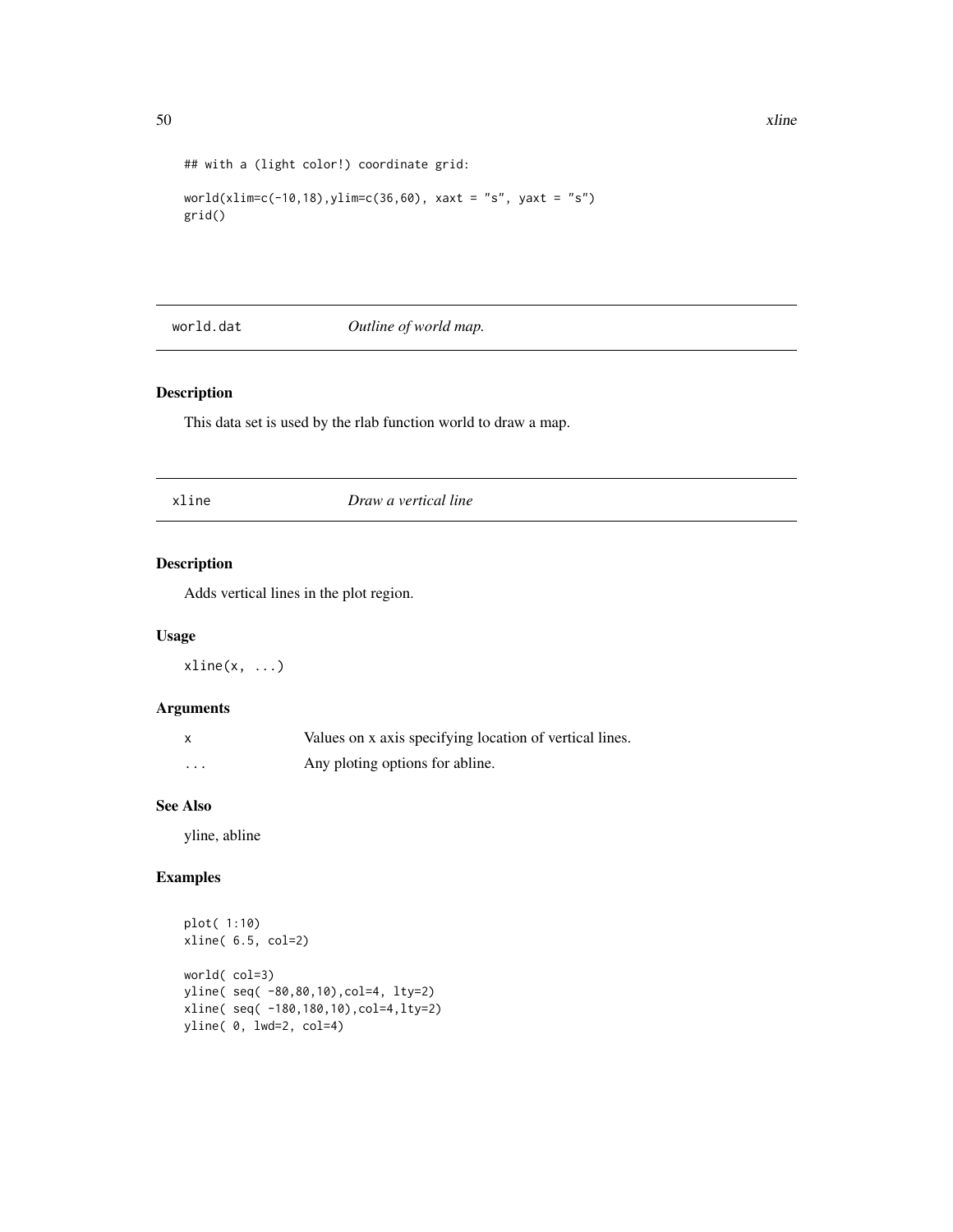The data set yarnred is from a team project to investigate the effect of count number and yarn type on the tensile strength of yarn. The Uster Tensorapid 3, a standard machine for measuring tensile strength, was used to take 10 measurements of strength from each of 6 yarn cones (one of each type and count, 10 feet between measurements on each cone).

# Format

A data frame with 60 observations on the following 3 variables.

count : thread count (24 or 36) type : yarn type (AirJet, OpenEnd or Ring) tensile : tensile strength

yarnred *Yarn tensile strength experiment - averaged measurements*

#### Description

The data set yarnred is from a team project to investigate the effect of count number and yarn type on the tensile strength of yarn. The Uster Tensorapid 3, a standard machine for measuring tensile strength, was used to take 10 measurements of strength from each of 6 yarn cones (one of each type and count, 10 feet between measurements on each cone). The 10 measurements for each cone are not true replications because the yarn cones should be the experimental unit. Thus we have reduced the data by averaging over the 10 measurements for each cone.

## Format

A data frame with 6 observations on the following 4 variables.

count : thread count (24 or 36) type : yarn type (AirJet, OpenEnd or Ring) tensile : tensile strength (average of 10 measurements) std : standard deviation amoung the 10 measurements

<span id="page-50-0"></span>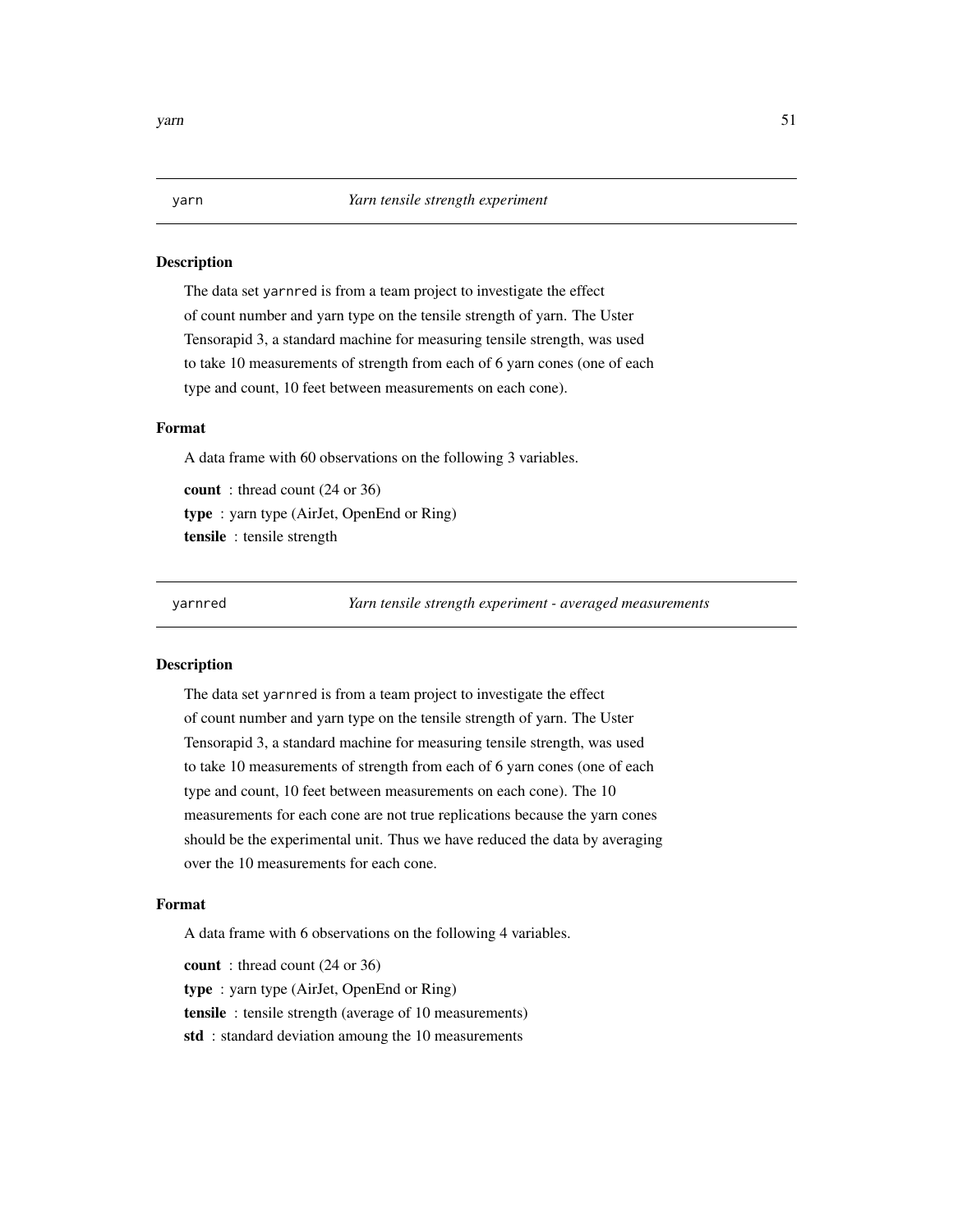<span id="page-51-0"></span>

Adds horizontal lines in the plot region.

# Usage

yline(y, ...)

# Arguments

|          | Values on y axis specifying location of vertical lines. |
|----------|---------------------------------------------------------|
| $\cdots$ | Any ploting options for abline.                         |

# See Also

xline, abline

```
world( col=3)
yline( seq( -80,80,10),col=4, lty=2)
xline( seq( -180,180,10),col=4,lty=2)
yline( 0, lwd=2, col=4)
```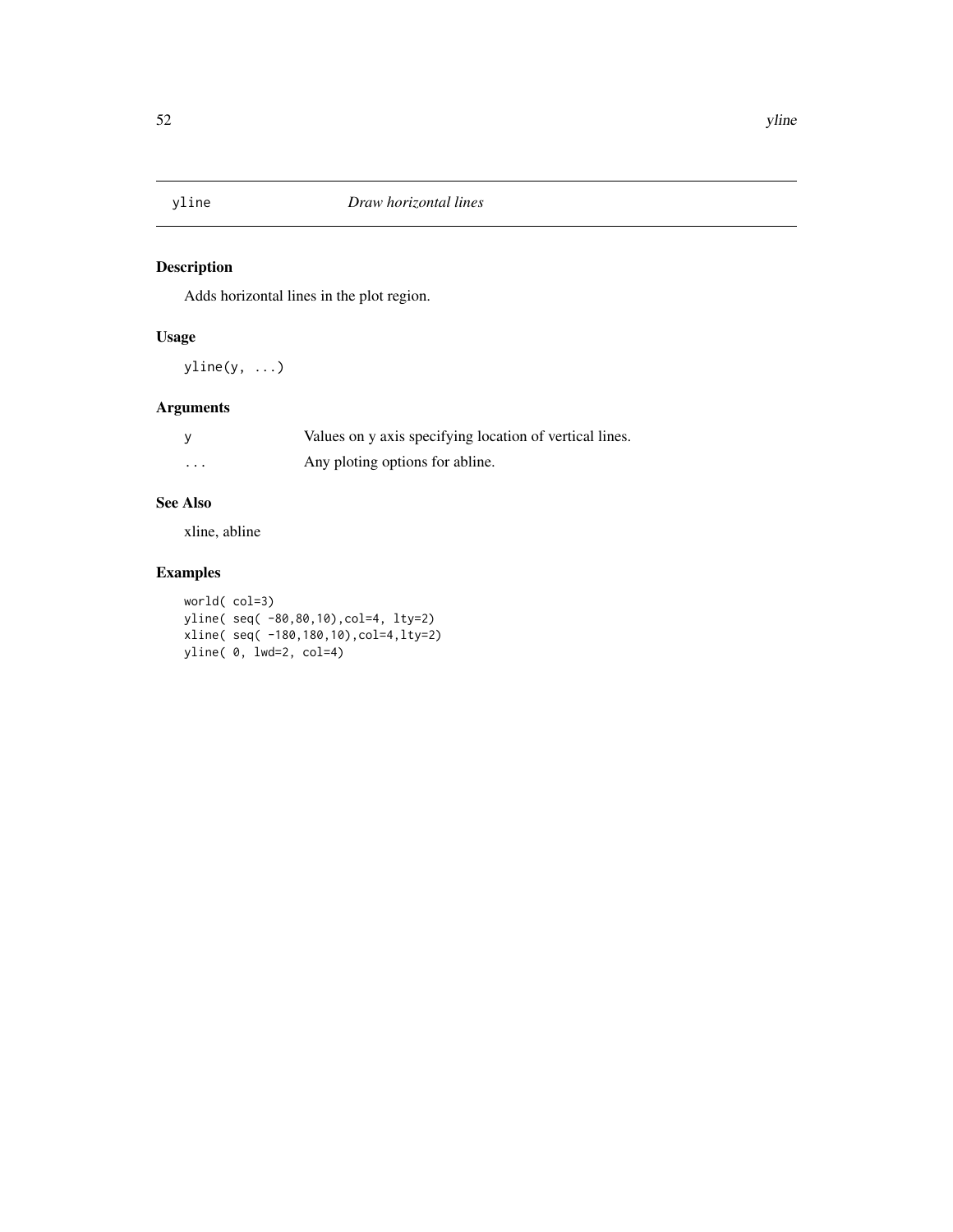# <span id="page-52-0"></span>Index

∗Topic aplot xline , [50](#page-49-0) yline , [52](#page-51-0) ∗Topic datasets actuator , [3](#page-2-0) airplane , [4](#page-3-0) alka , [4](#page-3-0) bread , [9](#page-8-0) bread2 , [9](#page-8-0) cancer , [10](#page-9-0) capac , [10](#page-9-0) cavendish , [11](#page-10-0) climate , [11](#page-10-0) college , [12](#page-11-0) draft , [13](#page-12-0) drill , [14](#page-13-0) earthq, [15](#page-14-0) etruscan , [15](#page-14-0) framerate , [17](#page-16-0) ftp , [18](#page-17-0) ftptime , [18](#page-17-0) golf , [20](#page-19-0) insulate , [22](#page-21-0) jet , [23](#page-22-0) magnet , [26](#page-25-0) marathon, [26](#page-25-0) metalcut, [28](#page-27-0) michelson , [29](#page-28-0) monarch, [30](#page-29-0) ncsu , [31](#page-30-0) oil , [31](#page-30-0) ozone , [32](#page-31-0) ping , [32](#page-31-0) popcorn , [33](#page-32-0) precip , [34](#page-33-0) quake , [34](#page-33-0) raleigh.snow , [35](#page-34-0) raleigh.temp, [35](#page-34-0) randomdata , [35](#page-34-0)

Rlab , [36](#page-35-0) salt , [36](#page-35-0) solar , [40](#page-39-0) SpGravity, [40](#page-39-0) us.age, [44](#page-43-0) US.dat, [44](#page-43-0) us.pop, [44](#page-43-0) viscosity , [45](#page-44-0) vocab , [46](#page-45-0) webhost , [46](#page-45-0) wire , [48](#page-47-0) world.dat, $50$ yarn , [51](#page-50-0) yarnred , [51](#page-50-0) ∗Topic distribution Bernoulli, <mark>[5](#page-4-0)</mark> Exponential, [16](#page-15-0) Gamma, [18](#page-17-0) Weibull , [47](#page-46-0) ∗Topic hplot bplot , [6](#page-5-0) bplot.xy , [8](#page-7-0) hplot , [21](#page-20-0) lplot , [24](#page-23-0) mplot, [30](#page-29-0) US , [43](#page-42-0) world , [49](#page-48-0) ∗Topic list ls.rlab , [25](#page-24-0) view , [45](#page-44-0) ∗Topic univar count , [13](#page-12-0) kurt , [23](#page-22-0) means , [27](#page-26-0) mfit , [28](#page-27-0) skew , [39](#page-38-0) stats , [41](#page-40-0) stats2 , [42](#page-41-0)

actuator , [3](#page-2-0)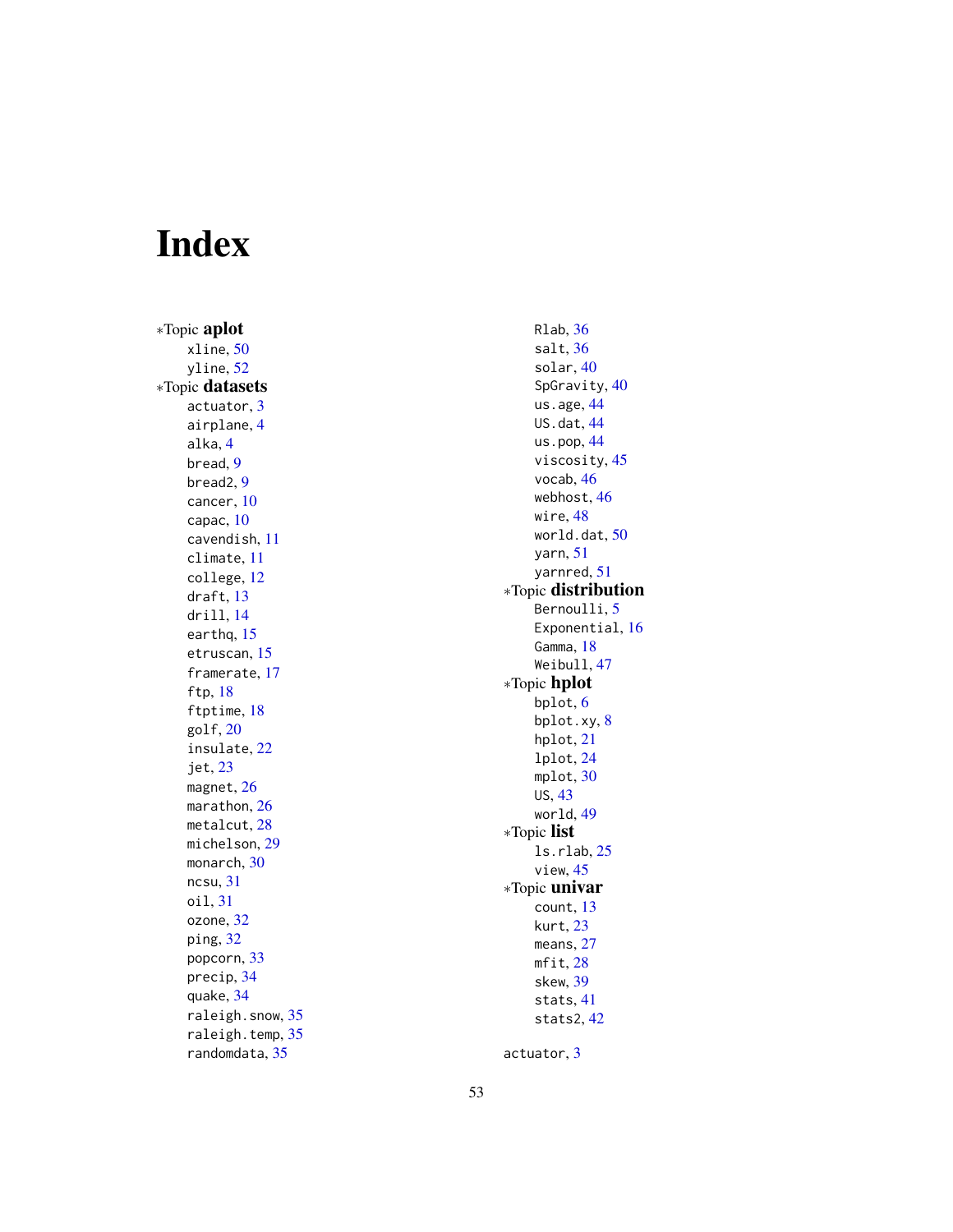# 54 INDEX

airplane , [4](#page-3-0) alka , [4](#page-3-0) Bernoulli, <mark>[5](#page-4-0)</mark> bplot , [6](#page-5-0) bplot.xy , [8](#page-7-0) bread , [9](#page-8-0) bread2 , [9](#page-8-0) cancer , [10](#page-9-0) capac , [10](#page-9-0) cavendish , [11](#page-10-0) climate , [11](#page-10-0) college , [12](#page-11-0) count , [13](#page-12-0) dbern *(*Bernoulli *)* , [5](#page-4-0) dbeta , *[20](#page-19-0)* dbinom , *[6](#page-5-0)* dchisq , *[20](#page-19-0)* dexp , *[48](#page-47-0)* dexp *(*Exponential *)* , [16](#page-15-0) dgamma , *[17](#page-16-0)* dgamma *(*Gamma *)* , [18](#page-17-0) dpois , *[6](#page-5-0)* draft , [13](#page-12-0) drill , [14](#page-13-0) dweibull , *[17](#page-16-0)* dweibull *(*Weibull *)* , [47](#page-46-0) earthq, [15](#page-14-0) etruscan , [15](#page-14-0) exp , *[17](#page-16-0)* Exponential, [16](#page-15-0) framerate , [17](#page-16-0) ftp , [18](#page-17-0) ftptime , [18](#page-17-0) Gamma, [18](#page-17-0) gamma , *[20](#page-19-0)* golf , [20](#page-19-0) hplot , [21](#page-20-0) insulate , [22](#page-21-0) jet , [23](#page-22-0)

kurt , [23](#page-22-0)

lplot , [24](#page-23-0) ls.rlab , [25](#page-24-0) ls.summary.rlab *(*ls.rlab *)* , [25](#page-24-0) magnet, [26](#page-25-0) marathon, [26](#page-25-0) means, [27](#page-26-0) metalcut , [28](#page-27-0) mfit , [28](#page-27-0) michelson , [29](#page-28-0) monarch, [30](#page-29-0) mplot , [30](#page-29-0) ncsu , [31](#page-30-0) oil , [31](#page-30-0) ozone , [32](#page-31-0) pbern *(*Bernoulli *)* , [5](#page-4-0) pexp *(*Exponential *)* , [16](#page-15-0) pgamma *(*Gamma *)* , [18](#page-17-0) ping , [32](#page-31-0) popcorn , [33](#page-32-0) precip , [34](#page-33-0) pweibull *(*Weibull *)* , [47](#page-46-0) qbern *(*Bernoulli *)* , [5](#page-4-0) qexp *(*Exponential *)* , [16](#page-15-0) qgamma *(*Gamma *)* , [18](#page-17-0) quake , [34](#page-33-0) qweibull *(*Weibull *)* , [47](#page-46-0) raleigh.snow , [35](#page-34-0) raleigh.temp, [35](#page-34-0) randomdata , [35](#page-34-0) rbern *(*Bernoulli *)* , [5](#page-4-0) rexp *(*Exponential *)* , [16](#page-15-0) rgamma *(*Gamma *)* , [18](#page-17-0) Rlab , [36](#page-35-0) rweibull *(*Weibull *)* , [47](#page-46-0) salt , [36](#page-35-0) skew , [39](#page-38-0) solar , [40](#page-39-0) SpGravity, [40](#page-39-0) stats , [41](#page-40-0) stats2 , [42](#page-41-0) US , [43](#page-42-0) us.age, [44](#page-43-0)